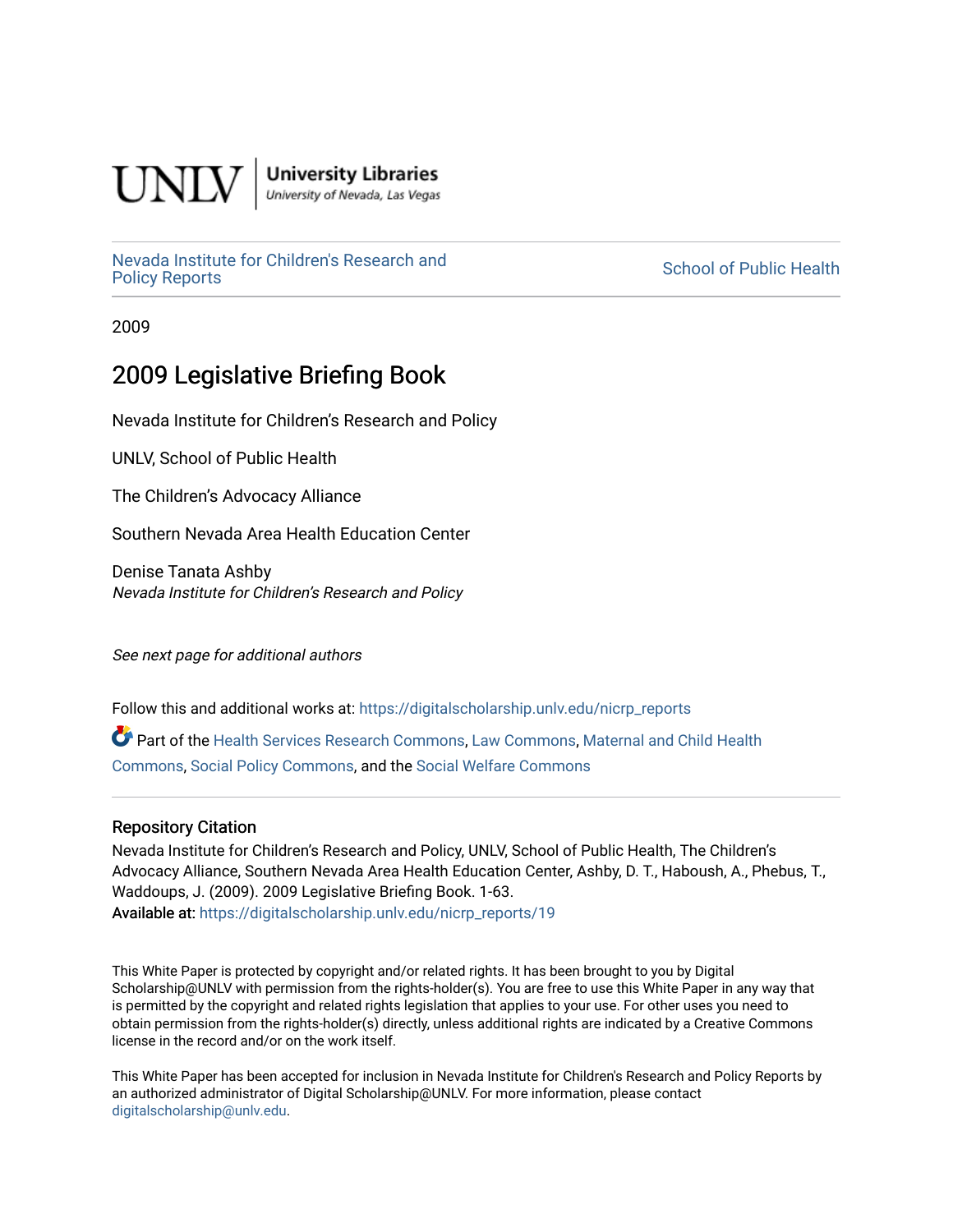#### Authors

Nevada Institute for Children's Research and Policy; UNLV, School of Public Health; The Children's Advocacy Alliance; Southern Nevada Area Health Education Center; Denise Tanata Ashby; Amanda Haboush; Tara Phebus; and Jennifer Waddoups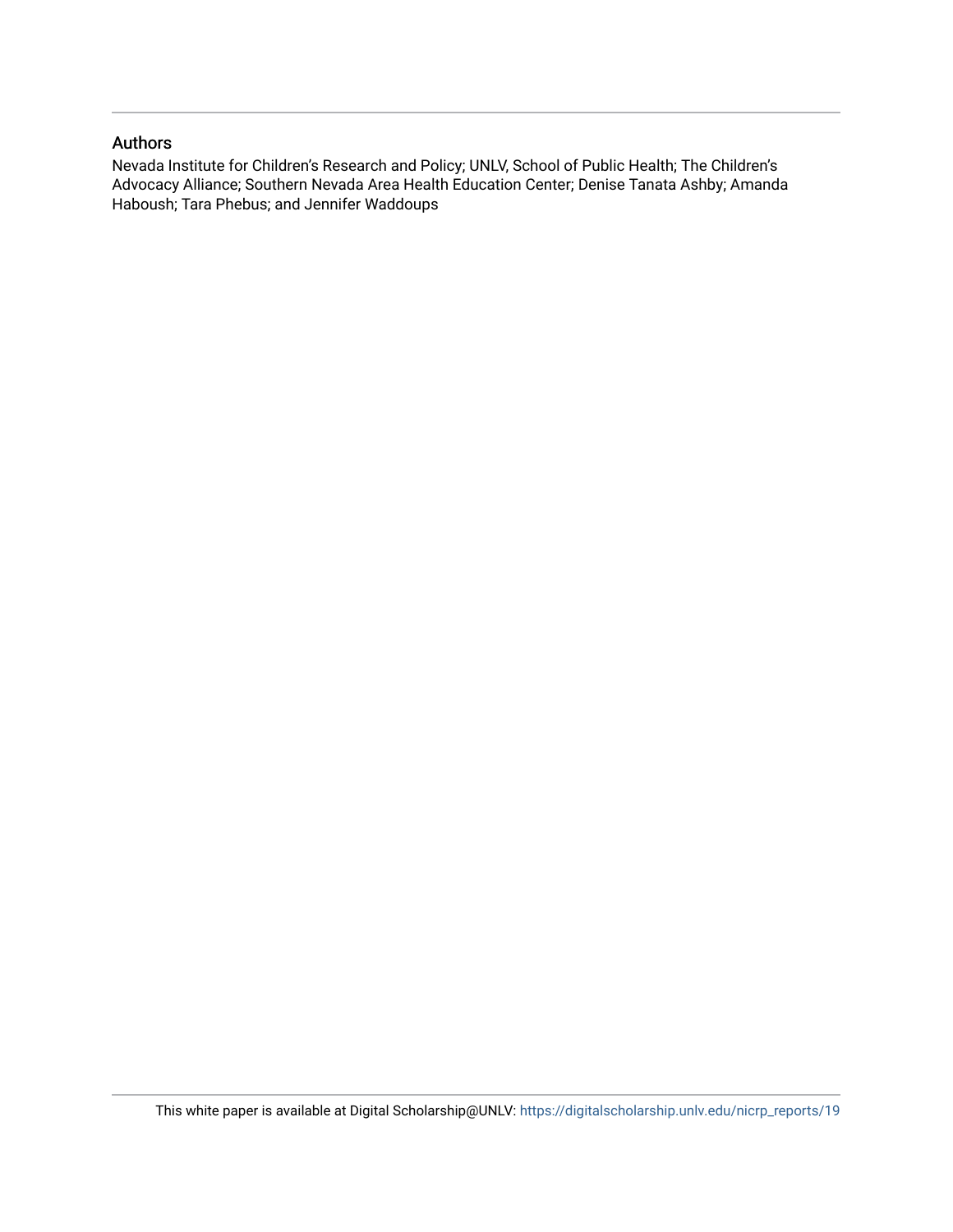Nevada Institute For Children's Research & Policy



## **2009 Legislative Briefing Book**

Prepared in Cooperation with:

The Children's Advocacy Alliance

Southern Nevada Area Health Education Center



School of Community Health Sciences

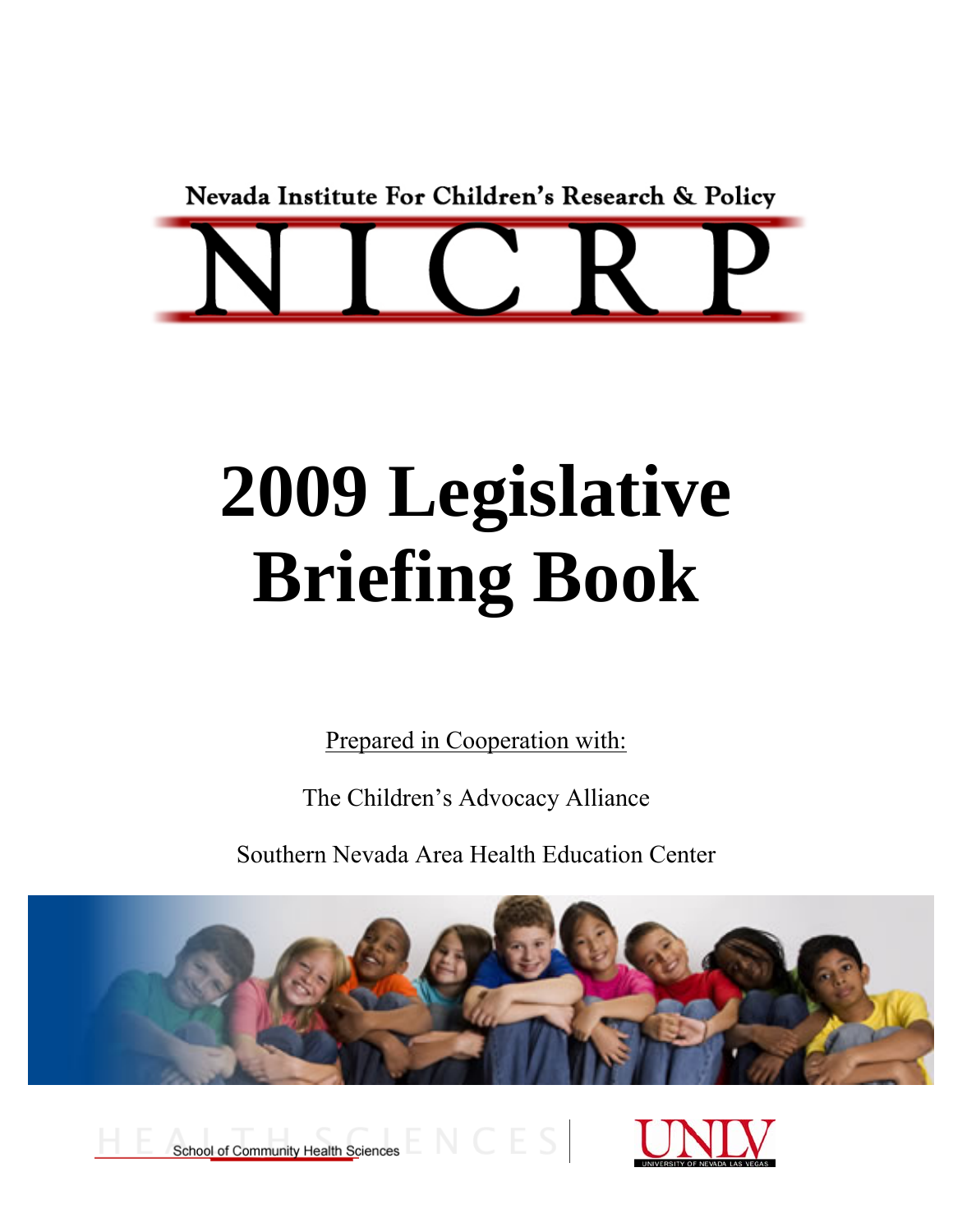### **2009 Legislative Briefing Book**

This briefing book was prepared by the Nevada Institute for Children's Research and Policy, School of Public Health, UNLV with assistance and contributions of individuals and organizations throughout Nevada.

#### **NICRP Staff**

Denise Tanata Ashby, J.D., Executive Director Amanda Haboush, Research Analyst Tara Phebus, Research Analyst Jennifer Waddoups, Graduate Assistant

#### **Special assistance for developing this briefing book was provided by:**

The Southern Nevada Area Health Education Center Rose Yuhos, Executive Director

| <b>Contributing Agencies and Organizations:</b> |                                       |  |  |
|-------------------------------------------------|---------------------------------------|--|--|
| Adam Thomas Health and Safety Foundation        | Nevada Office of Suicide Prevention   |  |  |
| Clark County Children's Mental Health           | Progressive Leadership Alliance of NV |  |  |
| Consortium                                      |                                       |  |  |
| Clark County Dept. of Developmental             | Southern Nevada Area Health Education |  |  |
| <b>Services</b>                                 | Center                                |  |  |
| Clark County Dept. of Juvenile Justice          | Southern Nevada Health District       |  |  |
| <b>Services</b>                                 |                                       |  |  |
| Communities in Schools of Nevada                | UNLV Department of Criminal Justice   |  |  |
| <b>Crowther Research Services</b>               | UNLV Dept. of Sports Education        |  |  |
|                                                 | Leadership                            |  |  |
| Meaningful Play Consultants, Inc.               | UNLV Safe Communities Partnership     |  |  |
| Nevada Association for the Education of         | UNLV School of Dental Medicine        |  |  |
| Young Children                                  |                                       |  |  |
| Nevada Child Seekers                            | UNLV School of Public Health          |  |  |
| Nevada Network Against Domestic Violence        |                                       |  |  |

Nevada Institute for Children's Research and Policy University of Nevada, Las Vegas 4505 Maryland Pkwy Box 453030 Las Vegas, NV 89154-3030 (702) 895-1040 Fax (702) 895-2657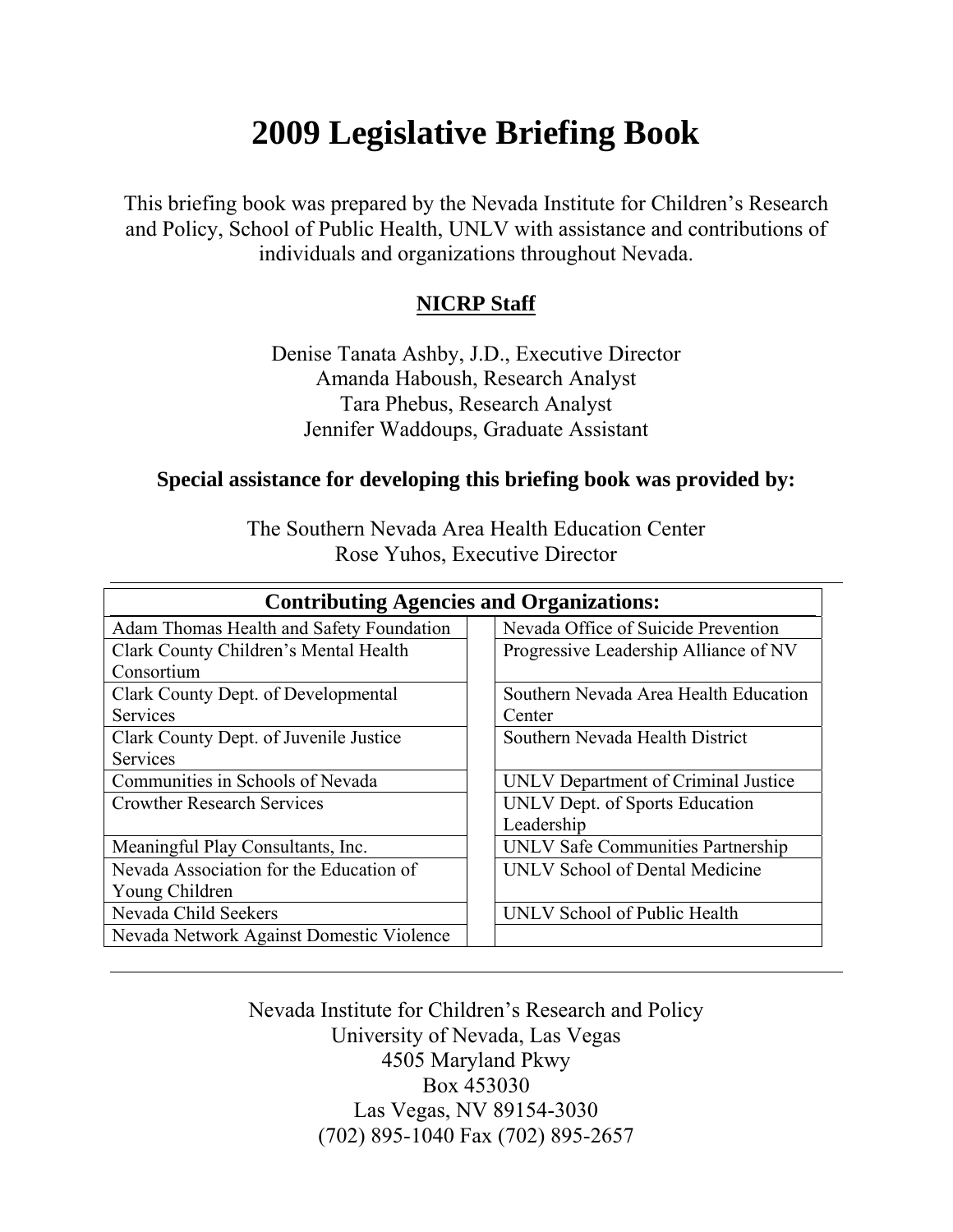#### **Table of Contents**

<span id="page-4-0"></span>

| <b>Family Violence</b> | .52 |
|------------------------|-----|
|                        |     |
|                        |     |
|                        | .56 |
|                        |     |
|                        |     |
|                        |     |
|                        |     |
|                        |     |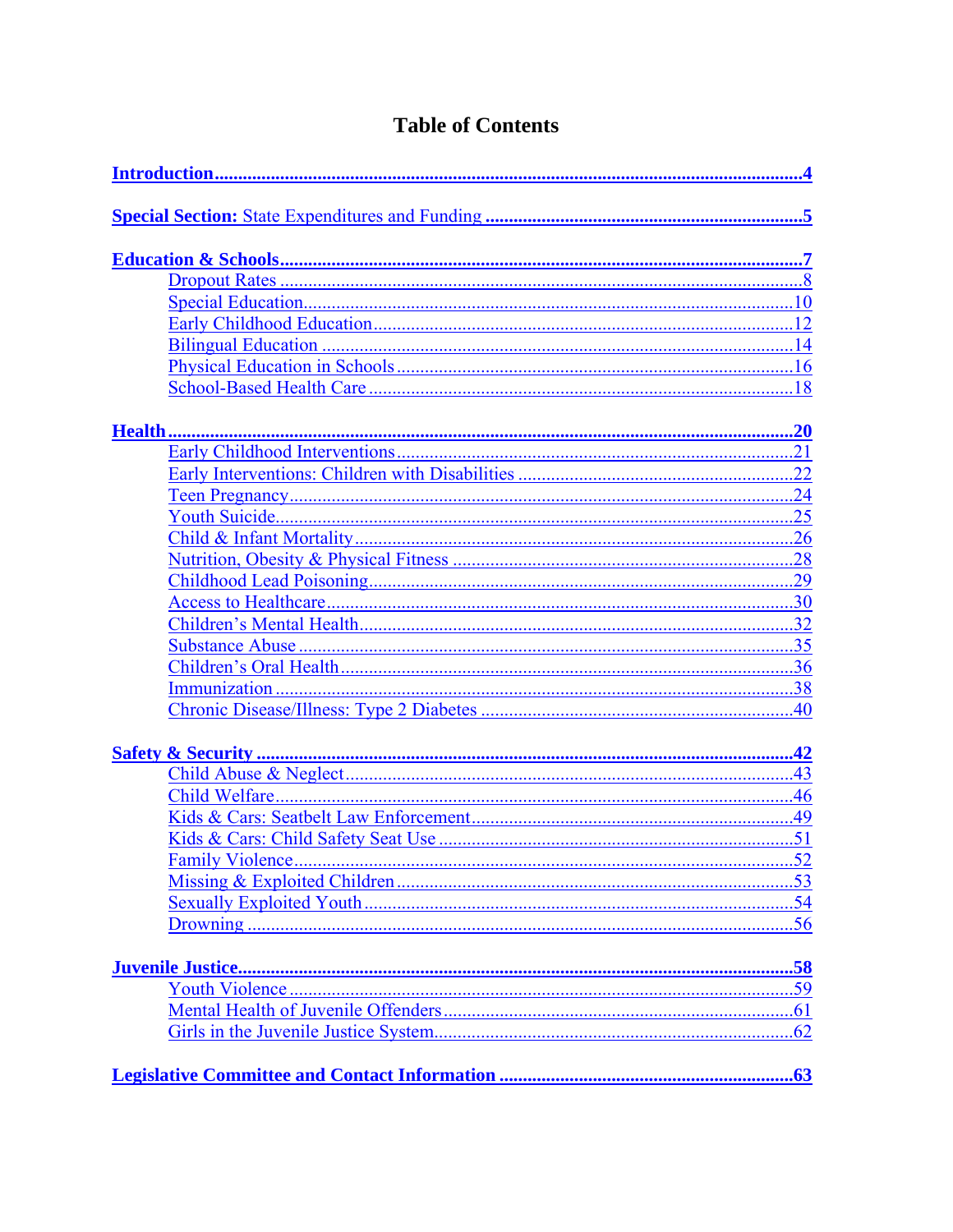<span id="page-5-0"></span>The purpose of the Nevada Institute for Children's Research and Policy (NICRP) Legislative Briefing Book is to provide a quick snapshot of some of the most pressing issues facing Nevada's children in order to provide advocates and policymakers with a stepping stone in creating positive changes to improve the lives of Nevada's children. While this book will not cover every issue facing our children, it is intended to highlight those of greatest concern, covering issues in education, health, safety and security, and the juvenile justice system.

Diligent efforts need to be made during the 2009 Legislative Session to improve policies, procedures and services for Nevada's children. Nevada has continually been ranked as one of the poorest states when it comes to statistics regarding children and social policy. Given the current economic strains on our State, it is vitally important to focus on preventing cuts to necessary programs while looking ahead to see what we can improve upon during this session, and in the future. Although most advocates and particularly policymakers would like to create policies that will provide immediate positive feedback, it is important to realize that effective social change takes time. As such, much emphasis should be placed on developing quality, comprehensive systems and implementing evidence-based preventive strategies to researched-based risk indicators.

This book is intended to be a compilation of statistics and policy recommendations from across the state, authored and supported by the practitioners, agencies, organizations, individuals and others who work with and advocate for the well-being of children in Nevada. A wide variety of these individuals and organizations were contacted to contribute to this briefing book and were asked to provide a brief overview of their major policy concerns, as well as specific recommendations for improving those policies. We have included contact information for each contributor, as well as additional contacts/resources for further information in some categories.

In light of the current economic crisis, the briefing book also includes a special section on State Expenditures and Funding, which includes some recommendations for moving forward to ensure that appropriate revenue sources are available in the future.

Thank you for your support! Denise Tanata Ashby, Executive Director, NICRP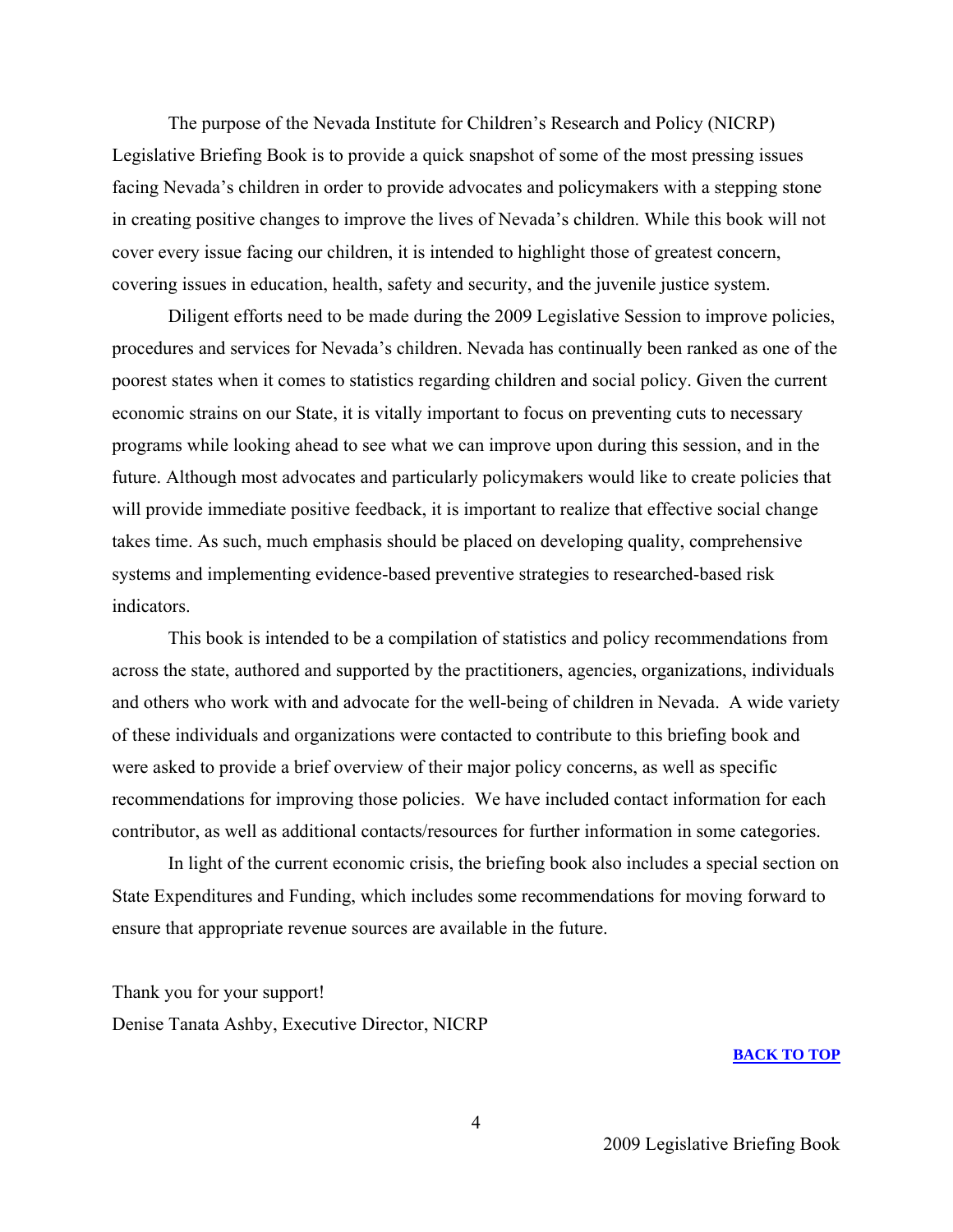### <span id="page-6-0"></span>**Special Section: State Expenditures and Funding**

Nevada has already seen more than \$1.5 billion in cuts to the state budget – one dollar of every six - in 2008 and faces at least one more punishing round of cuts over the next year. We have lost vital funding for education and critical human services. This catastrophe has demonstrated the inherent problem in depending on our two most volatile revenue sources, gaming and sales taxes, for more than 60 percent of our state funding. When the economy declines, Nevada is hit very hard.

Although the magnitude of the present problem is extraordinary, it is not new. Every five to seven years, we have seen budget shortfalls, and our elected leadership responds by cutting already poorly funded state services. In fact, we never get to catch up with growing waiting lists for mental health services, health care availability, childcare and services for seniors and the disabled.

Nevada scores at or near the bottom of every indicator of social well-being. We continue to rank near the bottom on per pupil expenditures and last in Medicaid spending per capita. Yet we are one of the wealthiest states in the country and rank  $14<sup>th</sup>$  in personal income per capita.

Nevada is failing to provide necessary and adequate services to its most vulnerable citizens – children, seniors, disabled, and working families. Nevada ranks  $43<sup>rd</sup>$  in overall well-being indicators for children, and 68,000 adults in Nevada, age 50-64, lack health insurance. Nevada is second worst in the nation for residential foreclosures. And we rank first for the increase in food stamp caseloads. The statistics go on and on.

And just as the economic downturn and statewide recession have created the greatest demand for relief in decades, the government is slashing spending across the board for essential services.

At the same time, Nevada also has a very regressive tax structure. Low-income families pay a higher percent of their income on taxes than do the wealthy, who pay no personal income tax and reap substantial benefits from various property and business tax write-offs.

In 2003, the Governor and legislature passed the largest tax increases in the history of Nevada yet they failed to include a corporate profits tax to make big business pay their fair share. They also failed to examine the antiquated Net Proceeds on Minerals, which allows a very successful industry in Nevada, which reaps huge benefits from economic uncertainty, to pay very little in taxes. The lack of a personal or corporate income tax also makes it very difficult to reliably fund our education and essential state services.

Nevada also has a problem with property taxes, which are the major funding source for our public schools and public safety. The way Nevada calculates depreciation on property not only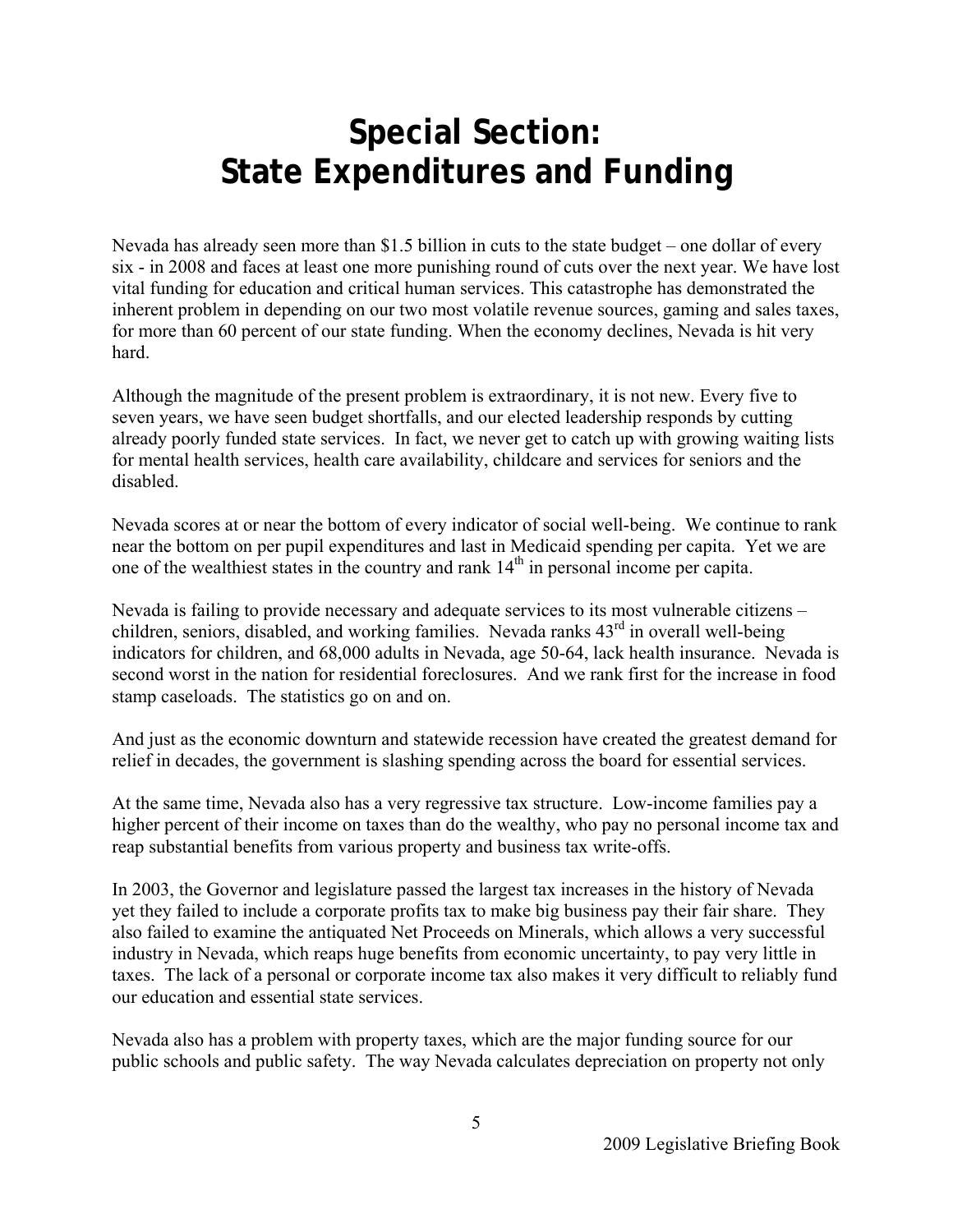creates a shortfall for safety and  $K - 12$  education but allows property owners to avoid paying fair taxes for the services that they demand.

An overhaul of our tax structure is necessary.

The Progressive Leadership Alliance of Nevada and other organizations are looking at the total picture of how we fund our basic needs and are ready to work for the changes necessary to make our state a place where families flourish and seniors and others are respected and supported.

#### **Contributed by:**

 **Name:** Jan Gilbert  **Title:** Northern Nevada Coordinator **Organization/Affiliation:** Progressive Leadership Alliance of Nevada<br> **Phone Number:** 775-882-3440 Email Address: igilbert@planeya **Email Address:** [jgilbert@planevada.org](mailto:jgilbert@planevada.org) **Website:** [www.planevada.org](http://www.planevada.org/)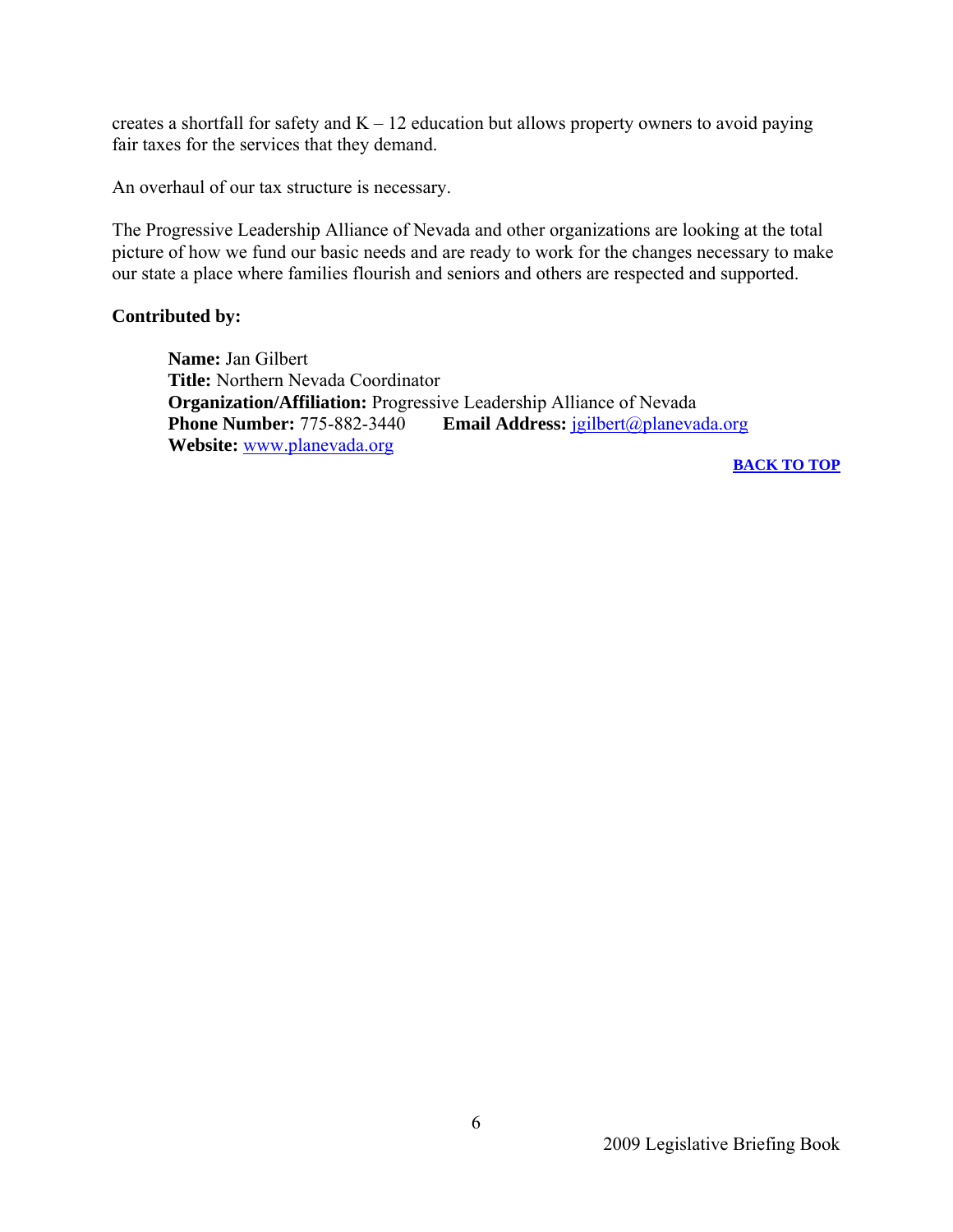## <span id="page-8-0"></span>**EDUCATION & SCHOOLS**

Dropout Rates Special Education Early Childhood Education Bilingual Education Physical Education in School School Based Healthcare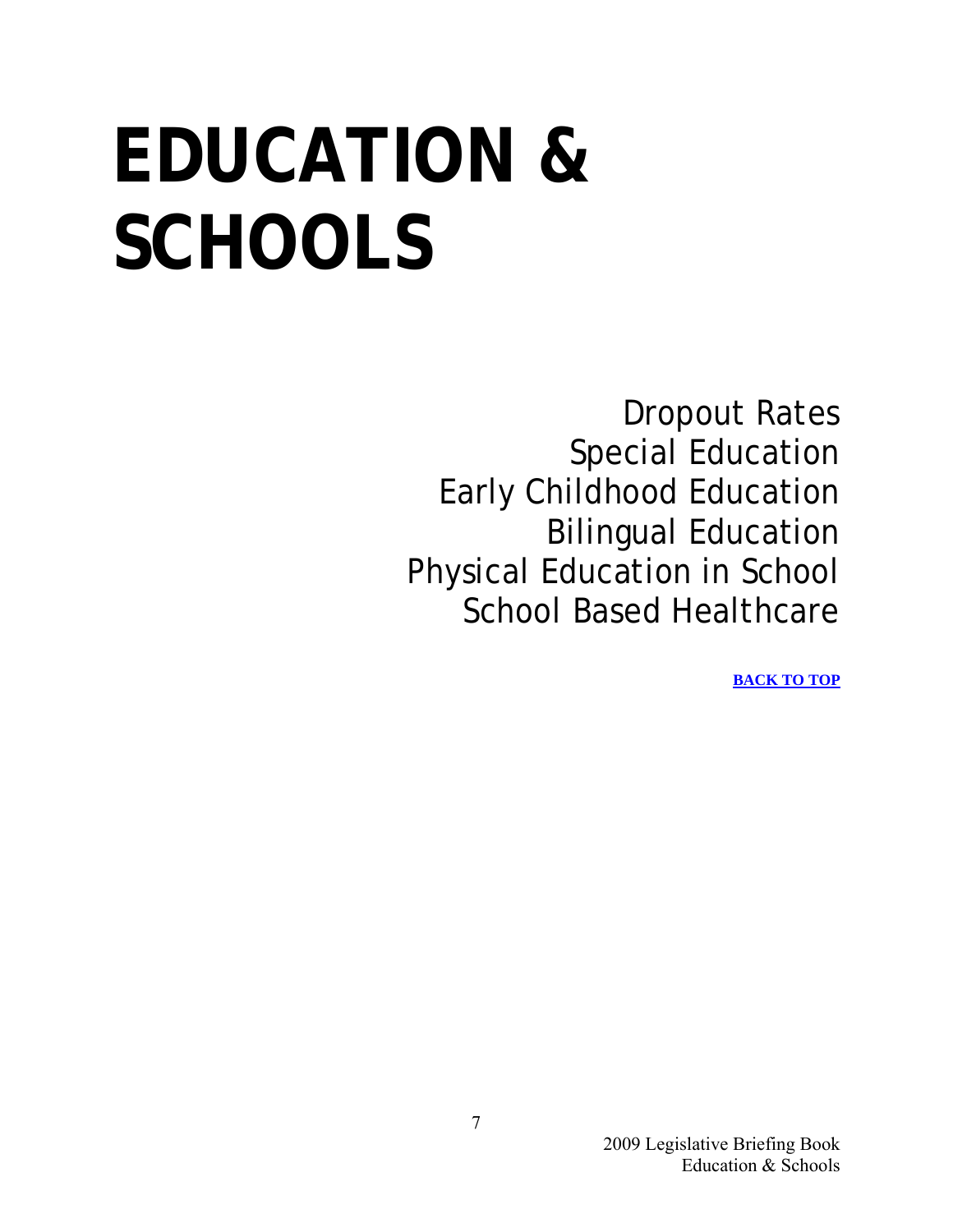#### **Dropout Rates**

#### <span id="page-9-0"></span>**Primary Policy Issue(s):**

Nevada has one of the nation's highest dropout rates and is among the nation's lowest in graduation rates.

#### **Background on Policy Issue:**

According to the U.S. Census Bureau (2005), Nevada ranks last in the percentage of 18-24 year olds who are high school graduates. An achievement gap still exists for race and ethnicity and socioeconomic status in the number of drop outs in the state. Higher drop out rates result in clear connections to eventual unemployment, health care issues, poverty and homelessness, juvenile justice issues, crime, and prison. Most students point to three main causes for dropping out—state proficiency exam failure, credit deficiency, and learning disabilities. Improvements in the overall education system in the state could prevent such high drop out rates, increase graduation rates, and thus improve economic conditions across the state. If the approximately 19,500 students that did not graduate in 2008 had not dropped out, they would have earned an additional \$5.1 billion in income over their lifetime, an additional income that would have benefited the Nevada economy (Alliance for Excellence Education, 2008).

#### **Statistics/Data/Trends:**

Every school day, almost seven thousand students become dropouts. Annually, that adds up to about 1.2 million students who will not graduate from high school with their peers as scheduled. Lacking a high school diploma, these individuals will be far more likely to spend their lives periodically unemployed, on government assistance, or cycling in and out of the prison system. The average income for adults who have not graduated high school is \$18,900 per year, compared to \$25,900 per year for adults with a high school diploma. (U.S. Census Bureau, July 2002). The Bureau of Labor Statistics notes that many of the fastest growing jobs require at least technical certification or an associate's degree, yet the U.S. is not graduating enough work-ready students to fill these positions. In addition, over the lifetime of each class of drop outs, the State of Nevada would save about \$230 million in health care costs. If just 5% more male dropouts stayed to graduate, the crime-related savings and additional revenue would add about \$78.4 million to the Nevada economy (Alliance for Excellent Education, 2008).

One of the key factors in remedying the problem of dropouts is prevention, including parent involvement, student engagement, early intervention, and connecting preschool through higher education programs. Young people whose parents are involved regularly attend school, earn high school diplomas, and continue to postsecondary education. In a survey in 2006 by Civic Enterprises, LLC, seven out of 10 high school dropouts supported more parent involvement. These dropouts indicated that many of their parents had limited communication or involvement until they were on the verge of dropping out of school. In addition, there are indicators evident as early as grade 6, such as low attendance, behavior problems, and failing grades in math and literacy, that relate to students dropping out later in their education (Balfanz, Herzog, MacIver, 2007). "Research suggests that regardless of a family's educational, racial or socioeconomic background, students whose parents are actively engaged in their education — from the early grades on, both at home and at school — are more likely to reap numerous academic and social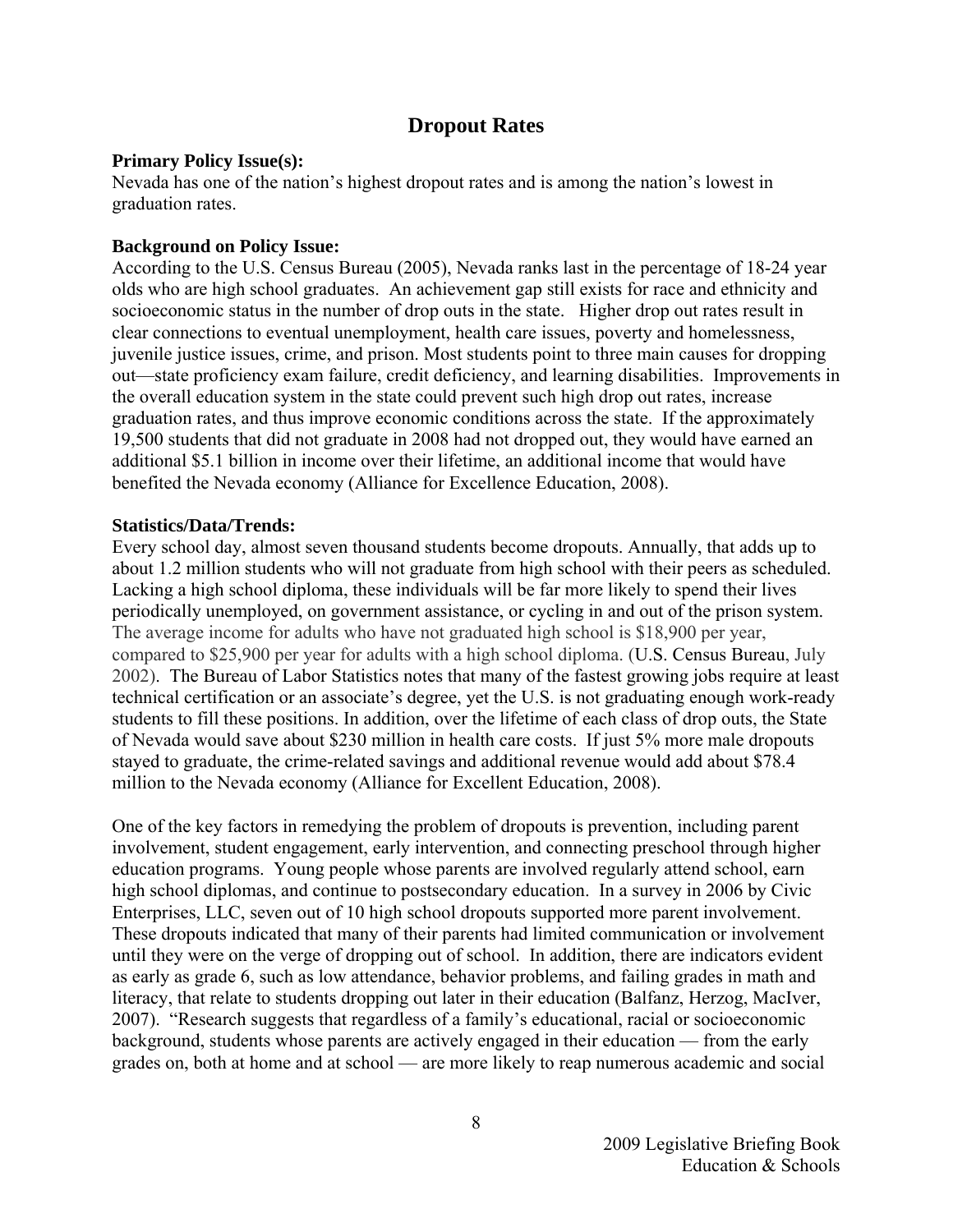benefits" (Taylor & Dounay, 2008). Engaging students and parents in education from an early age can support the economic needs of individuals, the state, and our country.

#### **Specific Policy Recommendation(s):**

- 1. Prevention: Investments in early childhood education, per pupil spending, and intervention and remediation programs for children in the middle grades are investments in drop out prevention and will incur future returns in many areas such as health care costs, crime prevention, and increased income for graduates.
- 2. High School Curriculum: School districts need to create curriculum and programs that rely less on test preparation and lectures and more on engagement, interaction, and relevance to students' lives (Noguera, 2008). Students will rise to high expectations and academic excellence when the content is relevant and engaging. Decrease class sizes and develop learning communities to encourage students to support each other to graduation. Develop community programs that link districts and at-risk students to community-based organizations as equal partners in drop out prevention.
- 3. Parental involvement: Develop public awareness of the importance of parent involvement in education from early childhood through higher education. Dispel misunderstandings that parents need to step back as students become high school students. Inform parents that communication and high expectations, structure, responsibility, paying close attention and identifying and exploring with students, and assisting students with test preparation, homework, and course selection can support high schoolers through graduation into higher education or career and technical education centers. (Taylor & Dounay, 2008)
- 4. Teacher and Administrator Professional Development and Graduation Coaches: Qualified teachers should be trained to detect, mentor, counsel, and advocate for at-risk students. In addition, for administrators, calculation and use of data are important as there may be some discrepancies in tracking of students that result in inaccurate drop out and graduation rates.

#### **Contributed by:**

 **Name:** Jamie Brother  **Title:** Education Consultant  **Organization/Affiliation:** Meaningful Play Consultants, Inc.  **Phone Number:** 702-588-2850 **Email Address:** jbrother@meaningfulplayconsultants.com

#### **Other Resources:**

Nevada Public Education Foundation Communities in Schools of Nevada Ready for Life Program Louise Helton, State Director 775-687-9203 702-770-7611 [www.ReadyForLifeNV.org](http://www.readyforlifenv.org/) [www.cisnevada.org](http://www.cisnevada.org/)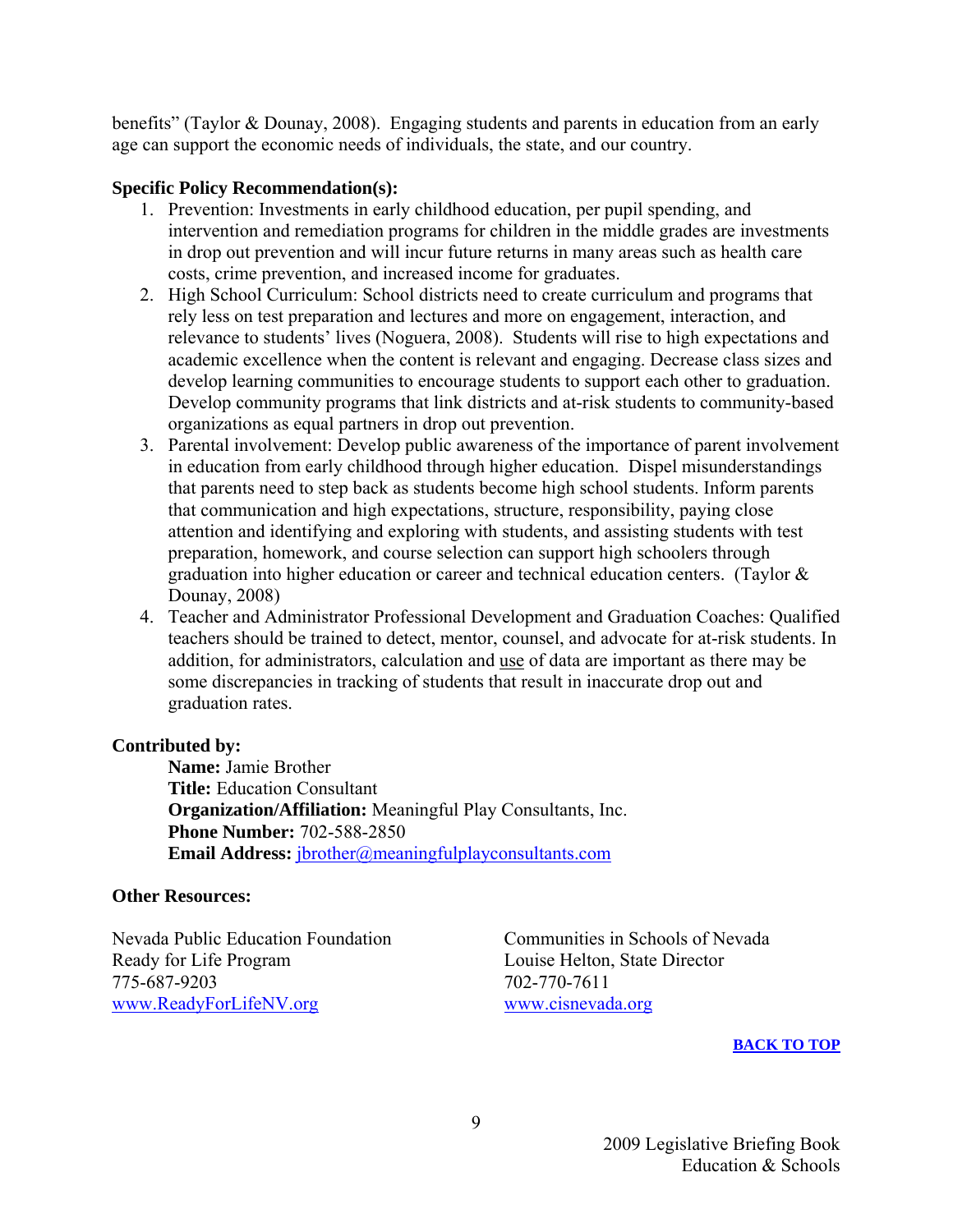#### **Special Education**

#### <span id="page-11-0"></span>**Primary Policy Issue(s):**

The Individuals with Disabilities Education Improvement Act of 2004 (IDEA 2004) ensures that nearly 6.5 million children with disabilities and their families receive the support services they need from state and public agencies. The IDEA 2004 entitles all individuals with disabilities to a free and appropriate public education, and mandates nondiscriminatory assessment, identification, and placement of children with disabilities.

#### **Background on Policy Issue:**

With the reauthorization of NCLB (No Child Left Behind) and IDEA 2004 (the Individuals with Disabilities Education Improvement Act, changes were made to the requirements for state and local funding of special education services. Changes in the law provide for more accountability for data obtained from assessments, increased parent involvement, research-based practices including inclusion in general education classrooms, and more flexibility. Over the years, research has demonstrated that most students with disabilities learn more when taught the standards-based general education curriculum, rather than a separate curriculum, as long as these students receive appropriate supports and accommodations for their special needs. Teachers need high quality professional development in order to identify and meet the needs of all children.

#### **Statistics/Data/Trends:**

The percentage of children using special education services in the public schools is 11.1% in Nevada. The national Average is 13.6%.According to the U.S Department of Education Statistics, the number of students identified as "special needs" under IDEA 2004 has risen in most states. However, in Nevada, the rate shows the number of children ages 3 to 21 served under IDEA increased from 18,099 in 1990 to 47,994 in 2006. This increase of 164 percent was the highest in the country. An estimated 46% of students ages 14-21 with disabilities graduates from high school with a diploma. According to the President's Commission on Special Education, minority students are more likely to be labeled mentally retarded or emotionally disturbed.

The changes in IDEA 2004 help bring focus to improving the academic achievement results of students rather than a simple focus on compliance with IDEA standards. According to WestEd, the changes could "allow local education agencies to use up to 15 percent of their special education funds for professional development" for both special educators and general education staff.

There is quantitative and qualitative evidence that early intervention can provide benefits to the child, their family, and society. Children make developmental and educational gains and need fewer special education services when early interventions occur. Families show improved functioning including less stress, more time for leisure, improved perceptions of their child, and more awareness of appropriate parenting skills. Long-term benefits for society occur when children need less public service throughout the course of their lives, have higher educational attainment, and thus increase their earning potential.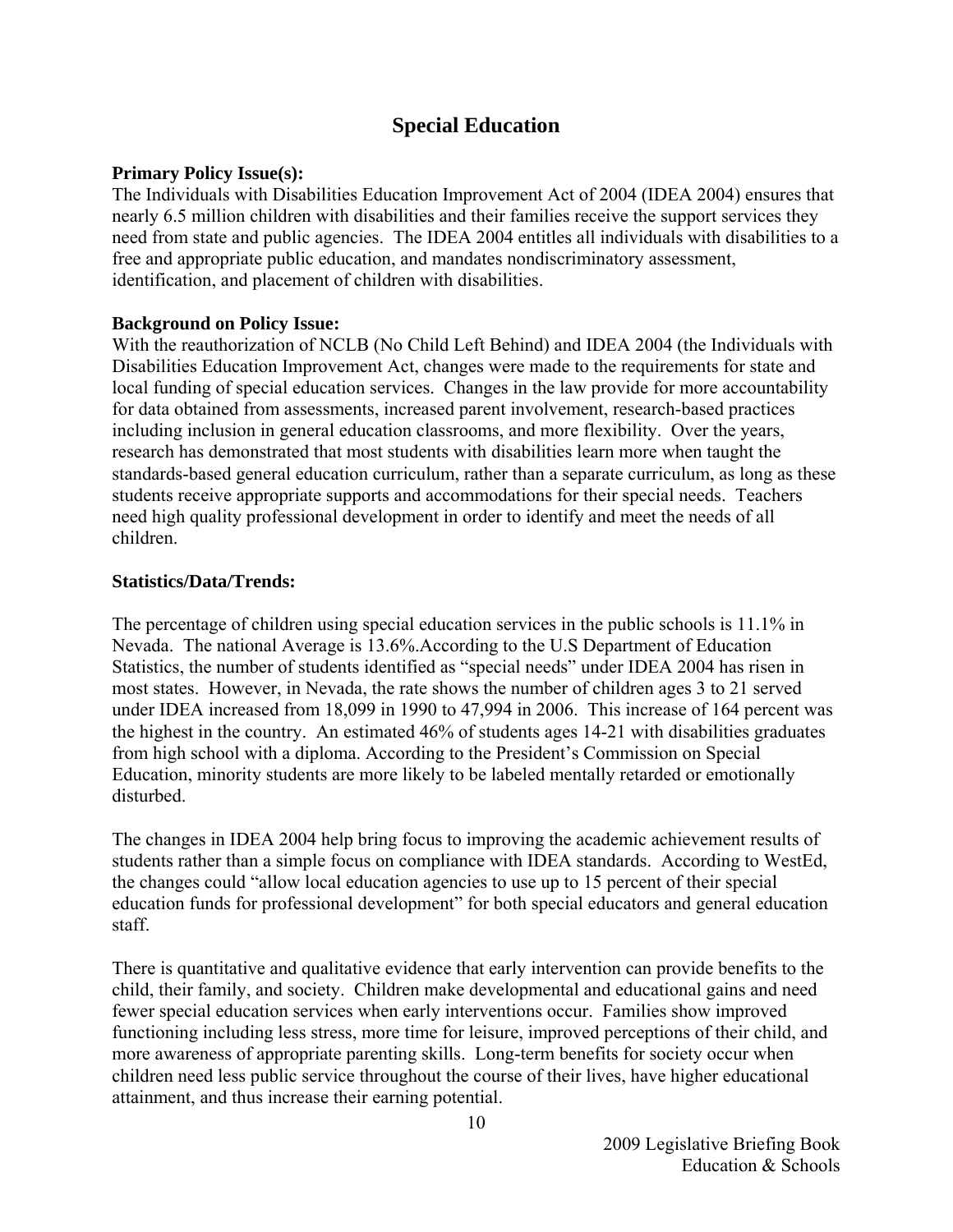#### **Specific Policy Recommendation(s):**

- 1. Research-based assessment and practices: Schools should be certain that special education determinations are based on use of multiple forms of relevant, research-based assessments to determine children's special education needs and not based on race, socioeconomic status, or behaviors appropriate to the child's age. Schools should provide inclusive learning environments where teachers employ differentiated instruction that meets the needs of all children with and without disabilities.
- 2. Early Intervention and Care: Services should be provided at public and private early childhood centers for early intervention and care of children birth through age 5 with and without disabilities to identify and in many cases prevent the later need for special education services.
- 3. Highly qualified, well-trained workforce: Provide high quality, continuing professional development for all teachers to increase their ability to assess, identify, provide early interventions, and plan for the needs of children with and without disabilities. Ensure that all children with disabilities have access to highly qualified, specially trained special education teachers.
- 4. Parent Involvement: Provide proper supports, resources, and opportunities for the involvement of parents of children with disabilities.
- 5. Collaboration of community organizations: Create state-level taskforces composed of educators, parents, and advocacy organizations to develop innovative strategies for meeting the needs of all children, families, and schools.

#### **Contributed by:**

 **Name:** Jamie Brother  **Title:** Education Consultant  **Organization/Affiliation:** Meaningful Play Consultants, Inc.  **Phone Number:** 702-588-2850 **Email Address:** [jbrother@meaningfulplayconsultants.com](mailto:jbrother@meaningfulplayconsultants.com)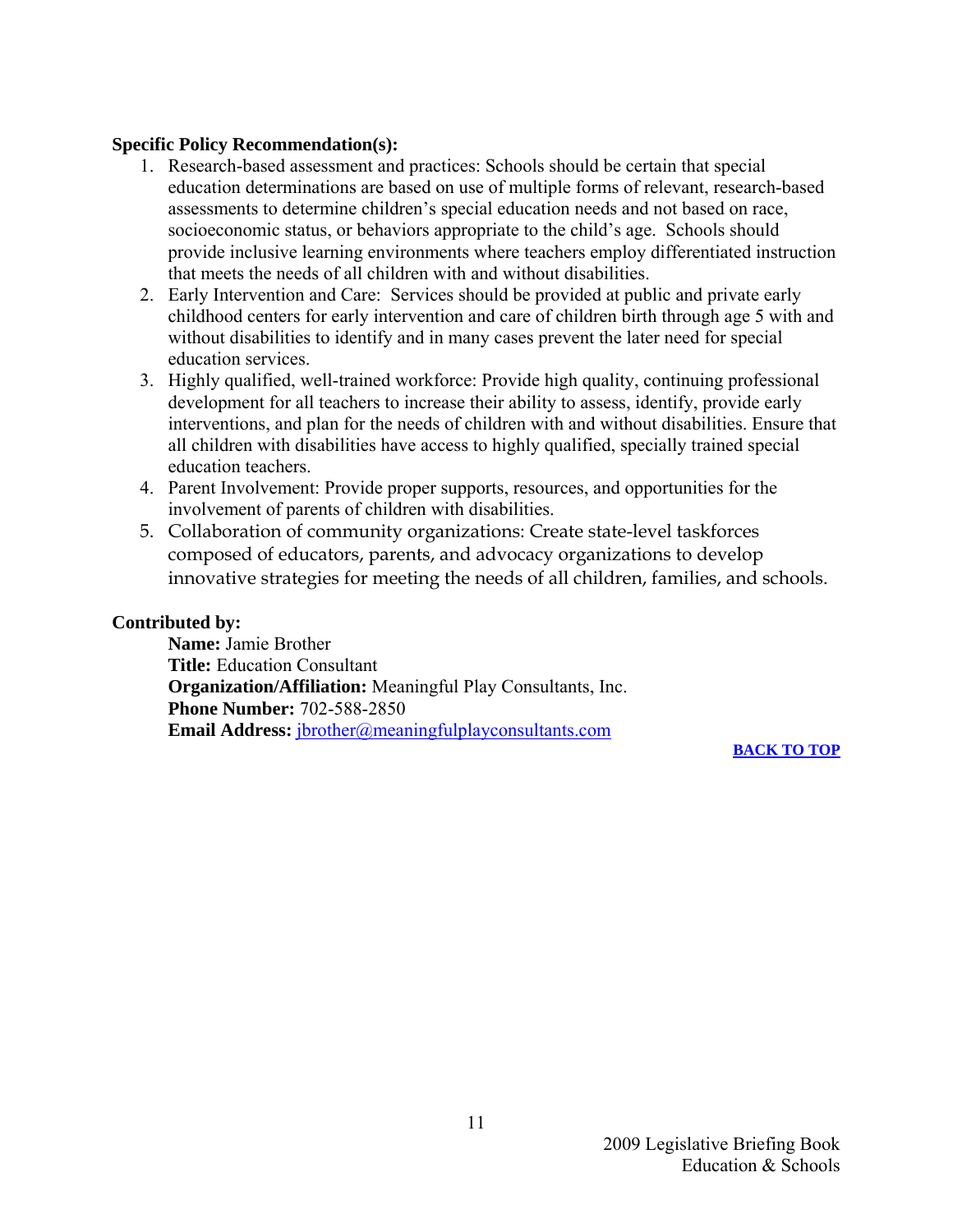#### **Early Childhood Education**

#### <span id="page-13-0"></span>**Primary Policy Issue:**

Improvements in policy are needed to enhance the quality, accessibility and affordability of early childhood education services in Nevada.

#### **Background:**

Quality early childhood education is critical to both the intellectual and social well-being of young children. Children in low-quality care are more likely to require remedial services, commit crimes, drop out of school, and as adults are more likely to end up incarcerated, less likely to own homes, and earn substantially less income. Providers who receive specific education and training to work with young children provide higher quality child care. Quality early childhood education centers are also key resources for reaching families of young children to provide outreach and education regarding child abuse and neglect prevention, as well as health promotion for children and families.

Two of the most widely studied programs, the High Scope/Perry Preschool and the Carolina Abecedarian, followed their participants to the ages of 27 and 21, respectively. These longitudinal studies reveal that children participating in quality programs are less likely to be held back a grade or be placed in special education programs. The studies also indicate that reduced dropout rates and improved test scores are benefits of early childhood education programs. More benefits have become apparent as the participants matured into early adulthood – lower crime rates, greater college attendance and labor force participation, as well as higher income levels and homeownership.

Economists estimate that investments in Early Care and Education yield an approximate 16% return. That means for every dollar spent, society at large reaps \$16 worth of rewards through decreased needs for intervention and remedial services, decreased welfare assistance, as well as increased stability of employment, marriage, and homeownership in adulthood. Another study also estimates that "by improving the skills of a large fraction of the U.S. workforce, these programs for poor children would raise the gross domestic product (GDP), reduce poverty, and strengthen U.S. global competitiveness. Within 45 years the increase in earnings due to Early Childhood Development investments would likely boost the Gross Domestic Product by nearly one-half of 1%, or \$107 billion (in 2004 dollars). Crime rates and the heavy economic costs of criminality to society are likely to be substantially reduced, as well, with savings of about \$155 billion (in 2004 dollars) realized by 2050."

#### **Statistics/Data and Trends:**

- Licensed care in Nevada can accommodate only 15-16% of the need for care. In rural areas, licensed care is available for less than 10% of children in need of care. Families are left with few options. This means that almost a quarter of a million children in Nevada are cared for by families, friends, or neighbors; or they may be left unattended.
- Throughout Nevada, approximately 10% of licensed child care centers are considered high quality by nationally recognized standards. This means that fewer than 4,300 high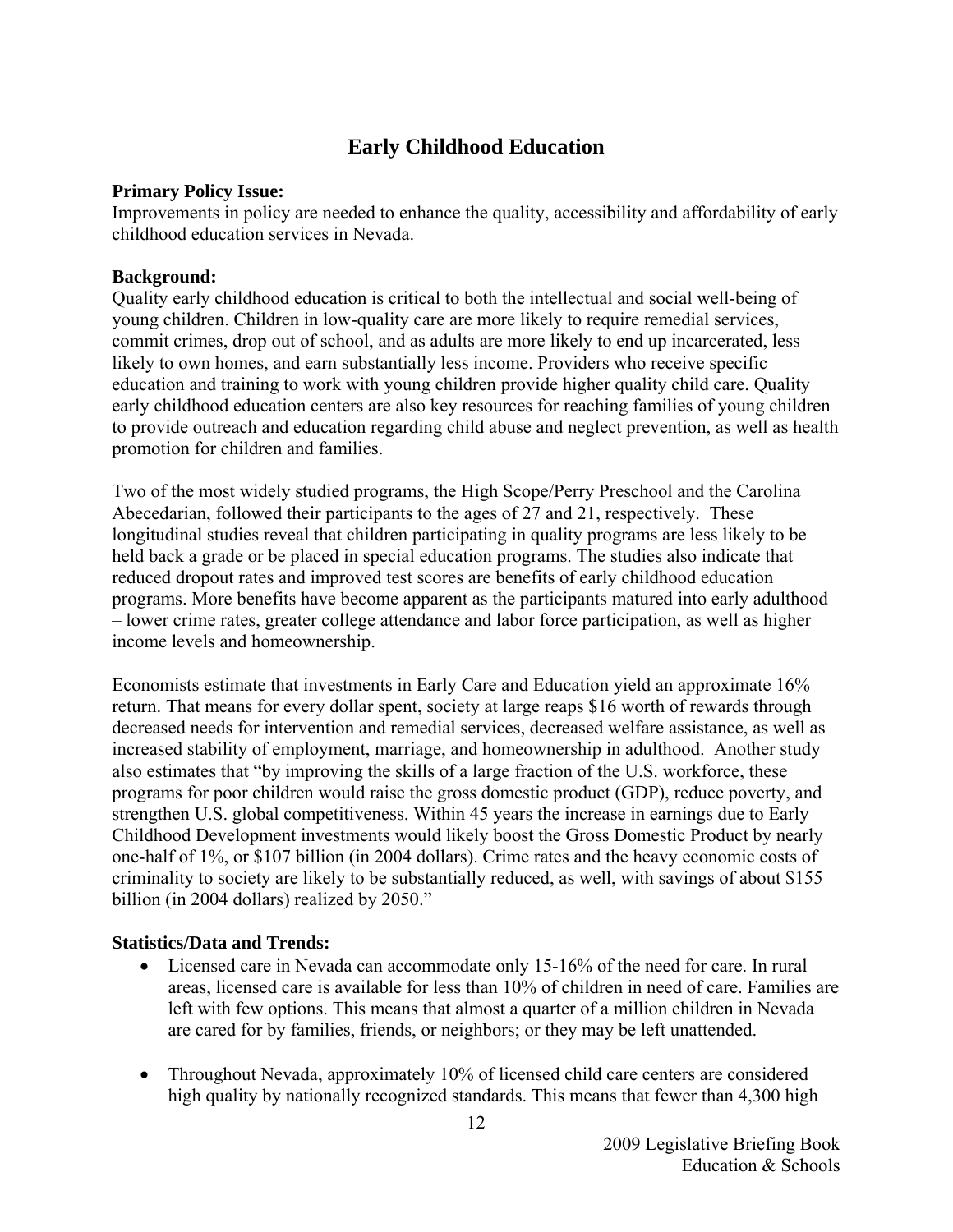quality placements are available to serve more than 300,000 Nevada children in need of care.

#### **Specific Policy Recommendations:**

- Invest additional funding for early childhood in Nevada to increase the amount of licensed child care available, especially in rural counties, thereby bridging the gap between the need for and the lack of high quality care.
- Fund the licensure of child care in Nevada through state funds. The Bureau of Child Care in the Division of Child and Family Services is currently funded through federal quality set-aside dollars. Licensing regulations are baseline standards intended to ensure safe and healthy settings for children, not to meet high quality standards.
- Increase the amount of funding for state Pre-Kindergarten programs in public schools. Although funding levels have seen small increases since 2005, less than 3% of children ages 3 to 5 in Nevada are enrolled in state funded Pre-K programs. Ensure matching funds to maximize federal funding available to support quality early childhood throughout the state. The State of Nevada needs to provide a \$7 million match to maximize federal funding to support early care and education programs.

#### **Contributed by:**

 **Organization/Affiliation:** Nevada Association for the Education of Young Children **Website:** [www.nevaeyc.org](http://www.nevaeyc.org/)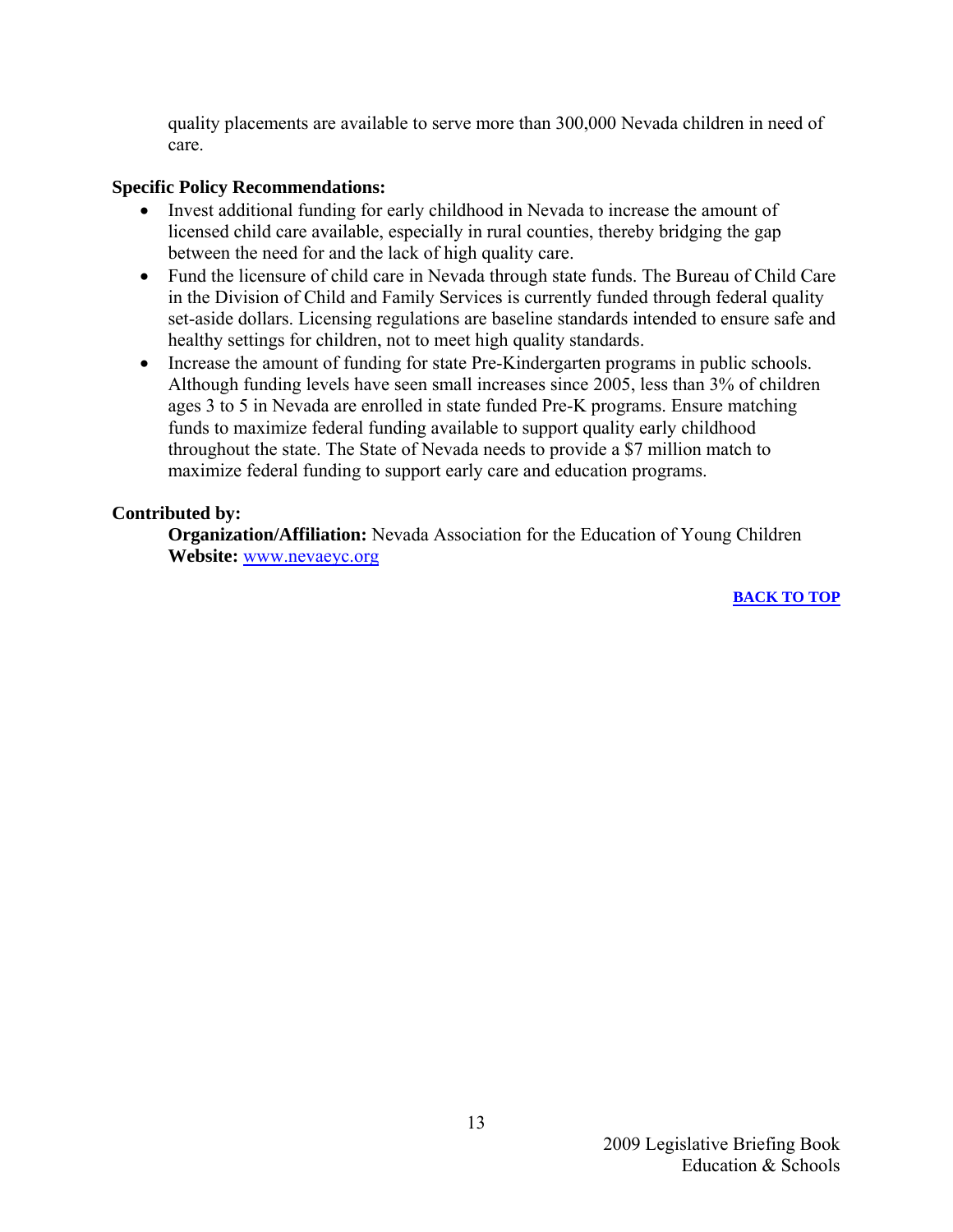#### **Bilingual Education**

#### <span id="page-15-0"></span>**Primary Policy Issue(s):**

The number of Limited English Proficiency (LEP) students in Nevada schools has increased tremendously over the past 10 years and continues to increase. Without a significant expansion of quality English instruction and bilingual education, the country's social unity, economic competitiveness, and national security are in grave jeopardy warns the National Association of State Boards of Education (NASBE). Citizens with LEP status tend to have lower earnings and increased rates of poverty, food insecurity, and other hardships that are detrimental for children.

#### **Background on Policy Issue:**

The Equal Educational Opportunity Act of 1974 (EEOA) requires states "to ensure that needs of students with limited English language proficiency are addressed." In addition, under the No Child Left Behind Act (NCLB), states, districts, and schools are responsible for ensuring that under Title III students make consistent progress in learning English and under Title I that they become proficient in language arts and mathematics. Given the rapid growth in the immigrant population in Nevada over the past several years, it is imperative for the state legislature to address the needs of English Language Learners (ELL) in our early childhood programs and public schools. According to Krashen (1999), children in bilingual programs often become as efficient as native speakers of English (de la Garza and Medina, 1985); Burnham-Massey and Pina, 1990) and acquire more of the additional language than those in full immersion programs (Mortensen, 1984). In addition, studies found that obstacles to assessing English proficiency include unreliable standardized tests of language instruction, inadequate measures of proficiency, and uneven distribution of LEP students and teachers in urban schools. Many students with Limited English Proficiency are at risk of below average scores on reading and math proficiency exams and are more likely to drop out, it is clear that schools must provide quality bilingual education. Educators know, however, that different instructional approaches are required for different students. It is important for policymakers not to create mandates for specific language programs but instead support evidence-based strategies and flexibility for bilingual education by highly qualified, well-trained ESL and world language teachers.

#### **Statistics/Data/Trends:**

One out of every five children in the United States is the child of an immigrant.By 2015, it is projected that the number of children of immigrants will rise from 20 percent to 30 percent of the nation's school population. In Nevada alone, the number of Limited English Proficiency students increased from 24,581 in 1995-1996 to 74,385 in 2000-2001 a 199% increase.

As we strive to narrow the achievement gap and ensure that "No Child (is) Left Behind," we must meet the needs of English Language Learners. From early childhood to high school to higher education, there are inequities in education funding, quality, and availability for Hispanic immigrants. According to The Urban Institute (2005), 70 percent of the LEP students in the U.S. are in only 10 percent of the nation's schools. In 2005, according to the National Assessment for Educational Progress, in math 71% of non-ELL  $8<sup>th</sup>$  graders scored at or above basic achievement, while only 29% of ELL  $8<sup>th</sup>$  graders scored at or above basic levels. In reading, 75% of non-ELL  $8<sup>th</sup>$  graders scored at or above basic while again only 29% of ELL  $8<sup>th</sup>$  grade students did. When we look at graduation rates, 59% of Latino English Language Learners do not graduate high school, while only 15% of Latinos that are fluent in English drop out of school. In addition, LEP

> 2009 Legislative Briefing Book Education & Schools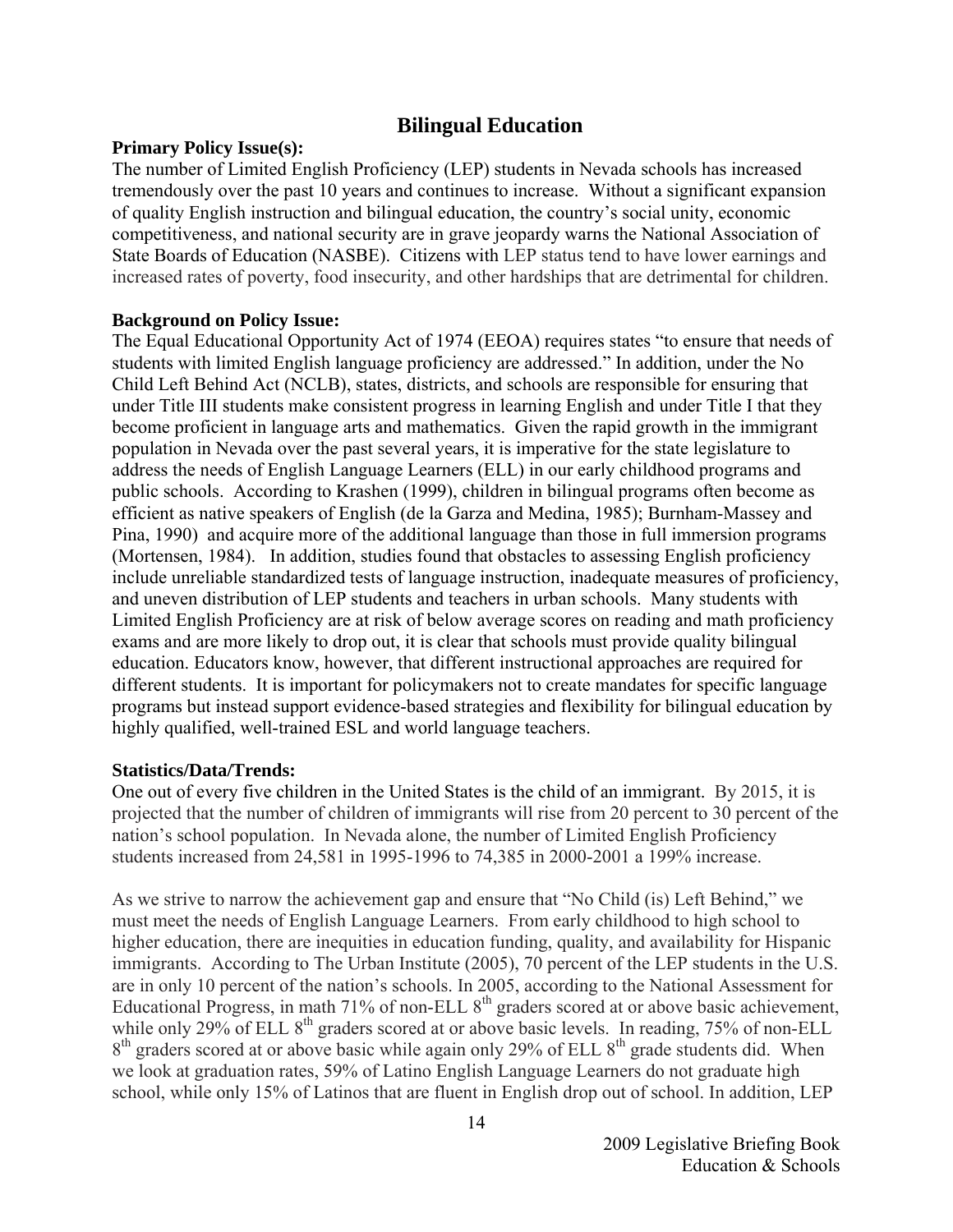status is connected to lower earnings, less use of early childhood education, increased rates of poverty and hunger, and other difficulties that are detrimental for children.

The National Literacy Panel on Language-Minority Children and Youth (2006 found that proficiency orally and in literacy in the first language facilitates literacy development in English and there are long-term benefits to including first-language instruction in ELL programs. Bilingual Education is further supported by five meta-analyses comparing English only and bilingual programs (Genesee et al. 2006; Krashen and McField 2005; Rolstad, Mahoney, and Glass 2005; Slavin and Cheung 2003; Thomas and Collier 2002), showing high school reading scores in the 12<sup>th</sup> percentile for English only programs and scores in the  $45<sup>th</sup>$  percentile for 50-50 bilingual immersion programs in elementary school.

#### **Specific Policy Recommendation(s):**

- 1. Teacher professional development: The state should provide a variety of training opportunities for pre-service and in-service teachers. University systems should include training related to ELL studies for pre-service and continuing education teachers and make partnerships with districts for online courses. In addition, districts should include collaborations a district-wide meetings and statewide conferences. All ELL trainings should be aligned to the state standards and based on solid, evidence-based strategies.
- 2. Parent and Community Involvement: Teachers and administrators must engage families to become active members of the school community. Schools must be responsive, inclusive, and empower community members together in an increasingly diverse language and cultural community.
- 3. High Academic Standards and Assessments: Initial supporting assessments should be given in the child's home language to determine appropriate placements. With community support and involvement, LEP students and second language learners can rise to high academic standards which leave room for flexibility within a comprehensive, consistent, and coherent curriculum administered by highly-qualified and well-trained teachers across all academic subject areas. Assessments should be research-based, comprehensive assessments that measure significant progress over time and are used to support meaningful student learning and improvement and effective curriculum.
- 4. Effective ELL curriculum: An effective ELL curriculum should be aligned with state standards and assessments, should be consistent and meaningful, and should be based on research, theory, and best practices. The curriculum should be administered in small class sizes with adequate per pupil funding.

#### **Contributed by:**

 **Name:** Jamie Brother  **Title:** Education Consultant  **Organization/Affiliation:** Meaningful Play Consultants, Inc.  **Phone Number:** 702-588-2850 **Email Address:** jbrother@meaningfulplayconsultants.com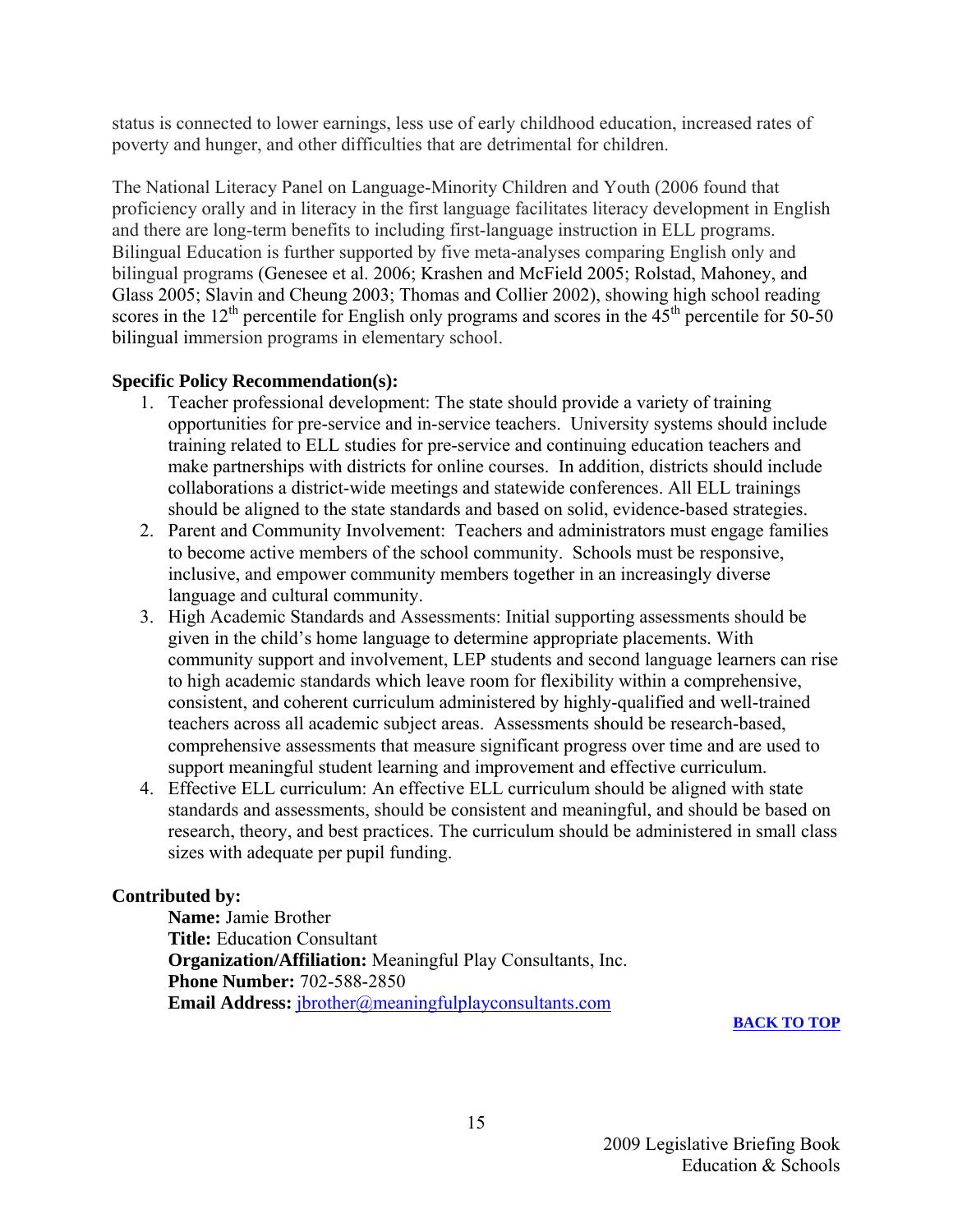#### **Physical Education in School Nutrition, Obesity & Physical Fitness**

#### <span id="page-17-0"></span>**Primary Policy Issue**

The quality of K-12 School Physical Education in Nevada is inadequate to address the public health concerns of the children of Nevada. It is the responsibilities of the schools to offer an evidence based physical education curriculum.

#### **Background on Policy Issue**

Schools are recognized as important environments in which public health interventions should target change in health risk behaviors, including physical inactivity. Public health officials have recommended increased physical activity for school-aged children for more than a decade, but there is little evidence to suggest that schools have responded accordingly. Schools can and often do provide organized opportunities for students to be physically active through required and elective physical education course offerings and via before, during and after school physical activity programming such as intramurals, interscholastic sports, and non-sport activities such as dance and walking.

#### **Statistics/Data/Trends**

- In Nevada, excluding physical education, more than 30% of schools do not provide physical activity programming.
- The Nevada Department of Education does not require but, instead recommends that elementary students be provided with 90 minutes of physical education per week.
- In Nevada, 16 elementary schools from 5 school districts did not offer physical education and 23% offered physical education less than 90 minutes (Lounsbery, Bungum & Smith, 2007).
- In over 17% of elementary schools in the state of Nevada physical education is not taught by a certified physical education teacher.
- Currently, Nevada mandates that high school students earn at least two credit hours (four semesters) of physical education in order to graduate.

#### **Specific Policy Recommendations**

The State Department of Education should adopt a national evidence based curriculum for physical education. Specifically, a policy requiring that physical education is taught by teachers certified/licensed to teach physical education must be implemented. There needs to be a revision of current physical education teacher education standards and state licensure requirements to include content in the following areas: public health and health promotion, pedagogical techniques to increase moderate to vigorous-intensity physical activity (MVPA), measurement of physical activity behavior, and behavior modification.

Also, schools must make requirements for in-service teachers to systematically engage in professional development or obtain CEU credit in the areas of public health, health promotion, pedagogical techniques to increase MVPA, and measurement of physical activity behavior. In addition, there must be a revision of the current school administrator certification coursework to require that prospective school leaders learn about school sources of physical activity, how to administer (e.g., budget, equip, facilitate, etc.) and assess effective programs.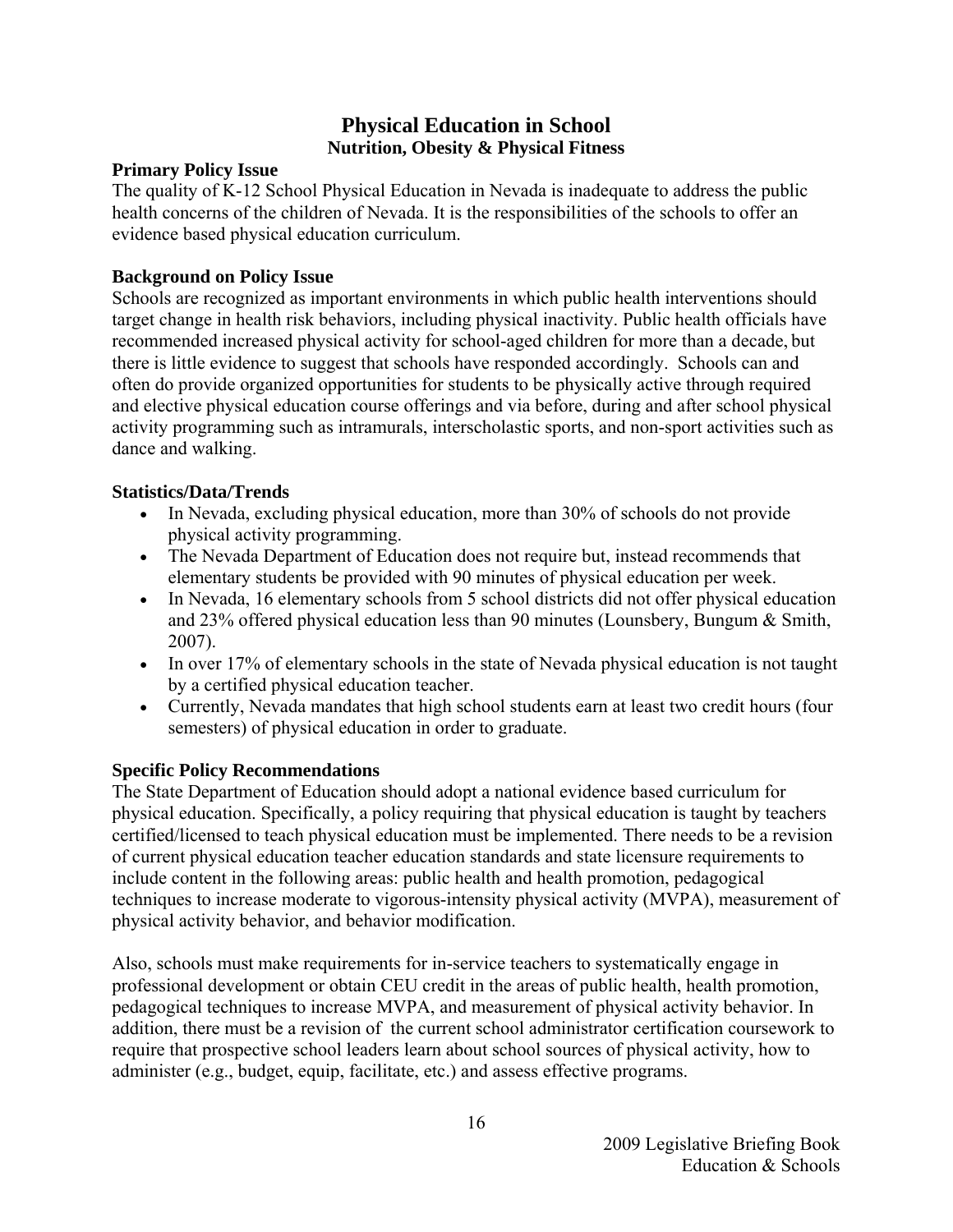Finally, school funding accountability for PE teacher performance should meet a specified performance criterion. For example, revised standards could mandate that 50% of in-class time must be devoted to MVPA. It must be noted that this policy would set in motion several potential school level policy changes that could have an enormous impact on the quality of PE and may include: appropriate credentialing of PE teachers, identification of specific teacher evaluation criteria, increased annual evaluations and reports required from practicing teachers, requirements for teacher professional development and specified class size limitations.

#### **Contributed by:**

 **Name:** Monica Lounsbery, PhD.  **Title:** Associate Professor and Chair  **Organization/Affiliation:** Department of Sports Education Leadership / UNLV **Phone Number:** (702) 895-4629 **Email Address:** monica.lounsbery@unly.edu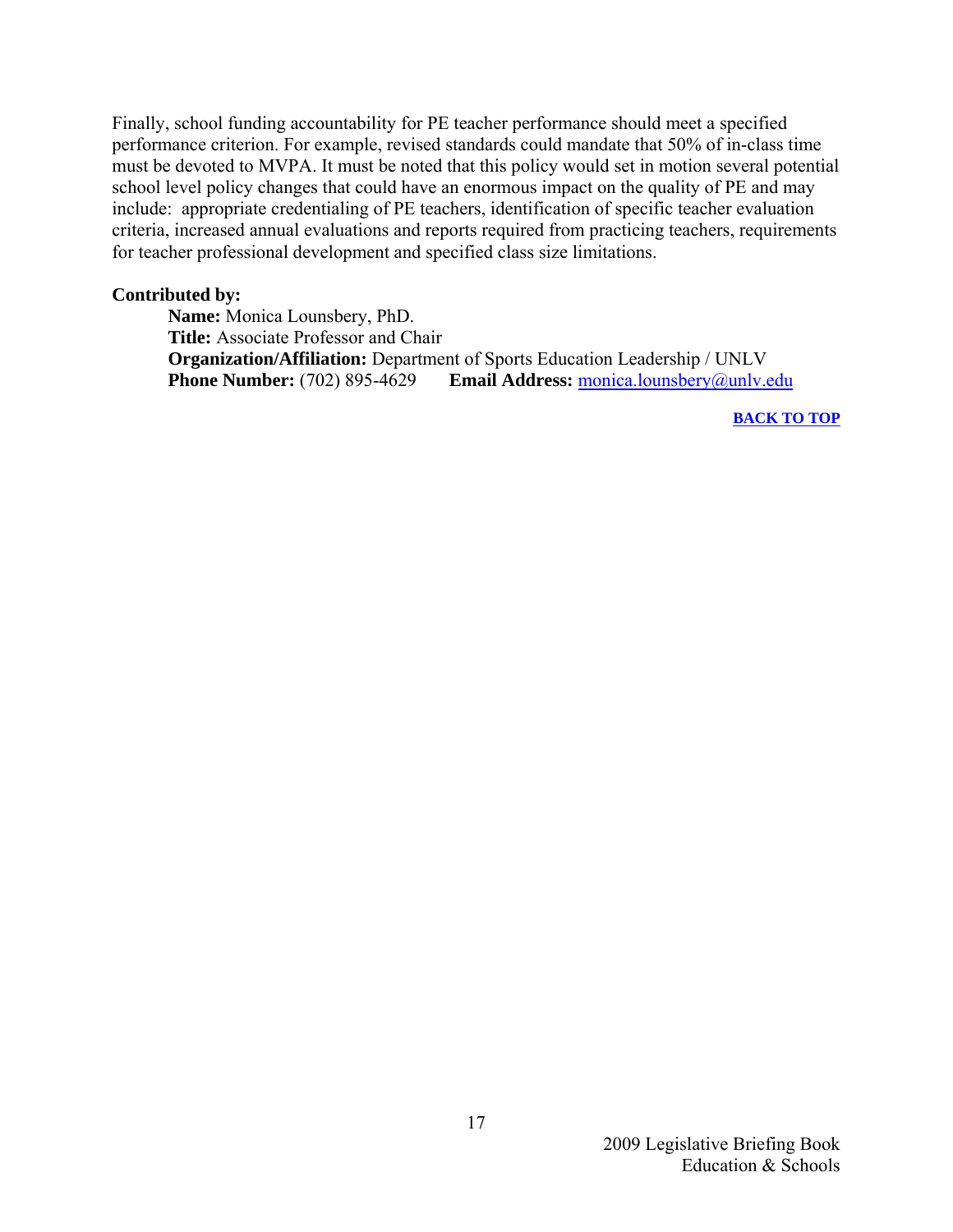#### **School-Based Health Care**

#### <span id="page-19-0"></span>**Primary Policy Issue**

Over 8 million children in the United States currently have no form of health insurance. These children are unable to access preventive health care, which may lead to untreated conditions, unnecessary diseases, and death. School-based health clinics (SBHCs) are a demonstrated effective means of bringing preventive and primary care to medically underserved children and adolescents and decreasing academic failure resulting from poor health.

#### **Background on Policy Issue**

Research and evaluations have demonstrated that school-based health centers greatly enhance children's access to health care. School-based health centers have demonstrated that they attract harder to reach populations, especially minorities and males, and that they do a better job at getting them crucial services such as mental health care and high-risk behavior screens. A key factor of success is a health care environment that is perceived as engaging, safe, comfortable, respectful, culturally appropriate, and teen friendly.

Because SBHCs provide care on-site at schools, children have ready access to primary, preventive, and mental health services. SBHCs thus can and do act as important sources of care in both urban and rural communities. SBHCs increase utilization of first-contact primary care and appropriate medical referrals, while decreasing emergency room visits. SBHCs provide services to students with and without private and public insurance.

School-based health centers (SBHCs) are an important, research-based strategy for creating access to health care and reducing health care disparities among low-income and minority children and adolescents. SBHCs should be an essential part of public health solutions that assure equal opportunities for all children to access needed health care services.

Nevada Health Centers, Inc and the Nevada State College have implemented several SHBC's in Southern Nevada. Services must be expanded to include additional schools. In addition, it is essential to ensure that Medicaid and Nevada CheckUP reimburse for services provided at the SHBC.

#### **Statistics/Data/Trends:**

- Studies have shown that adolescents are 10-21 times more likely to come to a SBHC for mental health services that a community health center network or HMO.
- Decreased absenteeism and tardiness was widely reported amongst adolescents who received counseling services in a school-based health center.
- Depressed and suicide prone students were much more willing to go to a SBHC for counseling than non reporting students.
- Overweight students and those with perceived weight problems were also more likely to use a school clinic for nutrition information.
- A study on school-based health care's effects on asthma found decreases in hospitalization rates of 75-85% and improvements in the use peak flow meters and inhalers.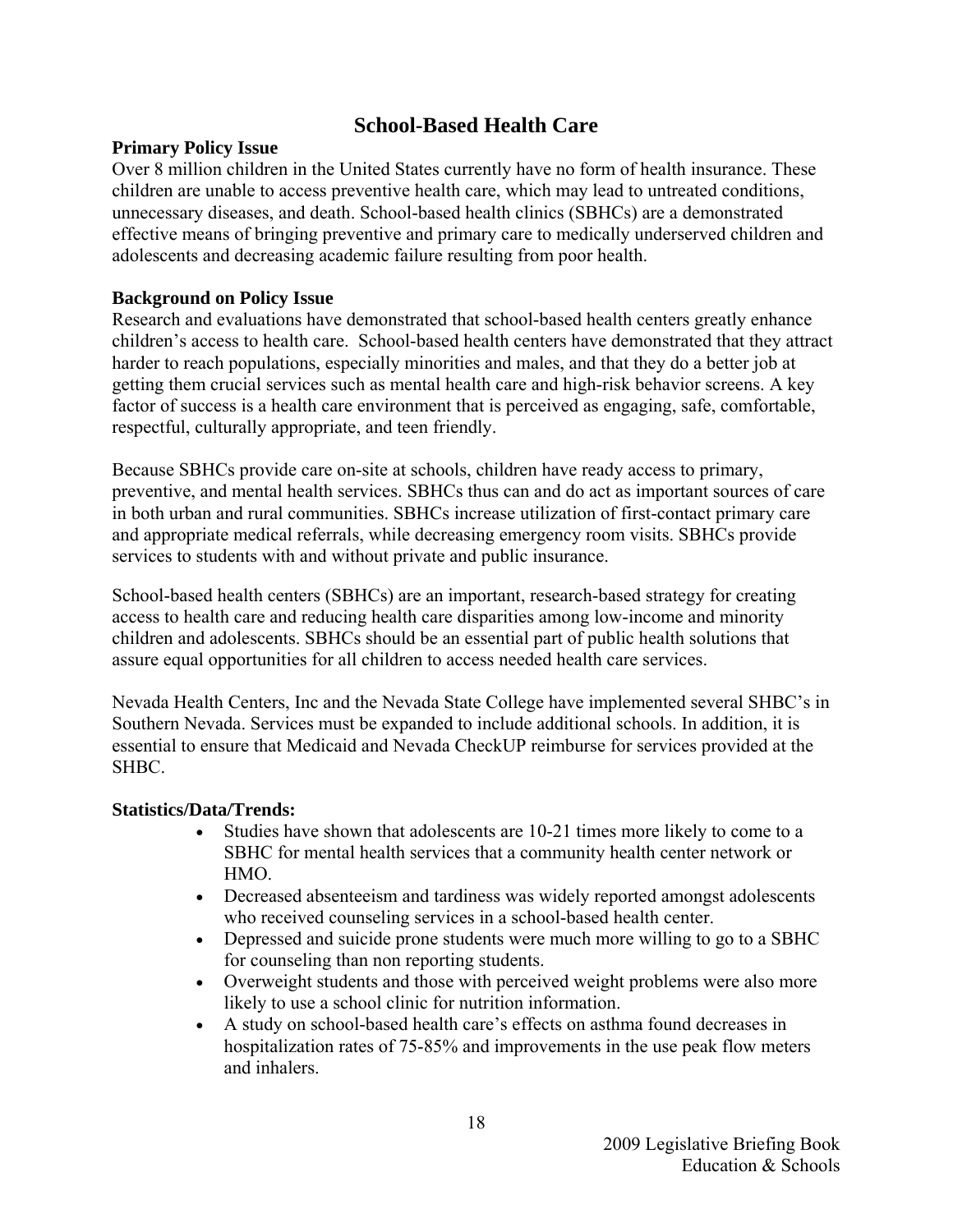• Sexually active students were willing to seek information on pregnancy prevention and to have general disease checks.

#### **Specific Policy Recommendations**

The Legislature must create a State School-Based Health Center Program Office, and must fund one full time position plus an administrative assistant to plan and develop a standard system of SHBC's in Nevada's school districts. Planning should be complete by the beginning of the 2011 Session, and additional recommendations should be prepared in order for the SHBC initiative to move forward in Nevada.

#### **Contributed by:**

 **Name:** Louise Helton  **Title:** Executive Director  **Organization/Affiliation:** Communities in Schools of Southern Nevada, Inc  **Phone Number:** (702) 243-2801 **Email Address:** [Louise@cisnevada.org](mailto:Louise@cisnevada.org)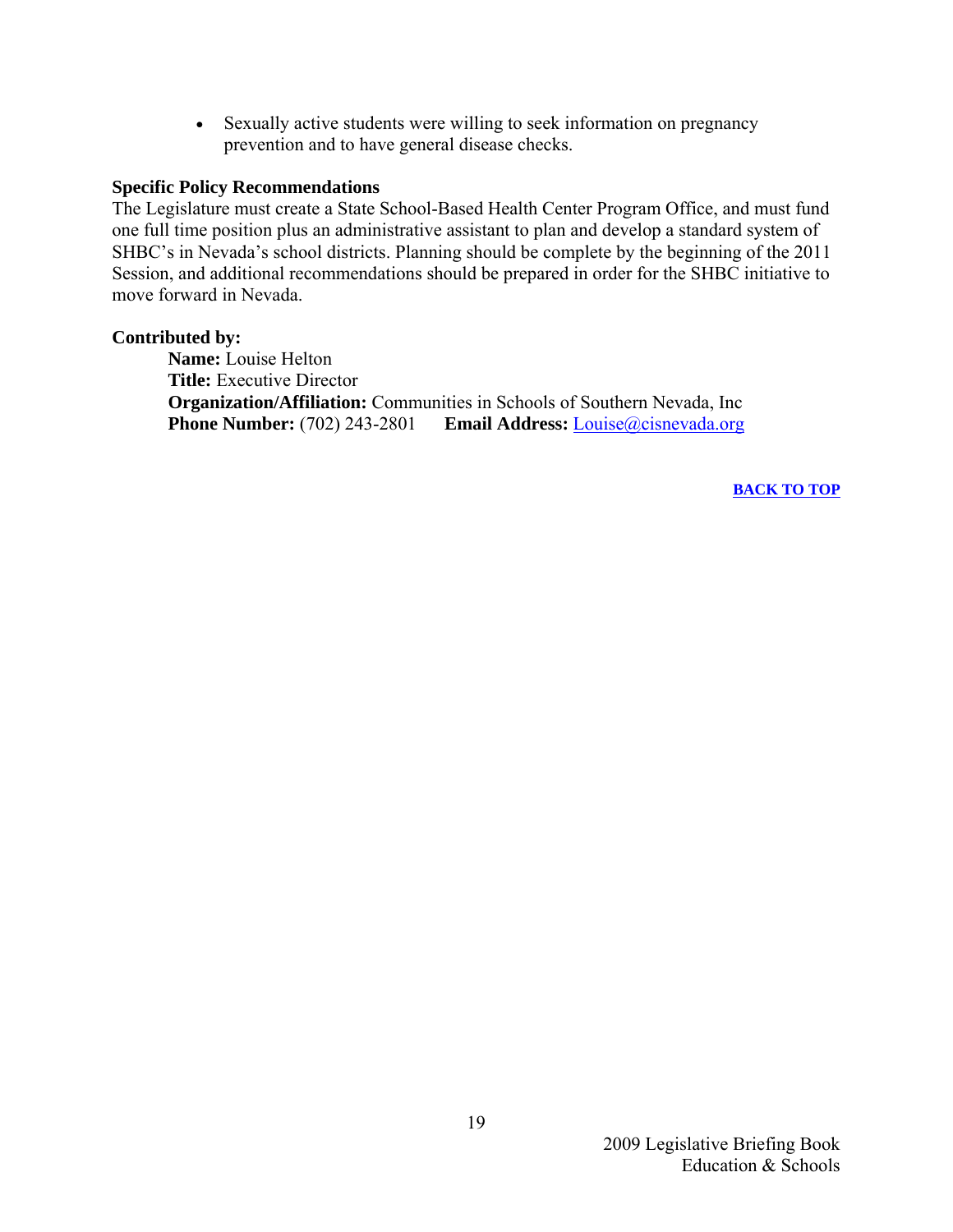## <span id="page-21-0"></span>**HEALTH**

Early Childhood Interventions Teen Pregnancy Youth Suicide Child and Infant Mortality Nutrition, Obesity and Physical Fitness Childhood Lead Poisoning Children's Mental Health Substance Abuse Access to Health Care Children's Oral Health Immunization Chronic Disease/Illness: Types II Diabetes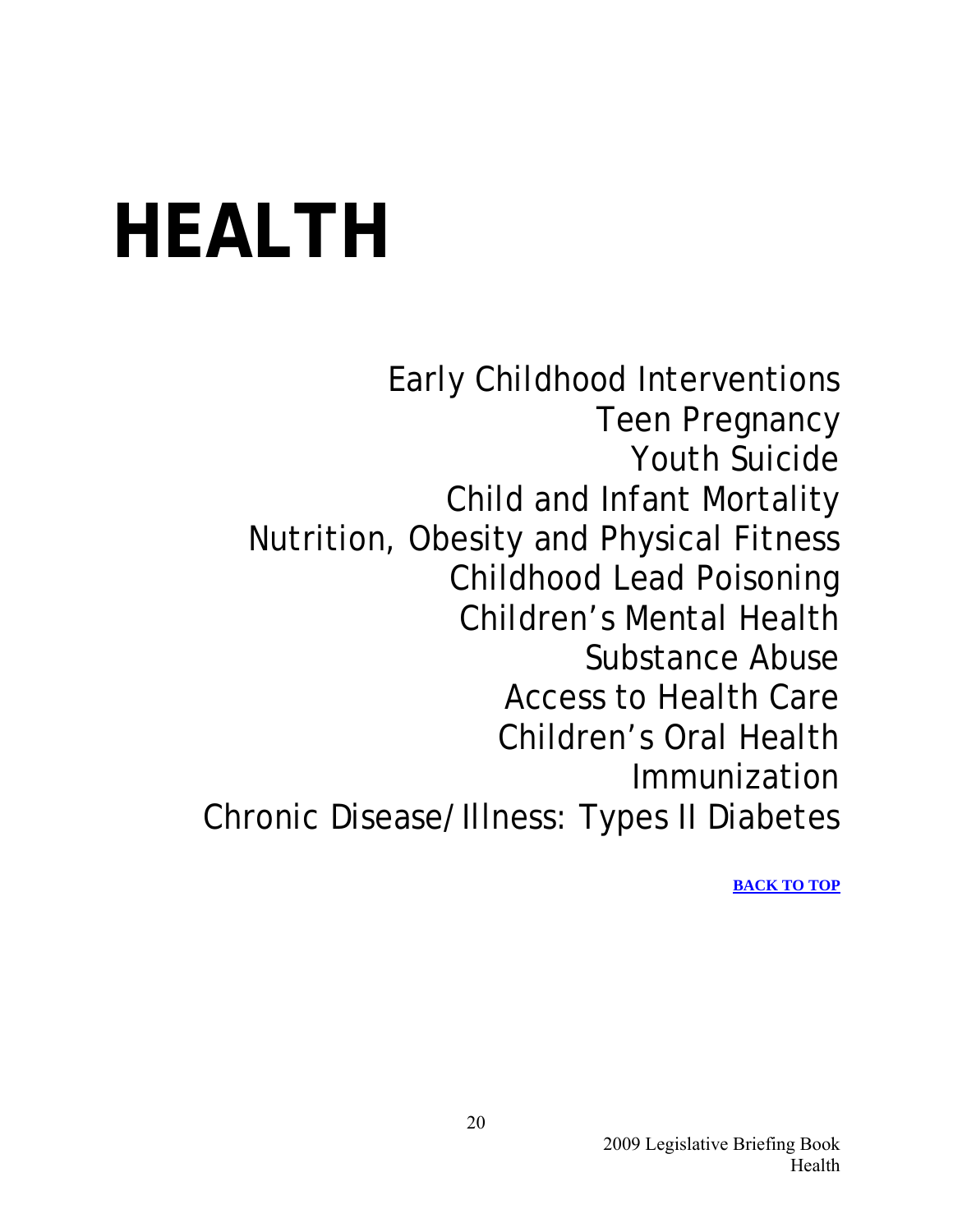#### **Early Childhood Interventions**

#### <span id="page-22-0"></span>**Primary Policy Issue**

Nevada ranks near the bottom in almost every preventative service to children. That ranking produces costly outcomes such as high juvenile suicide rate, a rising number of juvenile justice interventions, and adolescent suicide rate and school drop- out rate.

#### **Background on Policy Issue**

The economic benefits of early childhood interventions are likely to be greater for programs that effectively serve targeted disadvantaged children than for programs that serve lower risk children. Programs such as Hippy (Home instruction Approach for Preschool Youngsters) and NFP (Nurse Family Partnership) provide interventions that result in positive outcomes such as: reduced child abuse and neglect, reduction in arrests, increased maternal employment improved school readiness and reduced preterm and low birth weight babies

#### **Statistics/Data/Trends:**

- A 2005 study by RAND reported greater savings from higher risk populations included a net benefit to society of \$34,148 per participant with the bulk of the savings accruing to government which equates to approximately \$5.70 return per dollar invested in such programs.
- Child abuse and neglect have been shown to decrease by 48% with investments in early childhood education programs.
- Investments in early education programs reduces child arrests by 59 percent
- Father presence in households increases by 42% with investments in early childhood education programs.
- Subsequent pregnancies have been shown to fall by 32% with investment in early childhood interventions.
- For children, investments in these programs have reduced language delays in 21 month-old children by 50 % and behavioral and intellectual children at age 6 by 67 percent.

#### **Specific Policy Recommendation(s)**

The presence of Nurse Family Partnership in Nevada can be insured and strengthened by funding through the Medicaid Targeted Case Management. If nurse home visitations via a program such as NFP were covered as a service via the state's Medicaid Plan Federal Participation could be as high as 50% to 75% depending on whether the services are provided by and meet the requirement for skilled professional medical personnel (which qualifies for 75%)

#### **Contributed by:**

 **Name:** Gwendolyn A Osburn  **Title:** Community Health Nurse Manager  **Organization/Affiliation:** Southern Nevada Health District  **Phone Number:** 702- 759-0883 **Email Address:** [osburn@snhdmail.org](mailto:osburn@snhdmail.org)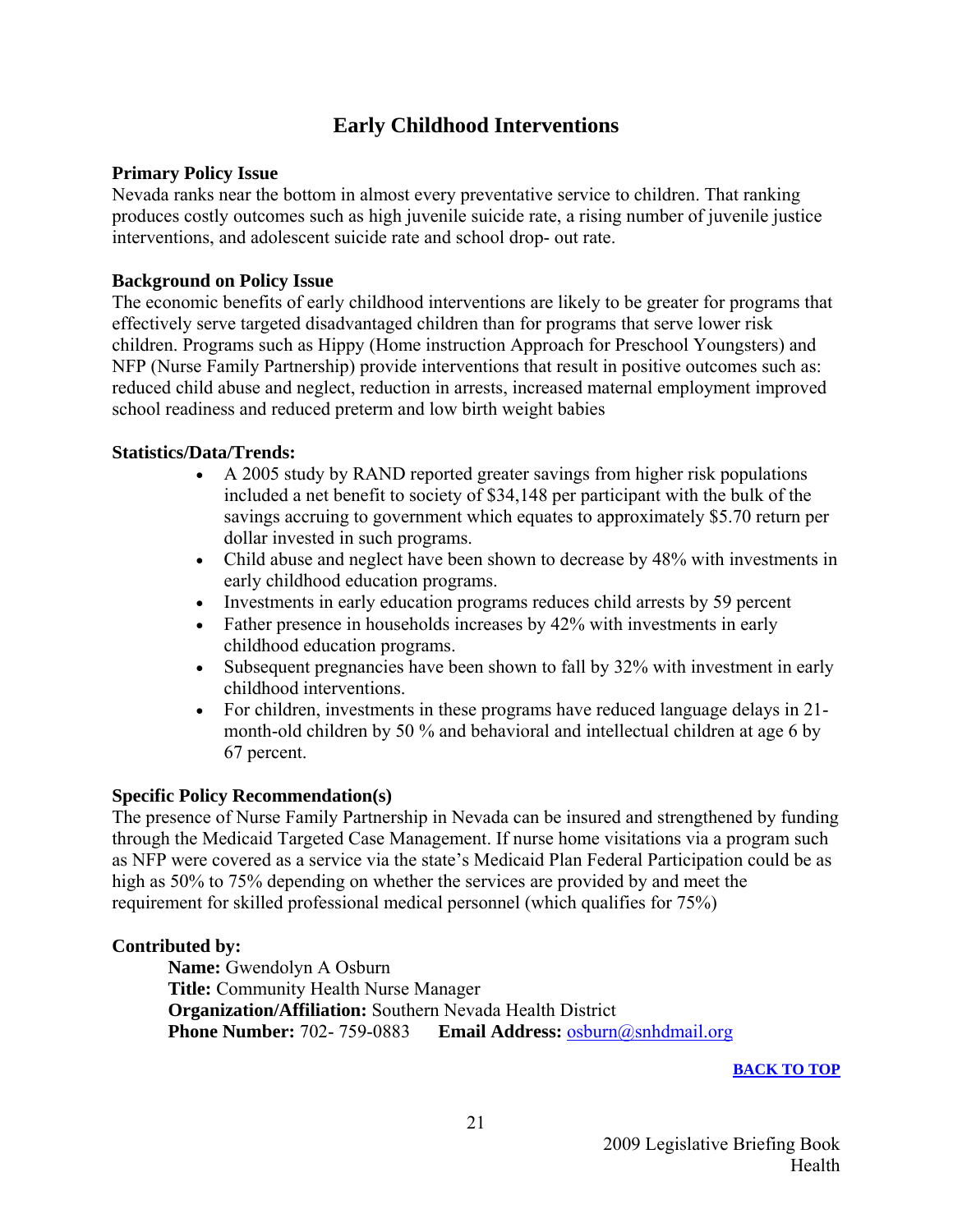#### <span id="page-23-0"></span>**Early Intervention Services for Children under the Age of Three with Developmental Disabilities**

#### **Primary Policy Issue(s):**

Adequate funding for early intervention services for children under the age of three with developmental disabilities, to meet the needs of those children eligible for services.

#### **Background on Policy Issue:**

Nevada Early Intervention Services provides services to children 0-3 with developmental disabilities under the Individuals with Disabilities Education Act (IDEA). The assurances that Nevada provides are that all eligible children in the State of Nevada will receive services in accordance with IDEA, which includes providing evaluation, eligibility determination and the Individualized Family Service Plan (IFSP within 45days from the referral. In addition, there is a requirement to initiate the services identified on the IFSP within 30 days from parental consent for services. Nevada has been under special conditions on the IDEA grant award due to noncompliance related to the 45-day timeline since 2005. Nevada corrected the noncompliance related to the 45-day timeline in the FFY 2007 Annual Performance Report (APR). The  $3<sup>rd</sup>$ quarter data in FY 2008 shows the statewide compliance at 94%, which is beginning to demonstrate slippage with compliance for this requirement. In the APR submitted to the U.S. Department of Education, Nevada performance in providing timely delivery of services within 30 days of a signed Individualized Family Service Plan was at 59.2%.

#### **Statistics/Data/Trends:**

In FY 08, the Bureau of Early Intervention was budgeted to serve 1,747 children on any given day. The number of children receiving services on March 31, 2008, was 2,072, 325 above capacity. Southern, Northwestern and Northeastern Nevada Early Intervention Services continue to serve children beyond their budgeted service capacity. REM Nevada and Easter Seals of Southern Nevada are making progress in reaching their respective capacity levels.

Caseload numbers for Developmental Specialists are exceeding the budgeted caseloads. The recommended caseload for a developmental specialist is 18-20 children with rural programs having a somewhat lower caseload due to the travel involved to provide services in the home. Current caseloads run from 19 children in the rural up to 32 children in the southern region.

Statewide the early intervention program's caseload continues to grow. In comparing the number of children served in FY 07  $3^{\text{rd}}$  quarter to the number served in FY 08  $3^{\text{rd}}$  quarter, there was an increase of 470 children, or 24%. Utilizing linear regression, caseload projection for FY 2011 are 3,138 children a quarter, contrasted with  $2,072$  children in the 3<sup>rd</sup> quarter of FY 2008, which is a growth rate of 51% over three years.

#### S**pecific Policy Recommendations(s):**

Identify strategies for 2010-11 Legislature Session that the Legislature might support to increase dollars for Early Intervention.

Nevada's Early Intervention Interagency Coordinating Council's primary mission is to advise and assist the Nevada Department of Health and Human Services in the development and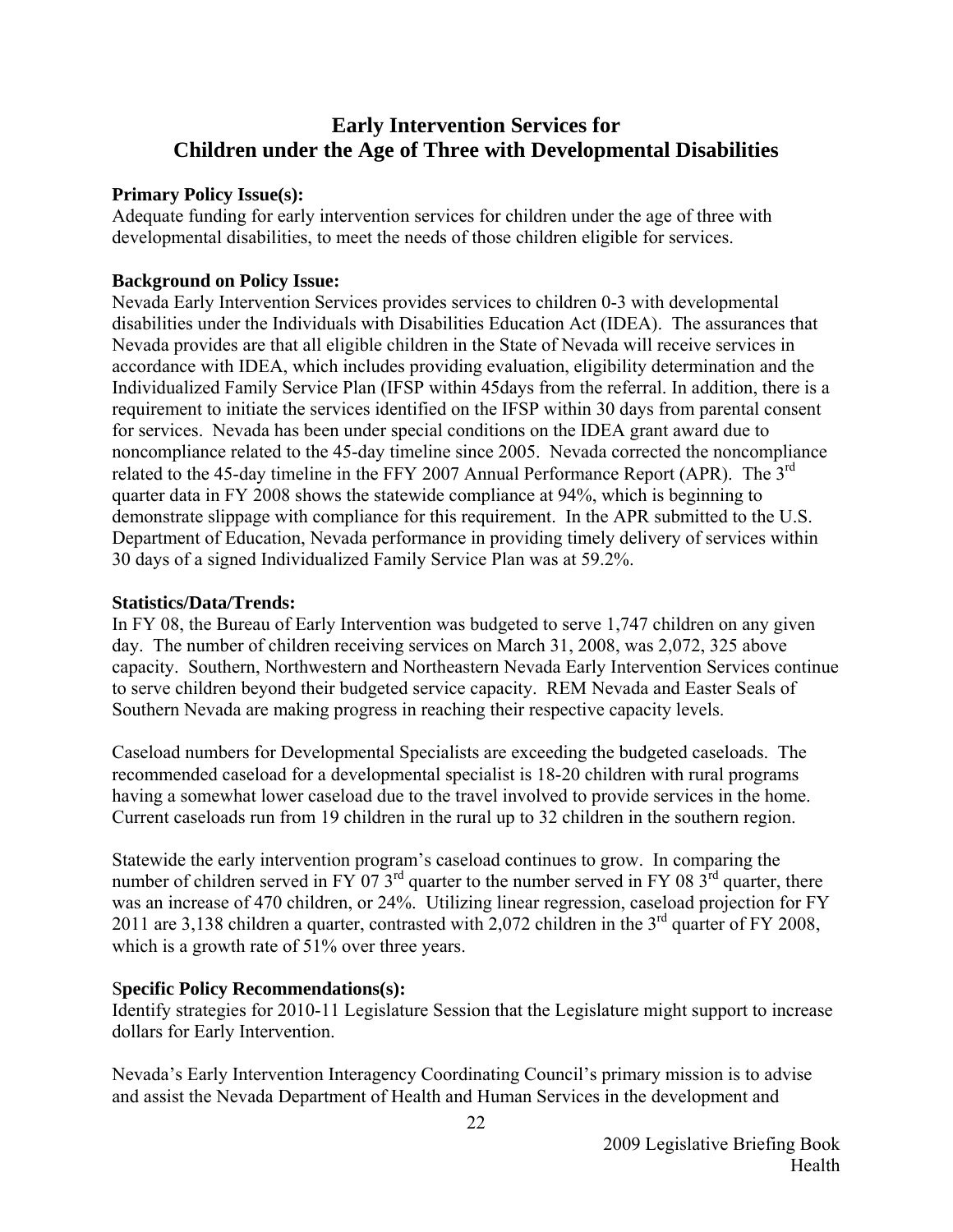implementation of a statewide system of early intervention services for young children with developmental disabilities and their families. This Council recently formed a finance subcommittee to explore public and private partnerships to expand resources available to support services for Nevada's youngest children and their families.

#### **Contributed by:**

**Name:** Janelle Mulvenon  **Title:** Bureau Chief  **Organization/Affiliation:** Bureau of Early Intervention Services  **Phone Number:** 775-684-3461 **Email Address:** [jmulvenon@health.nv.gov](mailto:___jmulvenon@health.nv.gov________________________________%20_)

**Name:** Wendy Whipple  **Title:** Coordinator **Organization/Affiliation:** Part C, IDEA  **Phone Number:** 775-684-3464 **Email Address:** [wwhipple@dhhs.nv.gov](mailto:___wwhipple@dhhs.nv.gov__________________________________)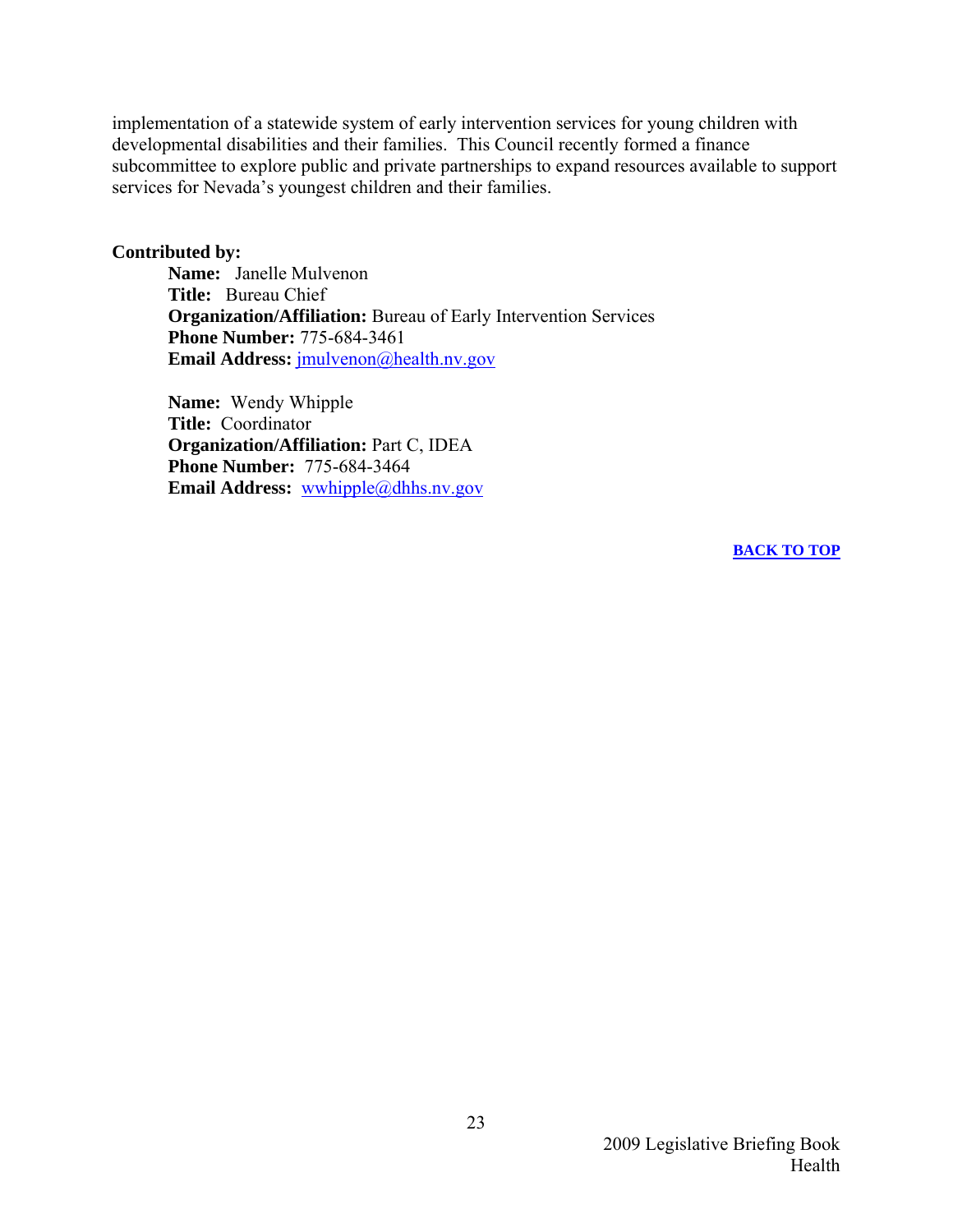#### **Teen Pregnancy**

#### <span id="page-25-0"></span>**Primary Policy Issue**

Teen pregnancy continues to be a major public health issue in Nevada that negatively impacts outcomes for the youth, families, the healthcare system and the child's future. The burden disproportionately affects Native Americans in rural counties, Hispanics statewide and African Americans in urban counties.

#### **Background on Policy Issue**

Teen mothers are less likely to complete high school; only one-third receives a high school diploma. Nearly 80% of unmarried teen mothers end up on welfare. The U.S. has the highest rates of teen pregnancy and births in the western industrialized world. Seven percent of teen mothers receive late or no prenatal care. Babies born to teens are more likely to be low-birth weight compared to those born to woman in their 20s and 30s.

#### **Statistics/Data/Trends**

- Teen birth rates have declined by about 40% at both the national and state level.
- In Nevada, the rural rate  $(16.06)$  is lower than for Clark County  $(28.6)$ , Washoe County (22.15) or the state (25.96) in the most recent data (2005).
- In rural areas in Nevada, rates for Native Americans (35.53), Hispanics (31.60) and African Americans (29.55) are much higher than for Whites (10.77) or for Asians (10.13). In Washoe County, the rate for Hispanics (47.06) was much higher than for African Americans (25.60) or Native Americans (27.04) and lower for Whites (12.09) and Asians (1.89). In Clark County, rates for Hispanics (49.07) and African Americans (40.85) were significantly higher than for Whites (12.53), Asians (9.75), Native Americans (21.78) or the county (28.78).
- According to the 2006 Goshen Teen Choices (formerly Clark County Teen Pregnancy Prevention Coalition) Report to the Community, twelve zip codes had rates at least double the county rate of 28.78, with one at 85.6 per 1,000[1](#page-25-1). Of these, eight are among the ten zip codes that also scored highest for poverty levels, child abuse, and/or neglect, juvenile delinquency, and poor school performance, according to the 2008 Surveying the Landscape: Youth Mapping and Data Analysis report conducted by Applied Analysis for the Southern Nevada Workforce Investment Board.

#### **Specific Policy Recommendations**

Legislators should support a multi-pronged approach to address positive youth development, including teen pregnancy prevention, that both encourages youth to not have sex and that provides teen-friendly access to contraceptives for those who are sexually active.

#### **Contributed by: [BACK TO TOP](#page-4-0)**

<span id="page-25-1"></span> $\overline{a}$ 

**Name**: Mary Rosenthal, MPH **Title:** Family Life Program Manager **Organization/Affiliation:** Area Health Education Center **Phone Number:** 702-318-8452 x248 **Email Address:** [mrosenthal@snahec.org](mailto:mrosenthal@snahec.org)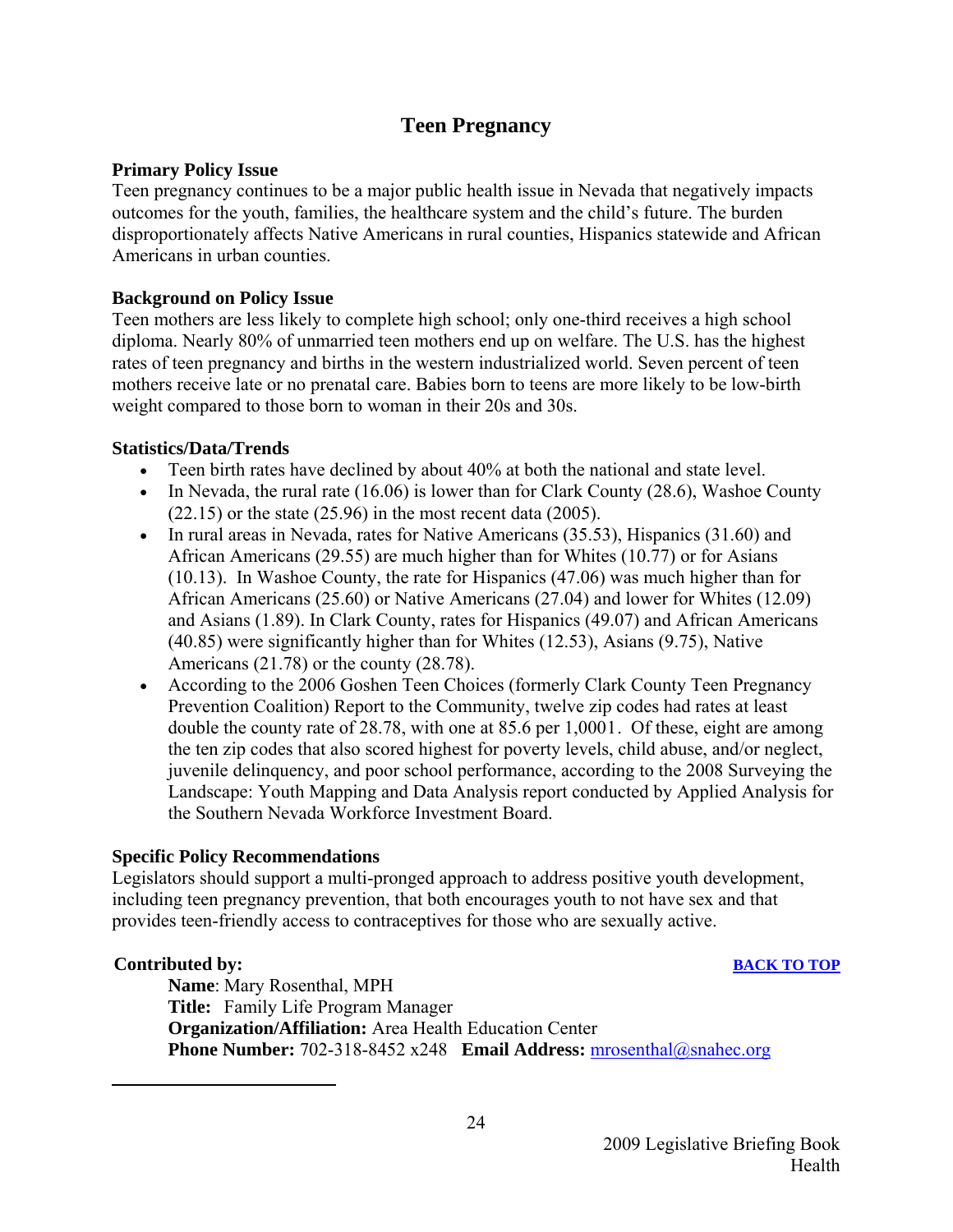#### **Youth Suicide**

#### <span id="page-26-0"></span>**Primary Policy Issue**

To improve early identification and intervention through mental and behavioral health screenings and increase youth access to needed mental health services.

#### **Background on Policy Issue**

According to the Clark County Children's Mental Health Consortium Annual Plans, all school children need access to screening and universal behavioral health promotion activities. The findings from the assessments in each system point to the need to develop a system that supports children and families in a way to avoid entrance into public service systems, such as: child welfare, juvenile justice and special education. By providing public education environments that support wellness through behavioral health promotion activities, many children could avoid deeper involvement in the system. A comprehensive behavioral health system must include behavioral health promotion for all school children. In any given year, only 20% of children with behavioral health disorders are identified and receive mental health services and 90% of teens who die by suicide suffer from a treatable behavioral health disorder at their time of death. Half of all mood, anxiety, impulse-control and substance-use disorders start by at age 14. Behavioral health promotion activities need to include early screening for behavioral health problems and suicide in the pre-teen and teen years.

#### **Statistics/Data/Trends**

- In 2005, suicide was the 2nd leading cause of death among young adults between the ages of 15-24 and the 3rd leading cause of death for children ages 10-15. (NV Office of Suicide Prevention and CDC, 2007)
- In Nevada 2007, 14% of high school students seriously considered attempting suicide, there was a 2% decrease from 2005. (YRBS, 2007)
- In 2007, 14% of Nevada students made a plan to attempt suicide and almost 9% actually made a suicide attempt. (YRBS, 2007)
- In Nevada, 4% required medical treatment after attempting suicide in 2007. (YRBS, 2007)
- Of the estimated 28,070 children within the public elementary schools who need early access to behavioral health interventions, 69% or 19,368 children are receiving no identified school or community-based services.
- Nationally, 14-year-olds have the highest rates of completed suicide among youths 11-18 years. Nevada has the  $6<sup>th</sup>$  highest suicide rate in the nation for youth ages 11 to 18

#### **Specific Policy Recommendations**

Improve early identification and intervention through mental/behavioral health screenings, increasing access to needed mental health services.

#### **Contributed by:**

**Name:** Misty Allen **Title:** Suicide Prevention Coordinator of Nevada **Organization/Affiliation:** Office of Suicide Prevention **Phone Number:** 775-684-3475 **Email Address:** [mvallen@dhhs.nv.gov](mailto:mvallen@dhhs.nv.gov)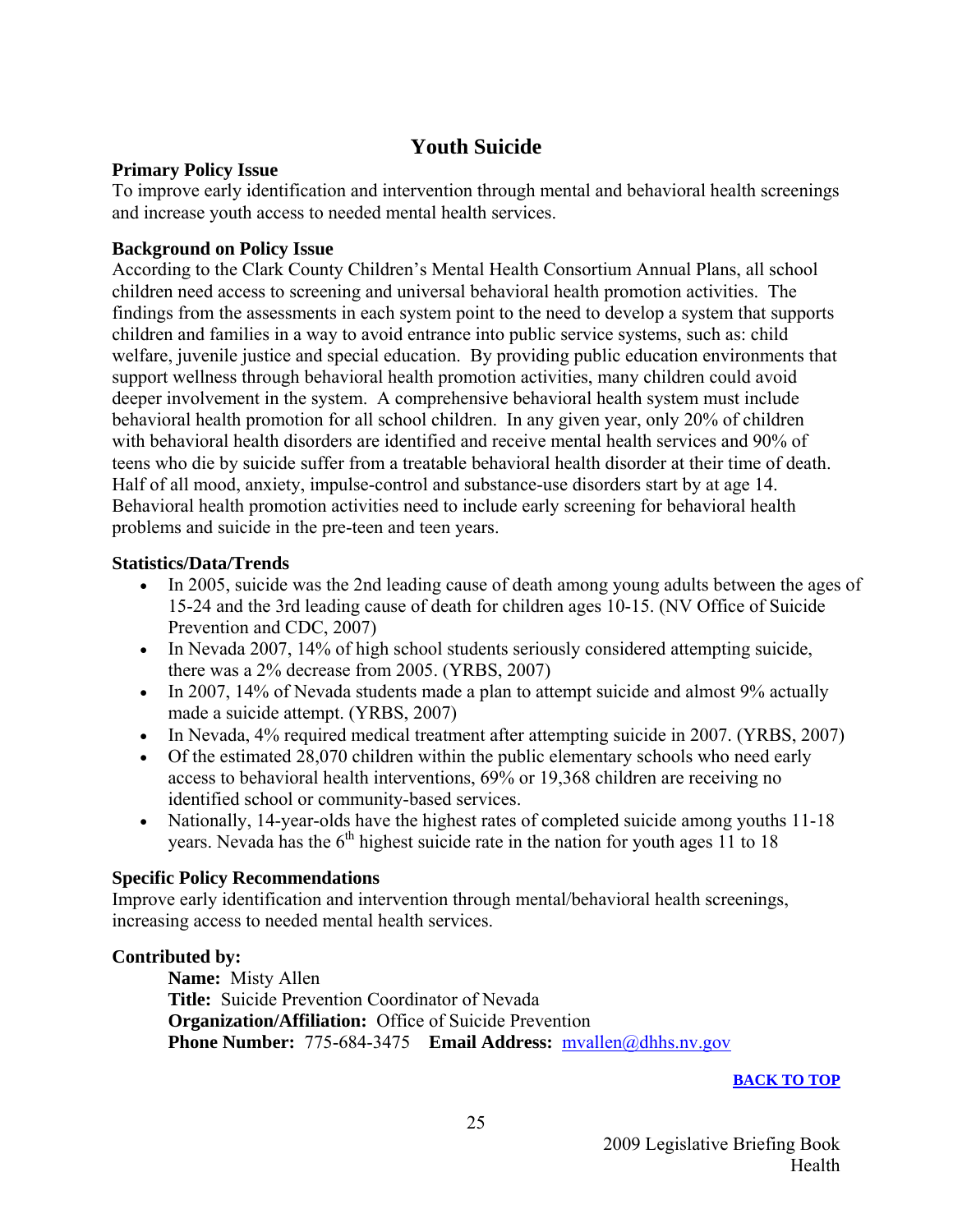#### **Child & Infant Mortality**

#### <span id="page-27-0"></span>**Primary Policy Issue(s):**

Reduce the rate of infant and child mortality in Nevada through the identification of key risk indicators and implementation of programs aimed at reducing those risks. Healthy People 2010 goals for infant mortality rates are 4.5 deaths per 1000 live births. In 2004 Nevada's infant mortality rate was 6.23 per 1000 live births.

#### **Background on Policy Issue:**

The Infant Mortality Rate (IMR) is the rate at which babies die before their first birthday. In 2000, the national rate reached an all-time low of 6.9 deaths per 1,000 live births (Department of Health and Human Services, 2002). Despite national success in addressing factors which contribute to the infant mortality rate, such as reduction in the rate of cigarette smoking among pregnant women and the rate of teen pregnancies, and improvements in the numbers of women receiving first trimester prenatal care, there continue to be racial and ethnic disparities in infant mortality rates.

In 2004, the infant mortality rate in Nevada was 6.23 deaths per 1,00 live births (Nevada Bureau of Health Planning and Statistics, 2004). The top five causes of infant mortality in Nevada in the year 2002, according to the CDC, were congenital anomalies, short gestation, SIDS, maternal pregnancy complications and respiratory distress. In 2004, the child mortality rate, which measures the rate of death for children age 1 to 10, in Nevada was 21 deaths per 100,000 children (Annie E. Casey Foundation, 2008). The top three causes of death in children aged 1 to 9 years old in Nevada in the year 2005 were unintentional injury, homicide, and cancer ( Centers for Disease Control, 2008).

#### **Statistics/Data/Trends:**

Infant Mortality

- In 2004 Nevada's infant mortality rate was 6.2 (per 1,000 live births) (Nevada Bureau of Health Planning and Statistics, 2004).
- The infant mortality rate ranged from a low of 3.8 in Washoe County to the high of 11.2 in Lyon County (Nevada Bureau of Health Planning and Statistics, 2004).
- The rate for Clark County was 6.9. The national infant mortality rate in 2004 was 6.89 (per 1,000 live births).
- In Nevada, the infant mortality rate for African Americans is 18.8 per 1,000 births in 2004. This is over three times the Caucasian rate of 5.7 per 1,000. This disparity is comparable to the racial disparities seen among national statistics for infant mortality.
- In 2003 89.2% of White mothers received prenatal care in their first trimester, while only 71.1% of Black mothers and 64.7% of Hispanic mothers received prenatal care in their first trimester.

Child Mortality

- In 2004 Nevada's child death rate was 20 per 100,000 (Daneshuary et.al., 2005).
- In 2004, the national child mortality rate for children 14 years and under was 20 per 100,000 children (Annie E Casey Foundation, 2008) .
- The leading cause of death of children in Nevada 1-14 was accidents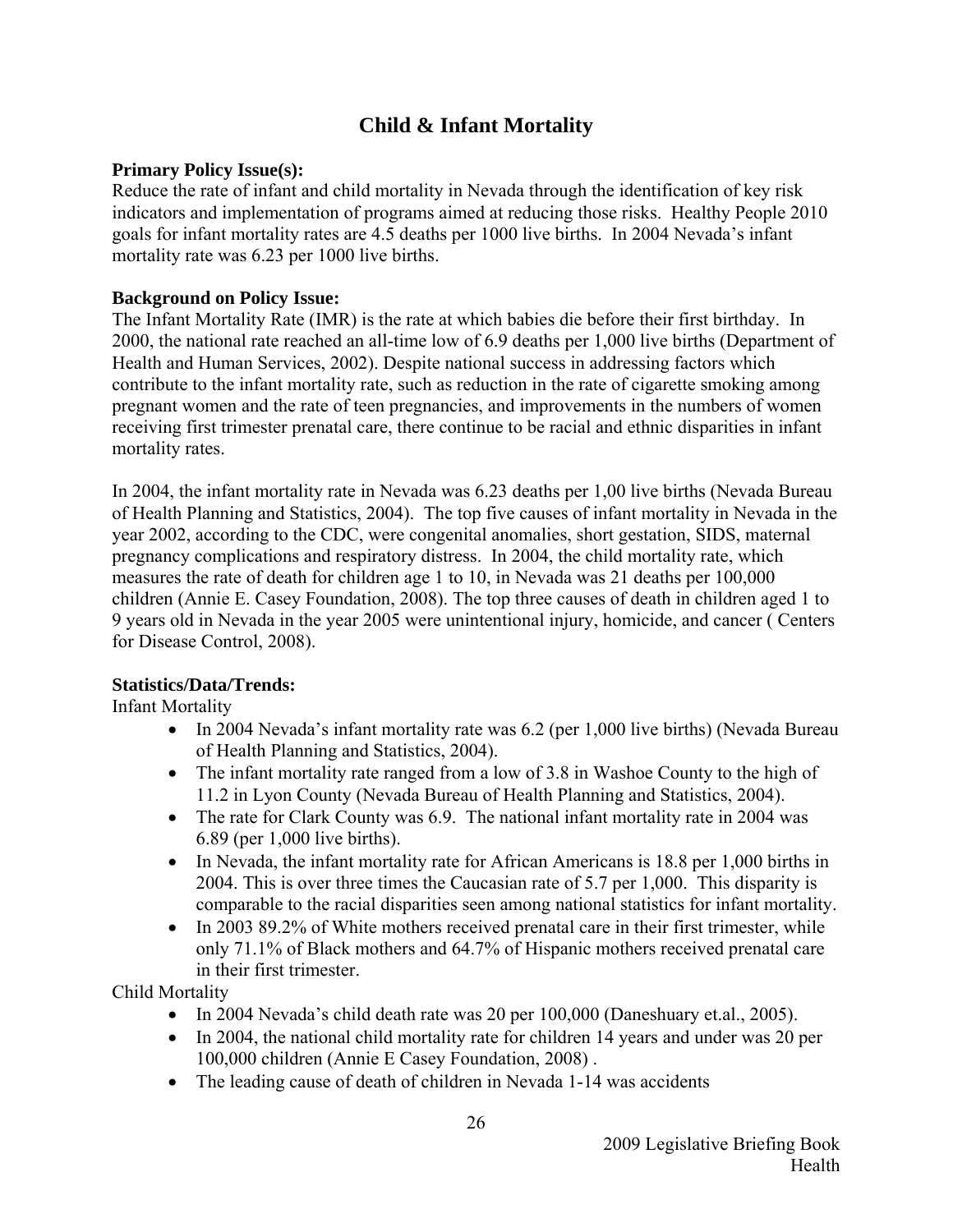#### **Specific Policy Recommendation(s):**

- Develop community-based programs to promote first trimester prenatal care among all age groups and increase access to those programs.
- Develop community-based programs to promote healthy habits for pregnant women, infants and families, and ensure that all programs are culturally sensitive to the population being served.
- Develop positive media campaigns to promote community awareness of infant and child mortality issues and solutions. Ensure that parents are made aware of the issues, but present age-appropriate prevention programs through the school districts as well.
- Support further enhancement to the infrastructure of Child Death Review Teams so that data is captured, analyzed and published as well as support the development of Fetal Infant Mortality Review Teams to collect data and further understand underlying issues in fetal and infant mortality.

#### **Contributed by:**

 **Name:** Tara Phebus  **Title:** Research Analyst  **Organization/Affiliation:** Nevada Institute for Children's Research and Policy  **Phone Number:** (702) 895-1040 **Email Address:** [tara.phebus@unlv.edu](mailto:tara.phebus@unlv.edu)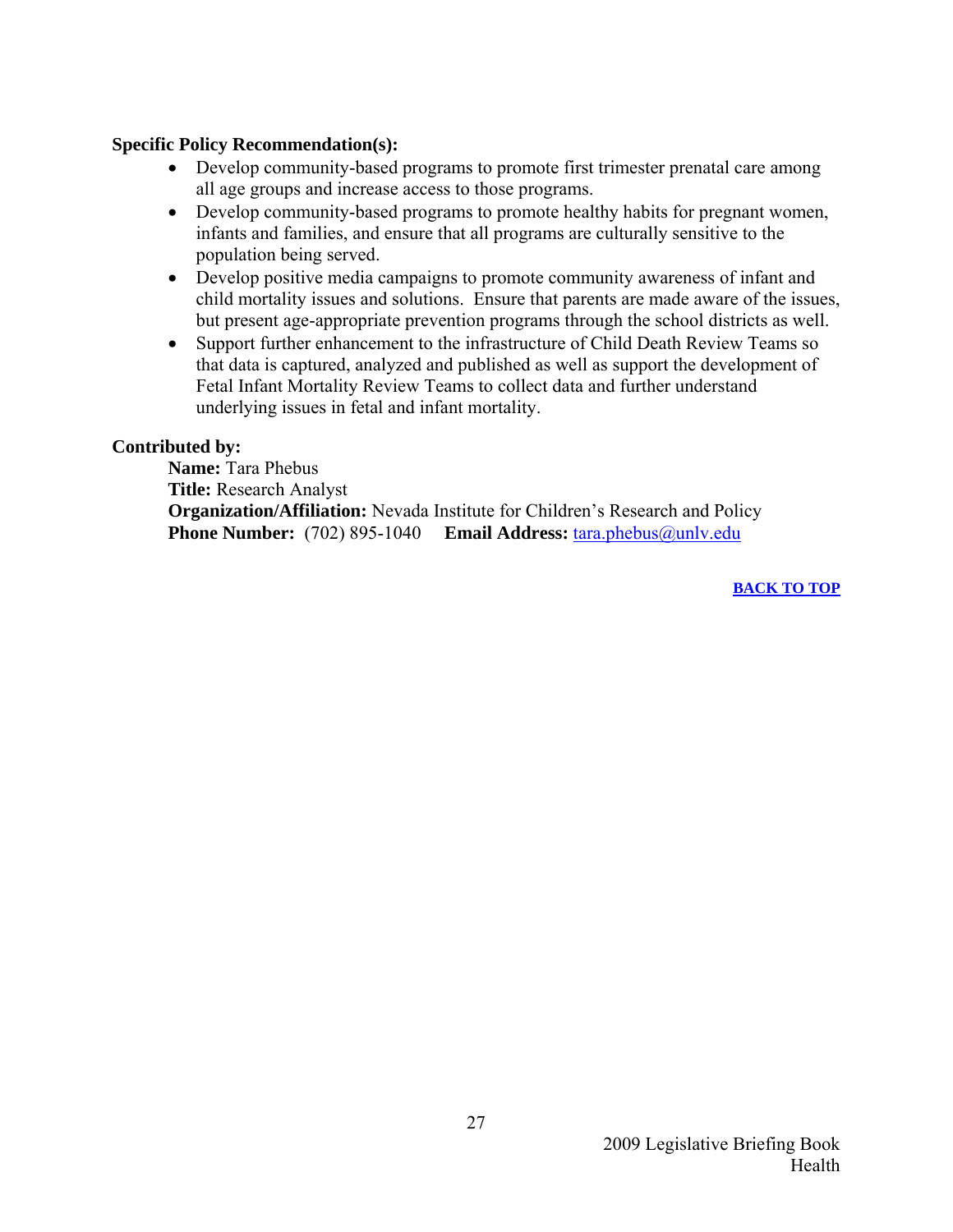#### **Nutrition, Obesity & Physical Fitness Community Aspects of Fitness and Obesity**

#### <span id="page-29-0"></span>**Primary Policy Issue**

The ways that we have built our cities and suburbs has made it difficult for children to walk to school or other destinations. This loss of physical activity due to sprawl and zoning laws has made it virtually impossible for people to walk for transportation purposes.

#### **Background on Policy Issue**

We have changed the ways that we build our cities since the early 1900's. At that time few people had cars and cities were built compactly (residents lived near one another) and with mixed land use (businesses, stores, schools, and residences located near one another). Many people also walked to the grocery store, kids walked to school and restaurants were often within walking distance of residences. With the advent of zoning laws, and almost universal auto ownership, we have changed how we built our cities. Currently many parts of Nevada cities have succumbed to urban sprawl and are not walkable. The distances are too long and the danger from traffic is too great. This has led to a decrease in physical activity among our citizens and is associated with an increase in obesity.

Anti-sprawl (high density) legislation and support of public transportation are two ways that we could increase the physical activity of our population and potentially decrease obesity. Use of public transportation tends to increase physical activity because most people will walk to the bus/train depot and then another walk is usually necessary to reach the final destination. Use of public transit also lessens auto traffic and reduces air pollution.

#### **Statistics/Data/Trends**

- Currently only about 15% of children walk or bike to school and 5% of adults walk or bicycle to work. These rates are far lower than was the case in the 1960's.
- Children using active transportation to school will prevent a 2-3 pound weight gain per year.

#### **Specific Policy Recommendations**

Most of the decisions that effect transportation at local levels are not made at the state level. Should the state fund its cities or smaller communities for infrastructure Smart Growth or New Urbanism principles should be recommended. Again, most of these decisions are made by local authorities. As legislators supporting smart transportation which includes high quality trains connecting neighborhoods, towns and cities, supporting pedestrian friendly designs that encourage the use of bicycles, rollerblades, scooters and walking as daily transportation is advised.

#### **Contributed by:**

**Name:** Tim Bungum **Title:** Associate Professor **Organization/Affiliation:** University of Nevada, Las Vegas **Phone Number:** 702-895-4986 **Email Address:** [Tim.Bungum@unlv.edu](mailto:Tim.Bungum@unlv.edu)

#### **[BACK TO TOP](#page-4-0)**

2009 Legislative Briefing Book Health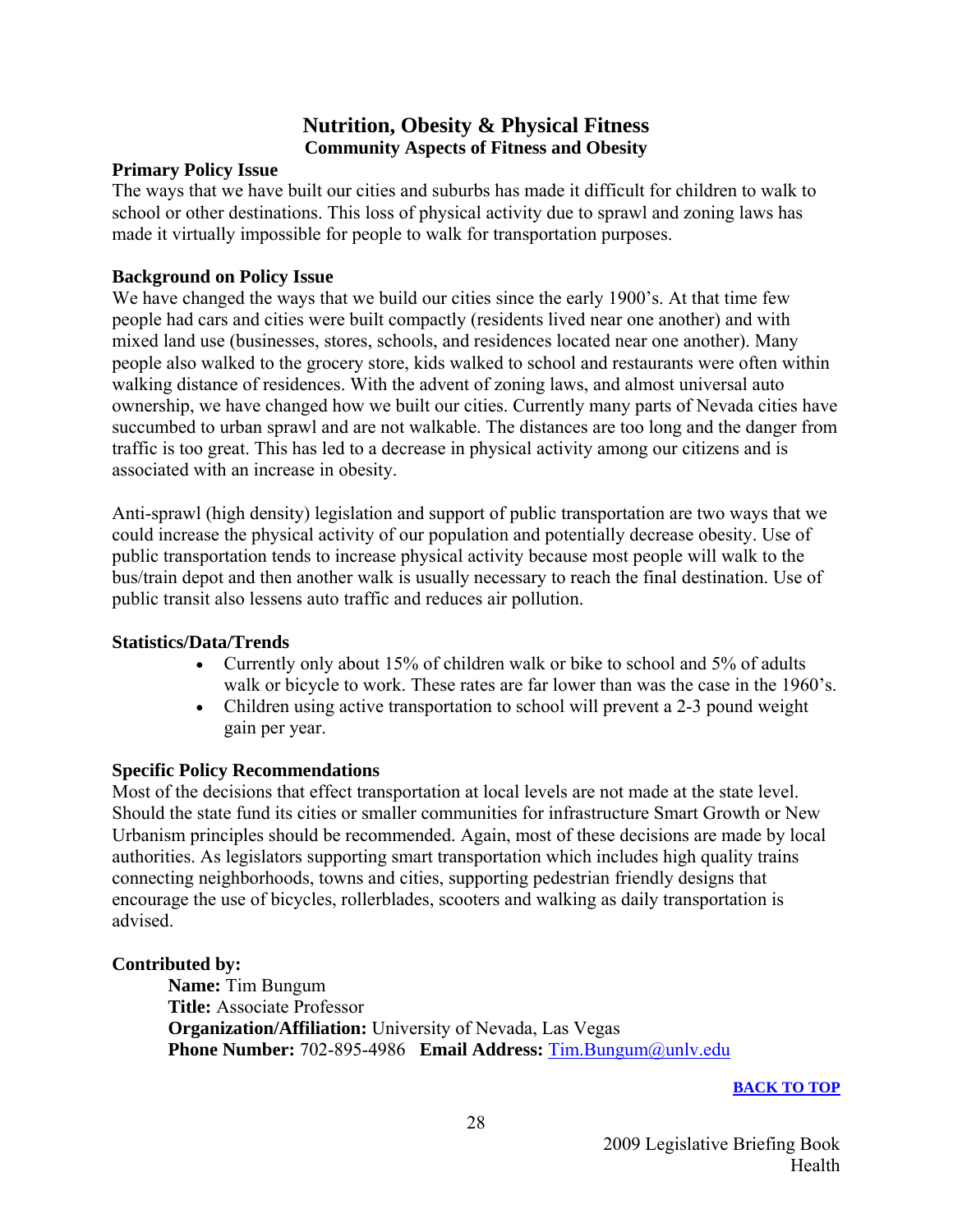#### **Childhood Lead Poisoning**

#### <span id="page-30-0"></span>**Primary Policy Issue(s):**

New policies need to be set forth in order to improve the monitoring of lead exposure in children in the State of Nevada.

#### **Background on Policy Issue:**

In July 2006, the Southern Nevada Health District (SNHD) was awarded a grant from the Centers for Disease Control and Prevention (CDC) to establish a comprehensive program to address the issue of high levels of lead in the blood of Nevada's children. Toward this goal, the Childhood Lead Poisoning Prevention Program (CLPPP) started in Clark County with the intention of eventually becoming a statewide program. The unique characteristics of the state of Nevada and Clark County in particular, population growth, immigration, and poverty justified the need to create such a program. Currently sufficient data to determine the extent of lead exposure in the state of Nevada is unknown due to insufficient and inconsistent reporting mechanisms across the state.

#### **Statistics/Data/Trends:**

- During the current project year a total of 9.620 children 72 months and younger were screened. Approximately 24.5% had a detectable level of lead in their blood and 0.17% had levels  $\geq 10\mu$ g/dL. Results of the housing investigations of the children with blood lead levels  $\geq 10\mu$ g/dL indicated that the majority of the homes (87.5%) were built prior to 1978 and the most frequent sources of lead were found in tile, ceramic dishes and jewelry. This still does not imply causality.
- Results from 70 pre-1978 housing screenings indicate that lead was found primarily in lead-based paint on interior and exterior of the home, tile, and bathtubs.
- Forty-six lead hazard screenings were conducted of pre-1978 childcare facilities in Clark County. Approximately 67% of the child care facilities screened were found to contain at least one potential lead hazard.

#### **Specific Policy Recommendation(s):**

Additional testing of children, in accordance with federal recommendations, is needed to determine the ext and scope of the problem in Nevada in an effort to develop effective strategies to eliminate lead explores for children in Nevada. This would include legislation that:

- 1) encourages physicians to conduct a blood lead level test on all children at twelve and twenty four months of age, or at least once before the age of six,
- 2) any blood sample that are obtained by a capillary specimen and are equal or greater than 10ug/dl must be confirmed by a venous blood sample, and
- 3) all laboratories that examine the blood of a child under the age of 18 for the presence of lead, report the result to the appropriate health authority.

#### **Contributed by:**

 **Name:** Denise Tanata Ashby, JD  **Title:** Chair, Legislative Affairs Workgroup  **Organization/Affiliation:** Childhood Lead Poisoning Prevention Program **Phone Number:** (702) 895-1040 **Email Address:** [denise.tanta@unlv.edu](mailto:denise.tanta@unlv.edu)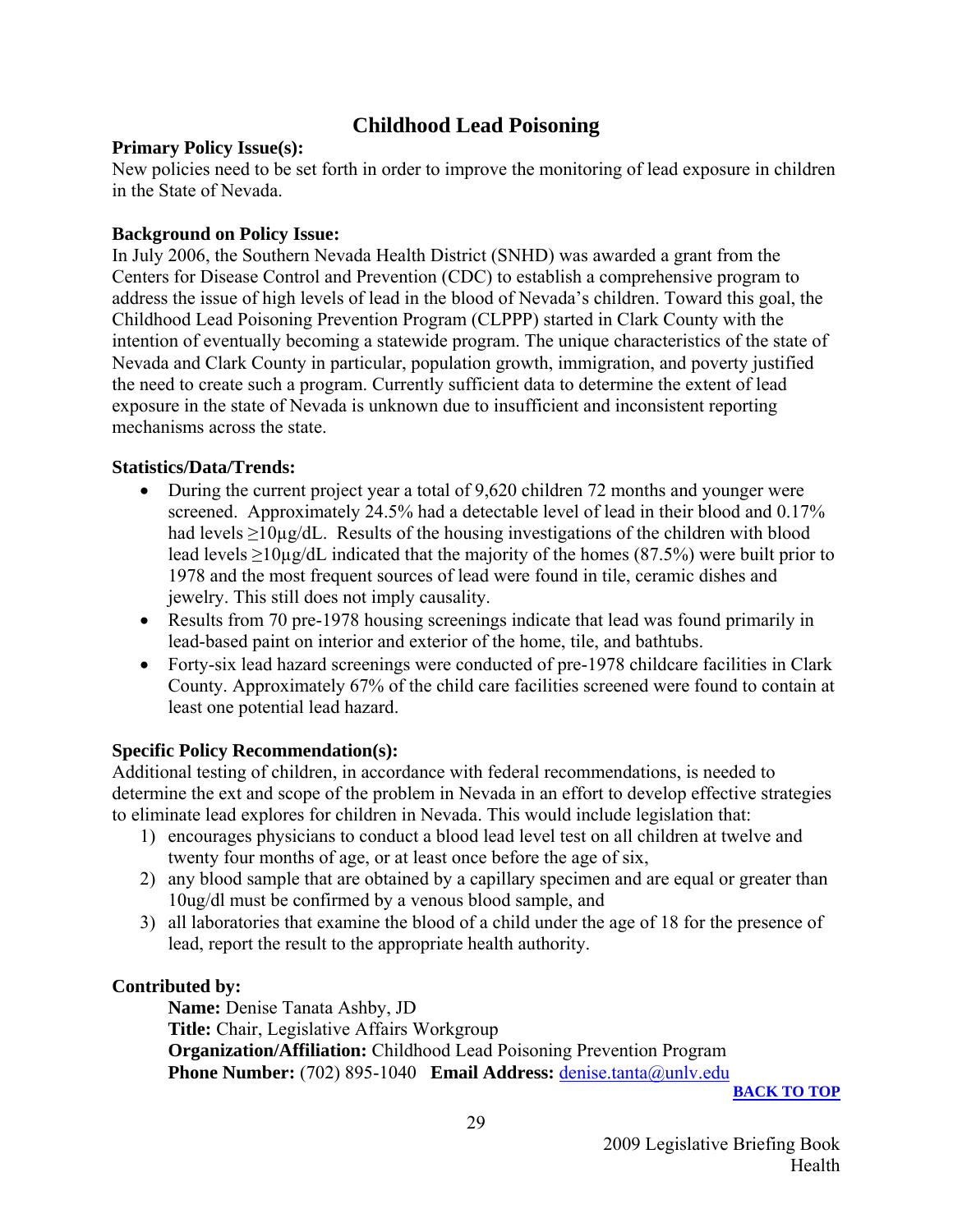#### **Access to Health Care**

#### <span id="page-31-0"></span>**Primary Policy Issue(s):**

Nevadans without health insurance represent a serious public health concern. The Institute of Medicine (IOM) estimates that approximately 18,000 Americans die prematurely every year, solely because they do not have health insurance coverage. The IOM also estimated that the aggregate cost of increased morbidity and mortality for the uninsured was between \$65 billion and \$130 billion per year in 2004.

#### **Background on Policy Issue:**

Several factors contribute to the high number of uninsured in Nevada. The percentage of people covered by Medicaid was consistently lower in Nevada than in the rest of the nation from 1987- 2003. Consequently, Nevada has a higher percentage of low income citizens who are uninsured, especially low income children. Nevada had the 14th largest Hispanic population in the U.S in 2004. Many Hispanic Nevadans work for small businesses, family owned businesses, or in occupations that do not provide health insurance.

#### **Statistics/Data/Trends:**

- About 443,000 Nevadans, representing 18.5% of the population, did not have health insurance of any kind in 2004.
- State-to-state comparisons using a three-year average (2002-2004) show that Nevada ranked fourth in the country in the highest percentage of uninsured residents (19.1%), behind only Texas, New Mexico and Oklahoma.
- In 2003-2004, 39% of the low-income, non-elderly in Nevada were uninsured. The national average was 33%.
- In 2003-2004, over 17% of Nevada's children were uninsured. The national average was 11.7%.
- In 2000-2001, Nevada led the nation in the percentage of poor children and near poor children who were uninsured.
- In 2003, 10.9% of Nevada's uninsured children did not receive needed medical care. Nevada had the 3rd highest percentage of uninsured children in the nation who did not receive needed care.
- In 2001, almost 29% of minority/ethnic residents in Nevada were uninsured, ranking Nevada 11th highest in the nation for the percentage of uninsured minority/ethnic residents.

#### **Specific Policy Recommendation(s):**

Compared with other states, Nevada has done very little to expand private and public insurance coverage for its uninsured residents. Many states have implemented private insurance reforms in an effort to expand private insurance coverage for employees of small businesses and/or for individuals who are unable to obtain insurance due to pre-existing chronic medical conditions. A number of states have also undertaken plans to increase their publicly funded insurance coverage by expanding their Medicaid and/or SCHIP coverage.

Recently, several states have either initiated, or are considering initiating, universal access programs to reduce the number of uninsured citizens in their states. Massachusetts and California are probably the two best known examples. All of these programs employ some type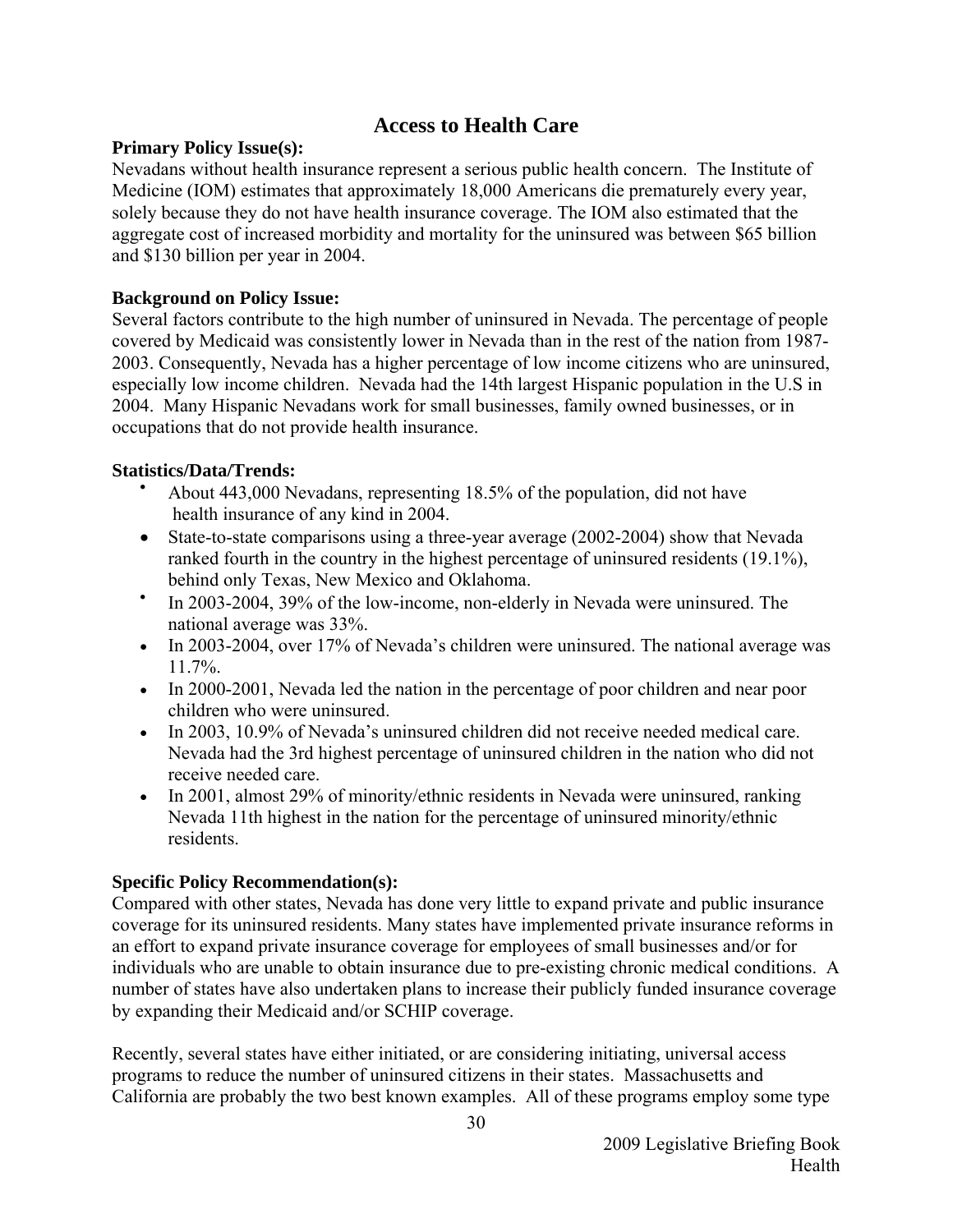of public-private approach to cover the uninsured. The specifics of these approaches depend on the unique demographics, and economic and political climate of each state. The UNLV School of Public Health recognizes that Nevada is currently faced with an economic shortfall, and that this is not the time to recommend that the Legislature develop a universal access program. However, given the scope and magnitude of the uninsured problem in Nevada, the School believes that the Legislature should undertake a study to examine the feasibility of developing a future program(s) to reduce the number of uninsured Nevadans.

#### **Contributed by:**

**Name:** Charles B. Moseley, Ph.D. **Title:** Associate Professor and Chair **Organization/Affiliation:** Department of Health Care Administration and Policy, School of Public Health, University of Nevada, Las Vegas **Phone Number:** 702-895-4413 **Email Address**: [charles.moseley@unlv.edu](mailto:charles.moseley@unlv.edu)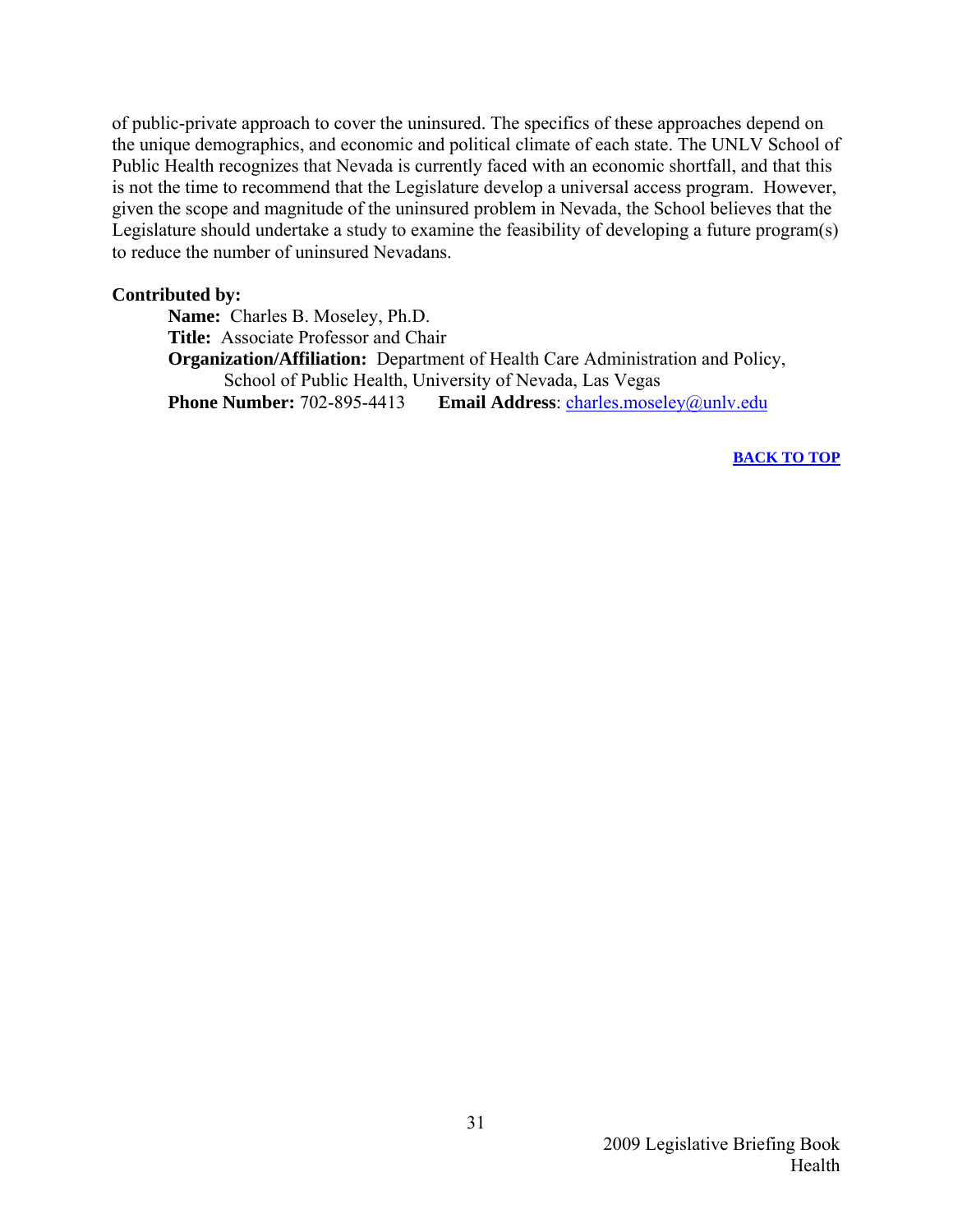#### **Children's Mental Health**

#### <span id="page-33-0"></span>**1. CRISIS INTERVENTION FOR CHIILDREN WITH BEHAVIORAL HEALTH PROBLEMS**

**Primary Policy Issue(s):** Clark County lacks a crisis intervention program for children with serious and life-threatening behavioral health problems.

**Background on Policy Issue:** In 2006, the Clark County Children's Mental Health Consortium learned that increasing numbers of children were being admitted to local emergency rooms for behavioral health problems, placing an unnecessary burden on already busy emergency room staff without any significant benefits to the children in need. In collaboration with the Southern Nevada Health District, the CCCMHC has been monitoring this situation over the last three years.

Over the past 18 months, seven local emergency rooms, including University Medical Center and Sunrise Hospital, participated in a voluntary tracking system to provide data on the reason for such admissions, the demographics of the admissions, and the post-discharge disposition for these admissions.

The CCCMHC has also studied the problems that schools encounter when students have behavioral health crises during school hours.

**Statistics/Data/Trends:** In 2007, 1103 youths entered local emergency rooms for behavioral health problems. This is a 53.1% increase over 2005. The majority of these youths (58.9%) are older adolescents but over one-third are youths aged 10-14 years. Almost 40% of the youths were at risk for suicide (suicide ideation, gesture or attempt).

52.6% of the youths seen in emergency rooms were discharged home without any immediate treatment. Nearly half of the youths discharged home were psychotic, suicidal or depressed at the time of their admission.

Over half of the youths admitted to emergency rooms for behavioral health crises are uninsured or on Medicaid, and these children spend almost twice as long in the emergency room as those children with commercial insurance benefits.

During the 2007-8 school year, the Clark County School district experienced a 34.2% increase in the number of students experiencing a mental health crisis during school hours, as compared to a 3% increase in enrollment. Referrals for suicide ideation more than doubled, and more students in elementary and middle school were referred for suicide ideation. School expulsions also increased disproportionate to increases in school enrollment. Almost on-quarter of the expulsions were for substance abuse problems.

**Specific Policy Recommendation(s):** The Clark County Children's Mental Health Consortium has recommended that (1) the Department of Health and Human Services increase funding and provider capacity to establish a crisis intervention program in Southern Nevada for children with serious behavioral health problems. Such a program would provide these youths with access to crisis services proven effective in preventing emergency room visits and reducing the need the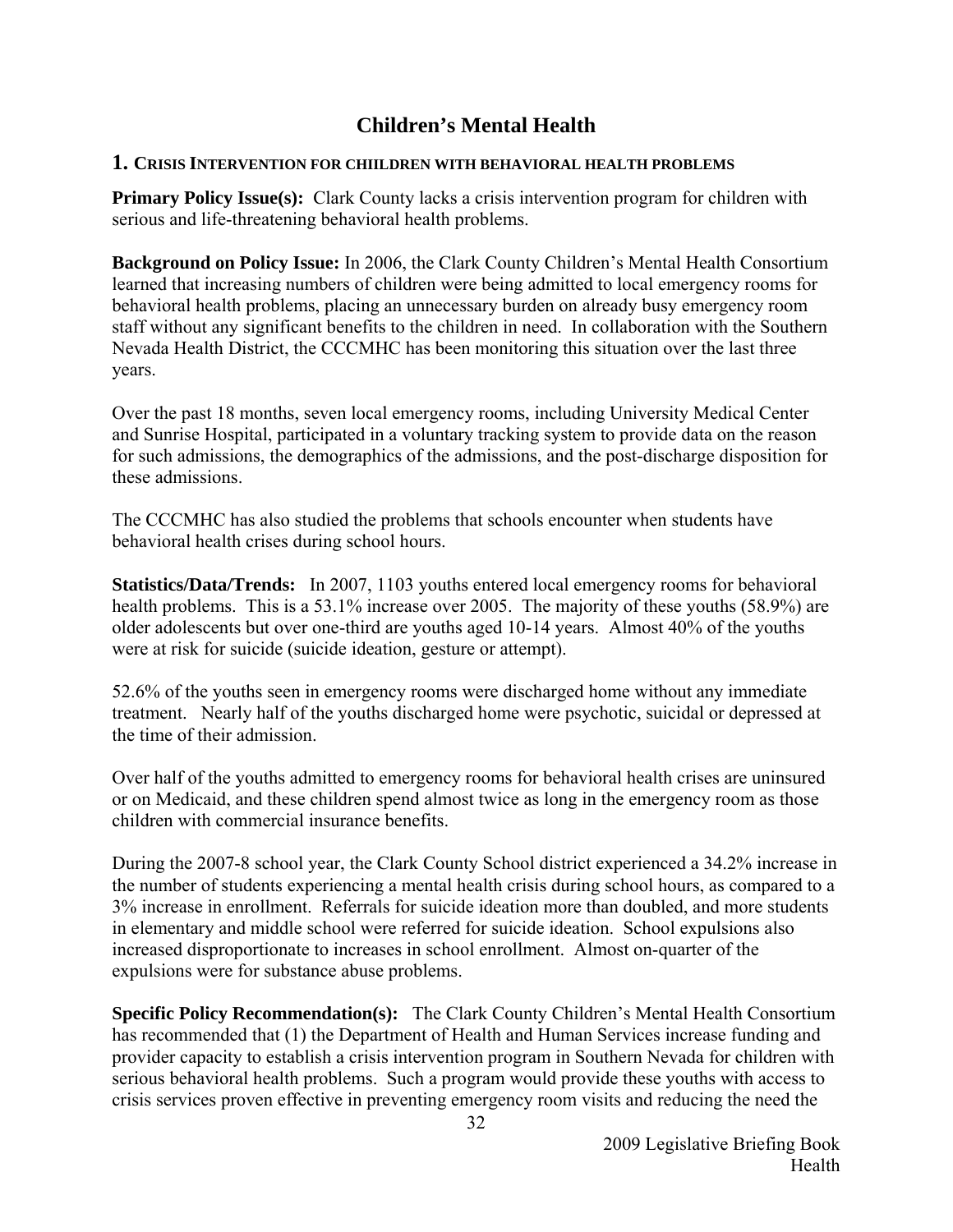inpatient psychiatric hospitalization; (2) the Department of Health and Human Services use the model of service delivery developed by the CCCMHC; (3) a registry or tracking system be developed to monitor this situation.

#### **2. CLARK COUNTY NEIGHBORHOOD FAMILY SERVICE CENTERS**

**Primary Policy Issue(s):** A lead agency and financing plan needs to be developed to support the management of the Clark County Neighborhood Family Services Centers

**Background on Policy Issue:** The Clark County Neighborhood Family Service Centers were established in 2001 with the support of a 6-year, \$7 million dollar Children's Mental Health Services Community Initiative Grant from the U.S. Department of Health and Human Services, Substance Abuse and Mental Health Services Administration. A local team of state and county managers administers the five centers which provide a range of behavioral health and social services to children and families in metropolitan Las Vegas. Participating agencies include: the Division of Child and Family Services, Health Division, Clark County Family Services and Clark County Juvenile Justice Services, and the Clark County School District. A wraparound model of service delivery was provided to these children at the centers. These centers were established through a state-county collaboration and proven effective in improving the lives of children involved in the mental health and child welfare systems. This model is endorsed by the Child Welfare League of America. The Neighborhood Centers were found to be particularly effective for children with serious emotional disturbance in reducing symptoms, increasing the stability of placements, and improving academic performance. Children who benefit are typically involved in multiple systems, including juvenile justice, children welfare, and/or special education.

**Statistics/Data/Trends:** The Clark County Children's Mental Health Consortium has conducted surveys and focus groups with stakeholders to determine what is needed to effectively manage the Neighborhood Centers. The following needs were identified: (1) staff support for the local team administering the centers; (2) mechanism or authority to pool funding to support essential functions including single access point for families, family support, flexible funding, crisis management; interagency tracking and evaluation, cross-system professional development program, public awareness program, and volunteer program; (3) one organization to provide facilities management for all five centers.

**Specific Policy Recommendation(s):** Provide authority and funding to a lead agency to provide or contract out for the necessary infrastructure supports to the five centers. This process will lead to better outcomes for the children served. The cost of delivering mental health, child welfare, and juvenile justice services will be reduced through increased coordination of services and improved efficiency in operations.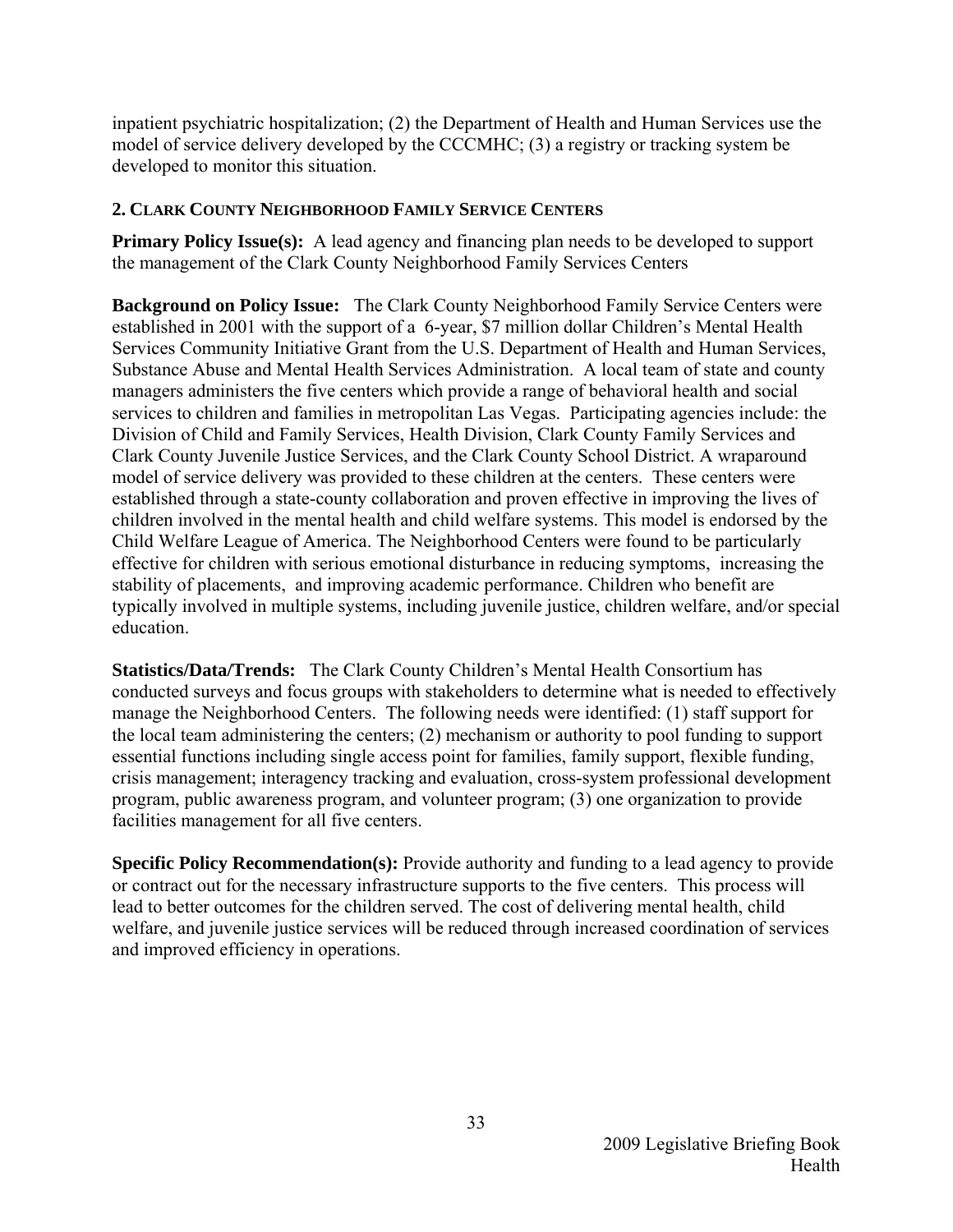#### **3. FAMILY-TO-FAMILY SUPPORT SERVICES FOR CHILDREN WITH SERIOUS BEHAVIORAL**

#### **HEALTH PROBLEMS**

**Primary Policy Issue(s):** A dedicated source of funding is needed to expand Family-to-Family Support Services for youths with serious behavioral health problems.

**Background on Policy Issue:** Family-to-Family Support Services has been proven to improve outcomes for children with serious behavioral health problems and their families. In Nevada, Nevada Parents Encouraging Parents is the primary provider of these services. State and federal funding has decreased for these services in the last four years while more and more families are requesting the services each year. A plan approved by the 2003 Legislature to support this service with Medicaid funding was disapproved by the Federal Center for Medicaid Services.

**Statistics/Data/Trends:** From Fiscal Year 2007 to Fiscal Year 2007, there was an increase of over 100 families requesting support from Nevada Parents Encouraging Parents to help them care for their children with serious emotional disturbance. State funding for family support services was reduced in 2007 by 50% 0ver 2004 funding levels. Mental health facilities, physicians and other health care professionals, and school personnel and other child-serving agencies are referring their families for this essential service. Seventy percent of families that received these services reported that their child's situation was improved as a result of the services. Eight-two percent reported that family-to-family support helped strengthen their family so as to increase the likelihood of caring for their children at home.

**Specific Policy Recommendation(s):** Establish a dedicated source of state funding that will support existing services and allow for expansion.

#### **Contributed by:**

**Name:** Karen Taycher **Title:** Chair, CCCMHC Workgroup on Infrastructure **Organization/Affiliation:** Clark County Children's Mental Health Consortium **Phone Number:** (702)388-8899 **Email Address:** [ktaycher@nvpep.org](mailto:ktaycher@nvpep.org)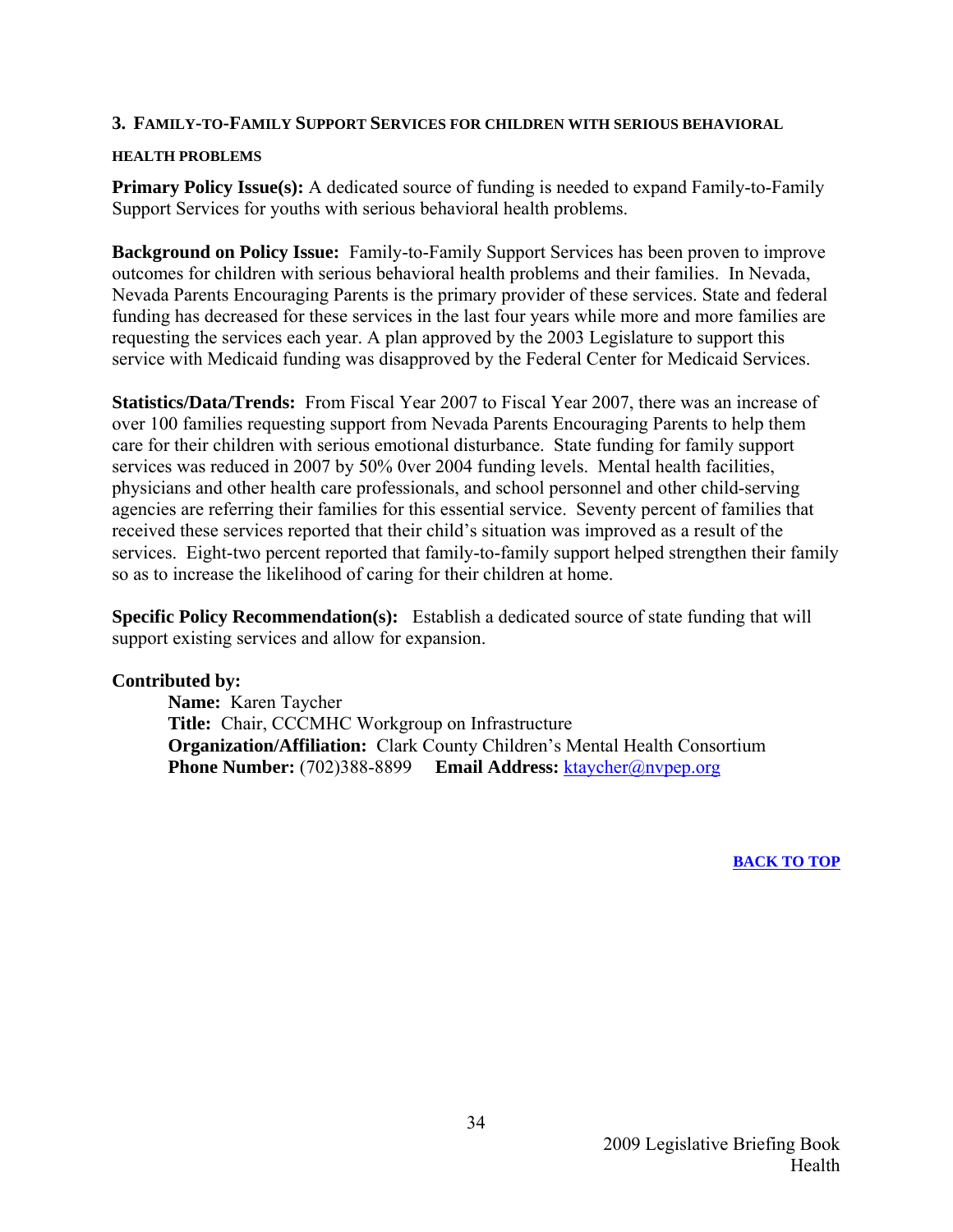#### **Adolescent Substance Abuse**

#### <span id="page-36-0"></span>**Primary Policy Issue**

Increased funding for drug and alcohol use prevention and treatment efforts in Nevada

#### **Background on Policy Issue**

Drug and alcohol prevention and treatment programs for adolescents have a long history in this country, becoming more prevalent after the 1960s. Unfortunately, however, many prevention programs have failed, and funding available for treatment has decreased concomitantly with an increase in drug use, abuse, and dependence. There is broad evidence to suggest that many of the common primary prevention programs (e.g., D.A.R.E.) have failed to curb drug initiation among youth. Additionally, for those adolescents currently involved with drugs and alcohol, treatment program availability and funding is dismal.

#### **Statistics/Data/Trends**

- The National Survey on Drug Use and Health indicated that nearly 14% of youths 12-17 admitted to using an illegal drug in the past month, with marijuana being the most common drug of choice.
- The average age for those who initiated drug use for the first time in the past year (drugs) included inhalants, marijuana, LSD, PCP, Ecstasy, and cocaine) were under the age of 21.
- Just under 10% of youths 12-17 met the criteria for drug or alcohol dependence, the category of diagnosis that is most severe for substance use disorders.
- The Nevada Youth Risk Behavior Survey indicates 75% of high school students have tried alcohol, and almost a quarter of high students report binge drinking behavior; over one-third of students report drinking prior to the age of 13.
- Almost 40% of high school students and 14% of middle school students report having used marijuana.
- Over 5% of high school students report regular cocaine use and 14% report abusing overthe-counter medications on a regular basis.

#### **Specific Policy Recommendations**

Provide additional funding and governmental support for new, innovative, and culturally appropriate primary prevention efforts in order to curb the ever-growing drug and alcohol use problems among our youth. Further, provide additional resources to support more treatment programs and to hire more adolescent treatment staff in Nevada.

#### **Contributed by:**

 **Name:** Chad L. Cross, PhD, NCC, MAC, SAP, LADC  **Title:** Associate Professor  **Organization/Affiliation:** UNLV School of Public Health  **Phone Number:** 702-895-5366 **Email Address:** [chad.cross@unlv.edu](mailto:chad.cross@unlv.edu)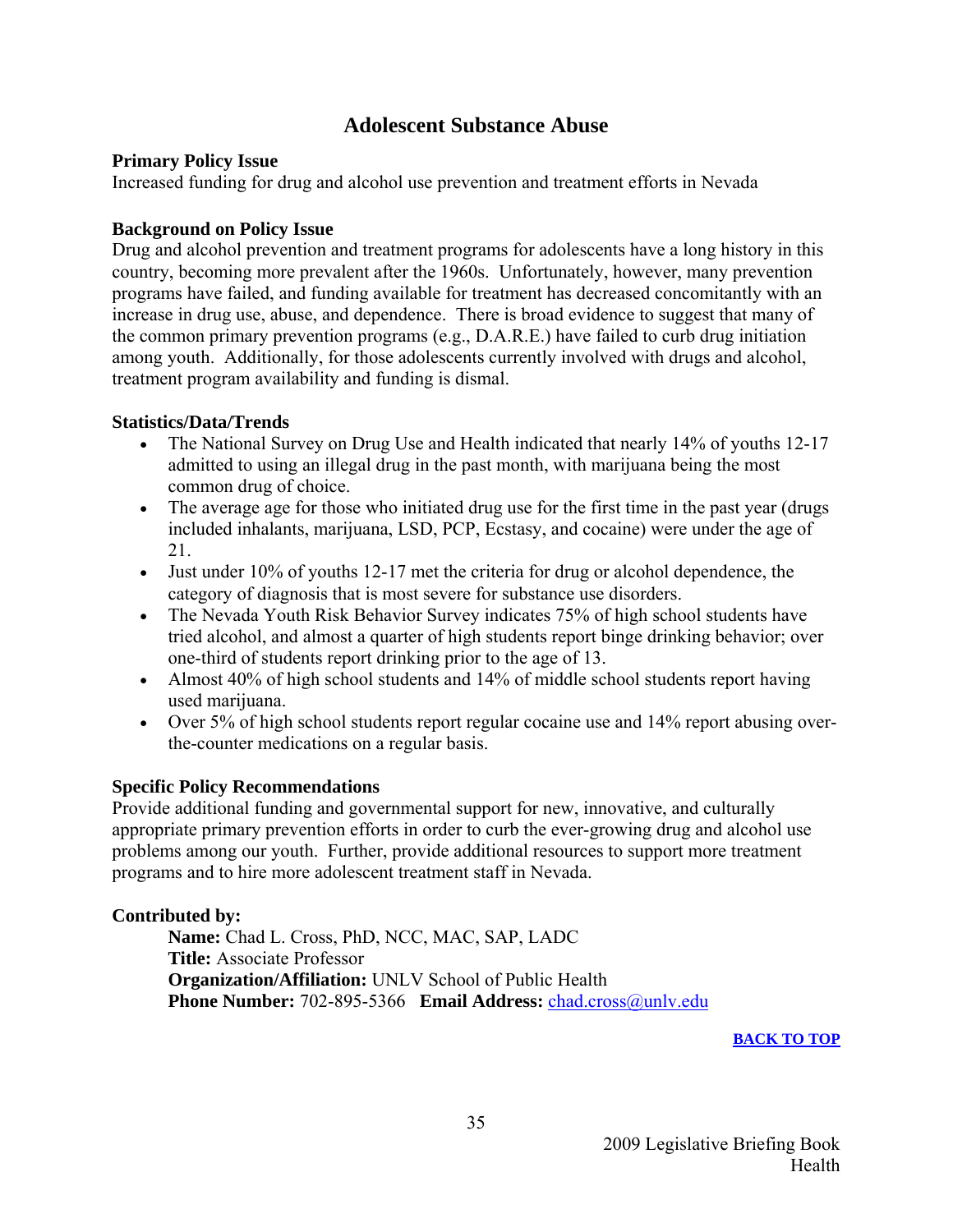#### **Children's Oral Health**

#### <span id="page-37-0"></span>**Primary Policy Issue**

State mandated implementation of school-based dental sealant programs in more Nevada at-risk schools are a cost effective measure to prevent tooth decay.

#### **Background on Policy Issue**

Dental Sealants are a plastic material painted on the pits and fissures of the chewing surfaces of teeth where up to 90 percent of decay occurs in school children. Sealants prevent tooth decay by providing a physical barrier between teeth and decay-causing bacteria. According to the 2000 Surgeon General's Report on Oral Health<sup>1</sup>, sealants have been shown to reduce decay by over 70 percent. In 2002, the Task Force on Community Preventative Services<sup>2</sup>, an independent, nonfederal, multi-disciplinary task force appointed by the director of the Centers for Disease Control and Prevention (CDC), strongly recommended school sealant programs as an effective strategy to prevent tooth decay. Furthermore, "community water fluoridation and school-based or school-linked pit and fissure sealant delivery programs are the only two population-based measures for prevention and control of dental caries with a strong evidence-base." Finally, children who receive sealants in such programs had about a 60 percent reduction in decay compared to children who did not receive sealants.

According to the National Oral Health Surveillance System<sup>3</sup>, untreated tooth decay and tooth loss can have negative effects on an individual's ability to concentrate in school and on their selfesteem. Nevada ranks fourth worst in terms of tooth decay among the states that have conducted a standardized data collection process called the Basic Screening Survey<sup>4</sup> and ranks third worst in percent of children with untreated tooth decay. Further, Nevada ranks as third worst in the percent of children with dental sealants. Targeting schools with 50 percent or greater of the children enrolled are eligible for the federal Free and Reduced (FR) meal programs is considered an effective way to reach large numbers of at-risk children. School-based dental sealant programs commonly target children enrolled in second grade because the newly erupted first permanent molars commonly found in children in this age group can be sealed before they have a chance to develop tooth decay.

Nevada Medicaid reimbursement for a dental sealant is \$23.58 per tooth. Medicaid will pay for one sealant per tooth for the life of the tooth. Providers are required to replace the sealant if it fails within two years of placement. Medicaid reimbursement for one-surface silver filling on a permanent molar is \$54.83. If a tooth is extracted, Medicaid reimbursement is \$45.10. In order to ensure that the teeth on either side of the space do not tip over into the empty space caused by a missing tooth, something must be placed in the space to hold it open. Medicaid reimbursement for a space maintainer is \$139.09. Eventually the missing tooth should be replaced with a fixed bridge or a removable partial denture.

During the 2006 State Fiscal Year  $(SFY)^5$ , there were 5,264 children who had sealants placed on their permanent molars. If 67 percent of the 5,264 children were to experience tooth decay on all four of their permanent molars, the cost (at Nevada Medicaid rates) would be \$914,590 to fill them with one surface fillings or \$2,598,464 to extract them and place space maintainers. Additional costs would be incurred if the tooth is eventually replaced with a fixed bridge or a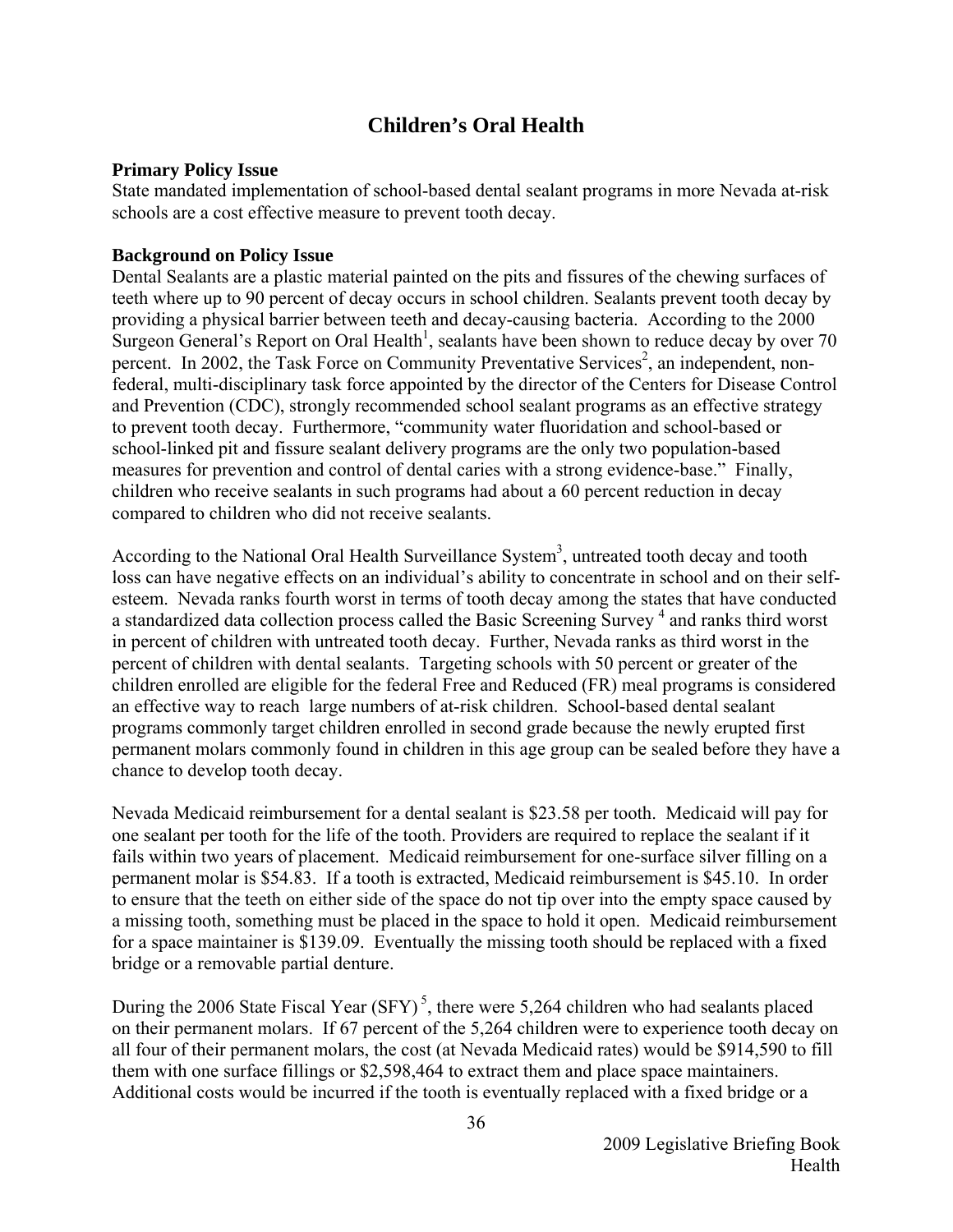removable partial denture. These cost estimates also do not take into account the value of the time missed from school or time taken off work to take the child to a dentist, which is considerable. There are reported to be over 51 million school hours lost each year due to dental related illness<sup>1</sup>.

#### **2006 SFY Statistics/Data/Trends<sup>5</sup>**

- There were 320 schools with at least one second grade class, 136 (43%) were schools in which 50 percent or greater of the children enrolled were eligible for the federal free and reduced meal program.
- Of the 136 schools, 53 (39%) received services from a school-based dental sealant program.
- Of the 14 Nevada counties with at least one school with a second grade and with 50 percent or greater of the students eligible for the federal free and reduced program, eight were served by school-based dental sealant programs. The school-based dental sealant programs in these eight counties are administered by three different organizations:
	- o The College of Southern Nevada (CSN) Dental Hygiene Program's Seal Nevada South program reached 17 schools in Clark County and two schools in Nye County. CSN placed 4,010 sealants on 1,162 children in these schools.
	- o Nevada Health Centers' Seal Nevada North program served one eligible school in Humboldt County and placed 357 sealants on 52 children.
	- o Saint Mary's served 33 eligible schools in Churchill, Carson, Lyon, Pershing and Washoe Counties. They placed 2,612 sealants on 712 children in 68 schools.

#### **Specific Policy Recommendations**<sup>6</sup>

Healthy People 2010 Goals 21-1 is to reduce dental caries experience (decay) in children aged six to eight to 42 percent (67% present) and Healthy People 2010 Goal 21-8 is to increase sealants in eight year old first molars to 50 percent (33% present). In order to meet these goals, and implement school-based dental sealant programs in more Nevada at-risk schools, additional resources will be needed. Currently, the Nevada State Health Division, Oral Health Program is collecting data on decay experience, untreated decay, and dental sealants in children enrolled in third grade in Nevada to determine the impact of efforts to increase the percent of Nevada children with dental sealants. A report will be issued in the fall of 2009.

#### **Contributed by:**

**Name:** Mildred Arroyo McClain, PhD **Title:** Assistant Professor and Community Outreach Coordinator **Organization/Affiliation:** UNLV School of Dental Medicine **Phone Number:** (702) 774-2645 **Email Address:** millie.mcclain@unly.edu

**Name:** Francis Curd, DDS **Title:** Associate Professor in Residence Clinical Sciences **Organization/Affiliation:** UNLV School of Dental Medicine **Phone Number:** (702) 774-2685 **Email Address:** [francis.curd@unlv.edu](mailto:francis.curd@unlv.edu)

**Other Resources:** Contact authors for additional resources and references.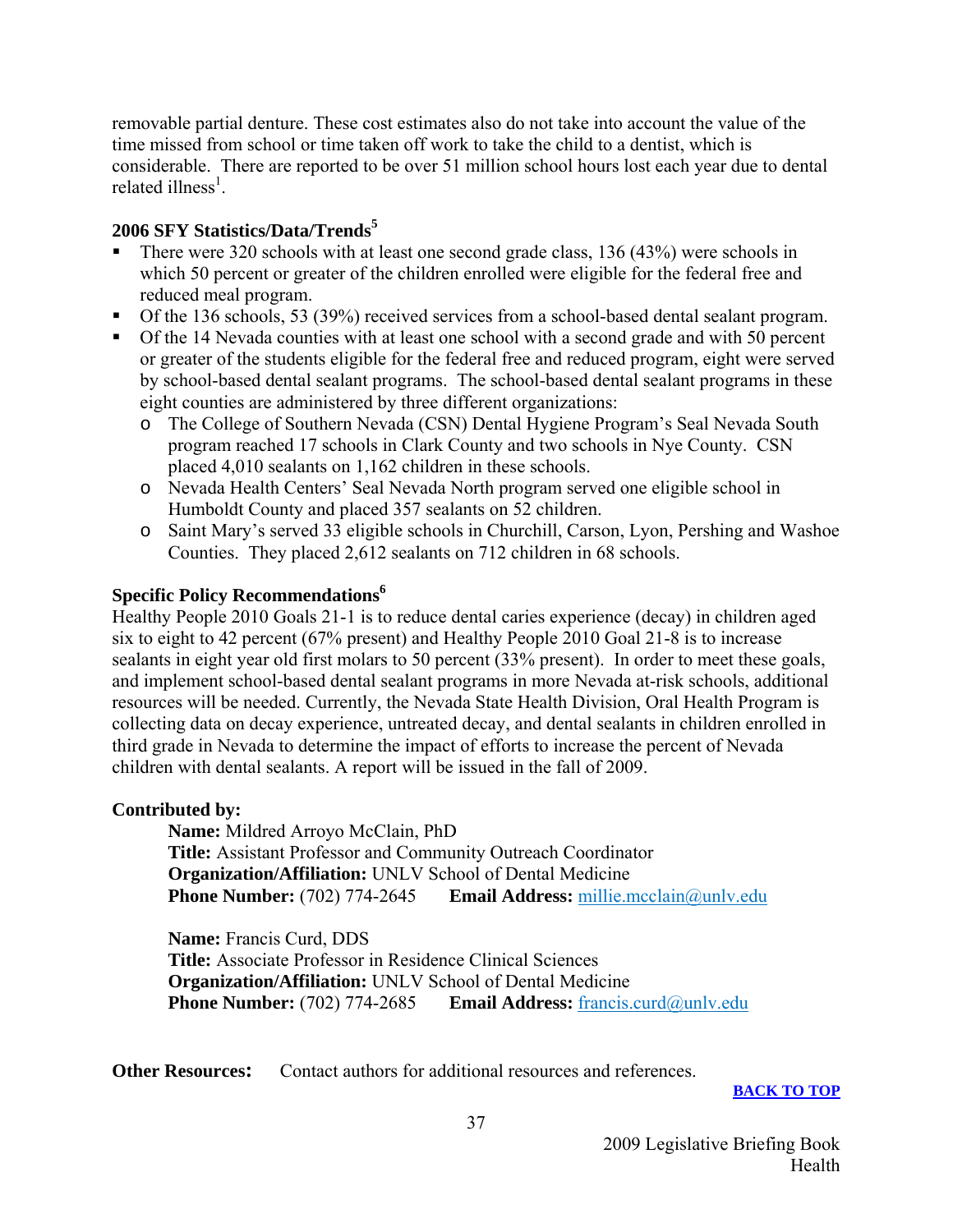#### **Immunization**

<span id="page-39-0"></span>MANDATORY INSURANCE COVERAGE FOR CHILDHOOD AND ADOLESCENT IMMUNIZATIONS

#### **Primary Policy Issue(s):**

Legislation should be passed to mandate health insurance policies to provide coverage from birth to age 18 years, providing coverage for all visits for and costs of childhood and adolescent immunizations recommended by the Advisory Committee on Immunization Practices of the Centers for Disease Control. A carrier should provide benefits that include expenses for immunizations, exempt from deductible, including costs of immunizations and administration of immunizations.

Medical providers should be reimbursed for provision of efficient vaccination services for children and adolescents to cover costs of vaccine purchase, vaccine administration, and other non-vaccine costs of vaccination. Reimbursement should be structured to provide an incentive for medical providers to offer vaccination services.

#### **Background on Policy Issue:**

In the 20th century, vaccines have reduced deaths from vaccine-preventable diseases to record lows. Vaccines for children and adolescents recommended prior to 2000 are costsaving: for every dollar spent on vaccinating children, more than \$1 is saved in medical or societal costs (e.g. lost productivity). More specifically, over the lifetime of each birth cohort in the United States, these vaccines save society \$43 billion including \$10 billion in direct medical costs, and prevent 14 million cases of vaccine-preventable disease (VPD) and 33,000 VPD deaths. For these reasons, vaccines are a unique public good and warrant the most vigorous efforts by society to remove barriers to vaccination and to achieve the highest possible levels of coverage. Mandates that children be vaccinated to attend school are an example of how society recognizes this unique role of vaccination.

Vaccination of children and adolescents can save employers money by reducing lost workdays for parents who stay home to care for ill children.5 Providing recommended vaccines is also beneficial for health care payers, as each fully vaccinated child reduces the likelihood that the payer will later incur costs to treat that person for many vaccine-preventable diseases. Because vaccines are effective and are often cost-saving, vaccination is a top-ranked clinical preventive service in the U.S. Physicians in private practice are facing financial difficulties related to providing childhood/adolescent immunizations.

#### **Statistics/Data/Trends:**

The Healthy People 2010 goal for the United States is to have 80% of children who are two years of age properly immunized. Each year, the Centers for Disease Control and Prevention (CDC) collects data using the National Immunization Survey, (NIS) from every state to measure this rate. There are two main vaccine series that are used to determine immunization rates – one is based on a five-dose series, the other a six-dose series. The six-dose series is the federal government standard to measure performance; the latest survey was performed in 2006 and surveyed children between 19 and 35 months of age.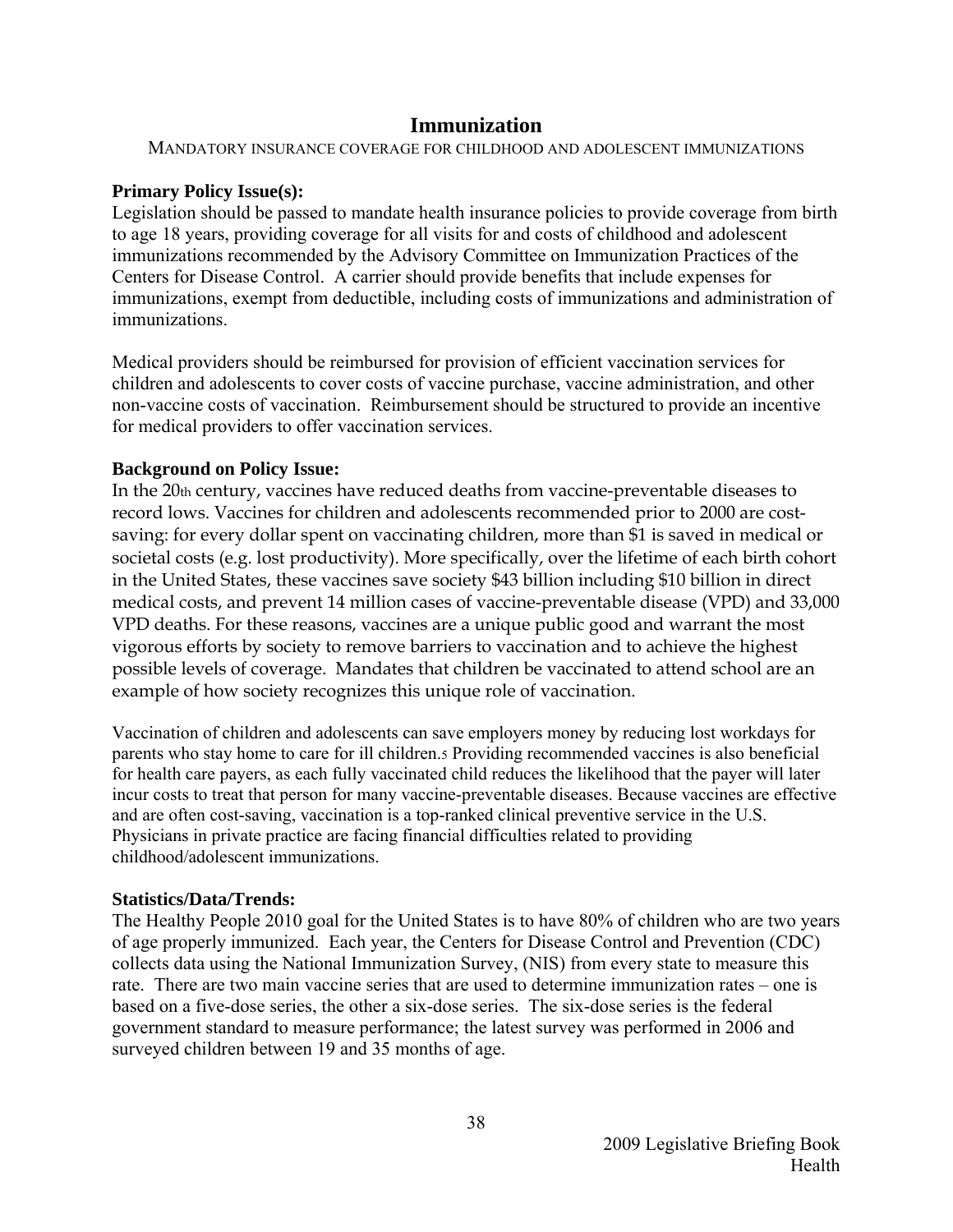The 4:3:1:3:3 series (5-dose series) consists of the following doses: 4-diphtheria/tetanus/pertussis (DTaP), 3- polio, 1- measles/mumps/rubella (MMR) 3- Haemophilus influenza type B (Hib), and 3- Hepatitis B vaccines. In 2007, 4:3:1:3:3 coverage levels for the U.S. were  $80.1\%$  ( $\pm 1.0\%$ ) while the rate for Nevada was  $66.7\%$  ( $\pm 7.5\%$ ).

The 4:3:1:3:3:1 series (6-dose series) consists of the doses provided above as well as the addition of 1- Varicella (chickenpox) vaccine. This series represents the core vaccines administered to children by the age of two and is the standard by which the federal government measures performance. In 2007, this 6-dose series coverage level for the U.S. was  $77.4\%$  ( $\pm$ 1.1%) while the rate for Nevada was 63.1% (±7.6%). *Nevada's coverage level for this series ranks it as the lowest state for this series coverage level*. Nevada's overall coverage rate for the 6-dose series continues to be the last in the nation. Several factors influence Nevada's low coverage levels including the out-of-pocket costs to receive the immunizations, costs to purchase vaccine in pediatric medical practices and the inadequate reimbursements received by the providers for vaccine purchase and administration.

#### **Specific Policy Recommendation(s):**

Legislation should be passed to mandate health insurance policies to provide coverage from birth to age 18 years, providing coverage for all visits for and costs of childhood and adolescent immunizations recommended by the Advisory Committee on Immunization Practices of the Centers for Disease Control. A carrier should provide benefits that include expenses for immunizations, exempt from deductible, including costs of immunizations and administration of immunizations.

Medical providers should be reimbursed for provision of efficient vaccination services for children and adolescents to cover costs of vaccine purchase, vaccine administration, and other non-vaccine costs of vaccination. Reimbursement should be structured to provide an incentive for medical providers to offer vaccination services.

#### **Contributed by:**

 **Name:** Beverly Neyland, MD  **Title:** President  **Organization/Affiliation:** American Academy of Pediatrics Nevada Chapter **Phone Number:** 702-610-2398 **Email Address:** bneyland@medicine.nevada.edu

#### **Other Resources:**

Pam Beal, Executive Director Cari Rovig, Executive Director 702-933-7329 775-770-6703

Southern Nevada Immunization Coalition Northern Nevada Immunization Coalition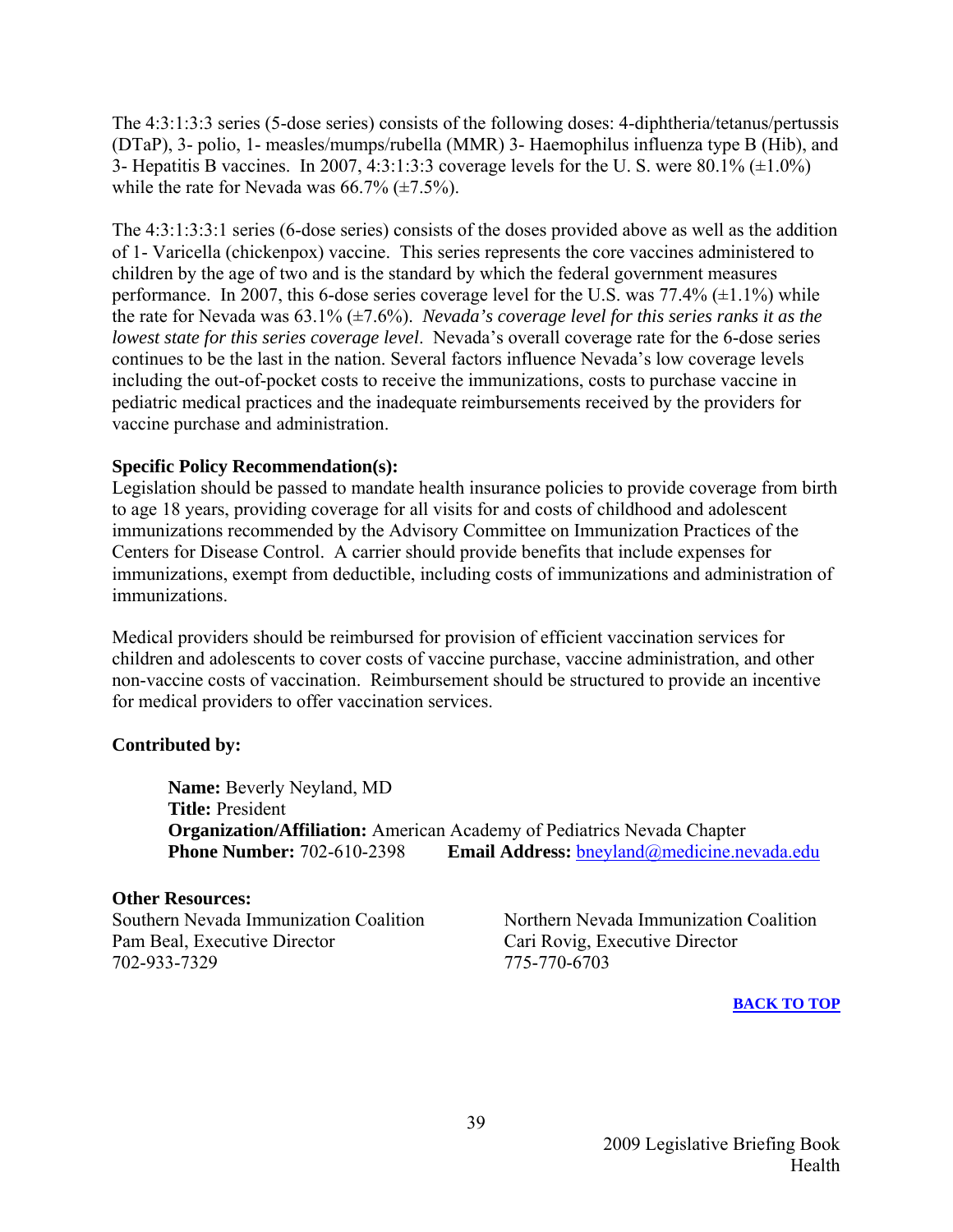#### **Chronic Disease and Illness Type 2 Diabetes**

#### <span id="page-41-0"></span>**Primary Policy Issue**

The increase in diabetes among adults and the emergence of Type 2 diabetes in children are associated with a dramatic rise in obesity and overweight in recent years. Projected future increases in both diabetes and overweight forecast staggering increases in chronic health conditions and the long term complications of the disease will impact personal, social, and economic hardship for individuals, families, communities and the state. Policy makers must address the community and environmental factors that perpetuate the epidemic.

#### **Background on Policy Issue**

Preventing diabetes is particularly important because it is often asymptomatic, which delays diagnosis, and therefore proper care. Without knowledge of the disease or proper use of healthcare, the undiagnosed individuals who have diabetes is likely to suffer from complications that could have been prevented if the individual had been diagnosed earlier.

Though there are several risk factors for Type 2 diabetes -- including family history, older age, physical inactivity, and being of certain racial/ethnic groups -- primary risk factors are overweight and obesity. The dramatic increase in the prevalence of diabetes among adults and the emergence of Type 2 diabetes in children are closely associated with rising rates of obesity and overweight. Over 80% of people with diabetes in the U.S. are overweight or obese.

#### **Statistics/Data/Trends**

- In 2006, an estimated 196,729 (7.5%) adults 18 years and older, report having diabetes.
- Nationally, 22.5 million; 7.5 percent of all people in this age group have diabetes.
- American Indians/Alaska Natives (15%) had the highest prevalence rates of diabetes among all racial/ethnic groups in Nevada. Rates for other racial/ethic populations include: African-American (12.8%), and White/Non-Hispanic (7.9%). The Hispanic population had a prevalence of 5.3%.
- In Nevada, males  $(8.5\%)$  and females  $(6.5\%)$  have similar rates of diabetes. Nationally, males (8.0%) have diabetes and females (7.2%) have diabetes.
- Adults with household incomes of \$25,000 to \$34,999 had the highest diabetes prevalence (9.0%), compared to those with household incomes of \$50,000 or more at 7.0%.
- Clark County shows a prevalence of 7.9%, followed by Washoe County (7.2%) and Rural Counties and Carson City combined (7.0%).
- High blood pressures rates for adults with diabetes in Nevada (68.5%) are almost triple the rate of those who do not have diabetes (23.9%).
- In 2005, almost 45% of Nevada's lower extremity amputations were performed on individuals with a primary diagnosis of diabetes.
- Diabetes is a leading cause of new cases of end-stage renal disease (ESRD) in Nevada.
- In Nevada, costs for diabetes health care and related treatment runs about \$167 million annually.3 Nationally, the costs for diabetes health care and related treatment run about \$132 billion annually.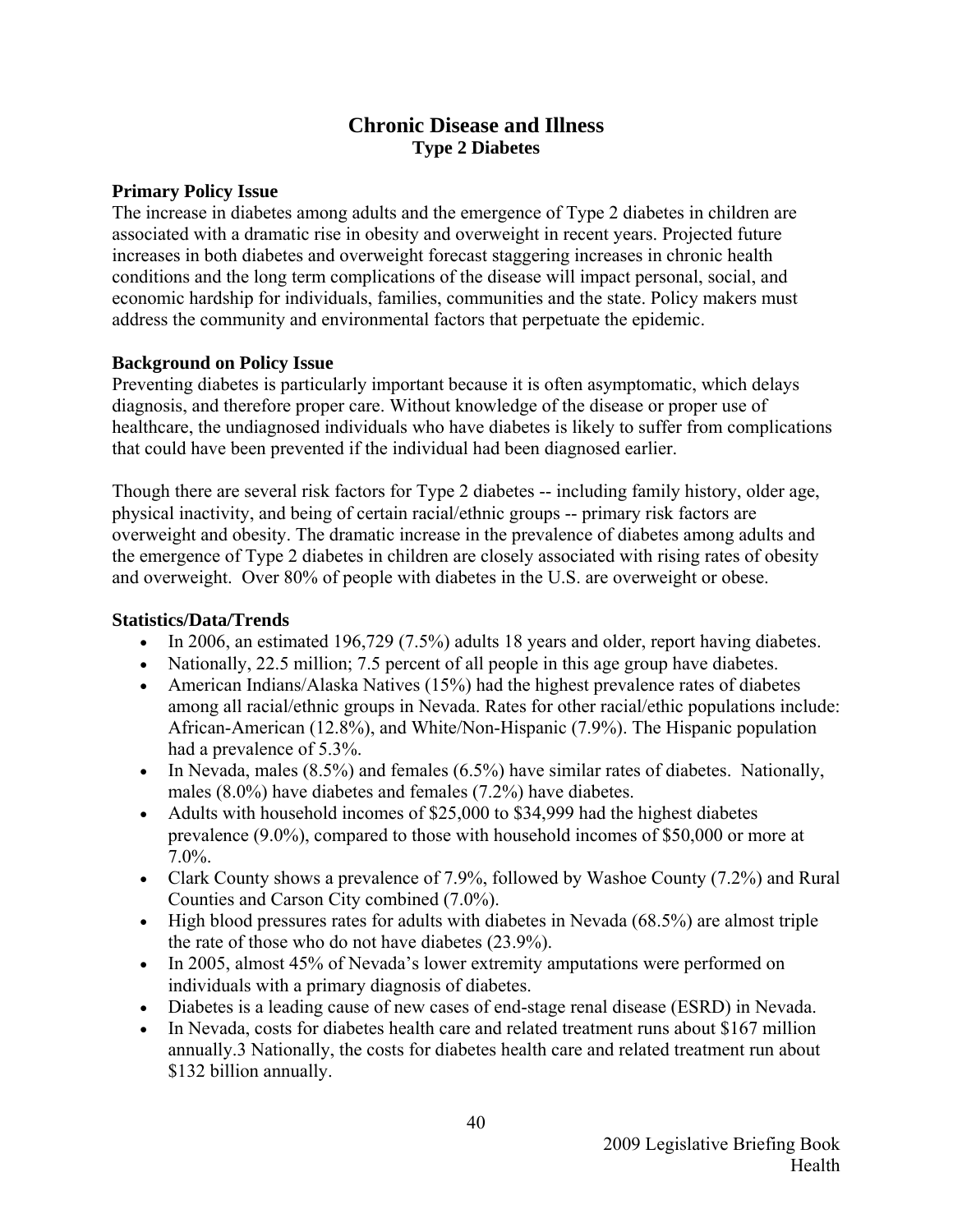• In 2005, Nevada's diabetes hospitalization costs totaled about \$100 million. Of this amount, Nevada Medicaid reimbursed \$19,343,893. Nationally, diabetes hospitalization costs account for about \$92 billion.

#### **Specific Policy Recommendation**

Improving the Prevention, Management and Treatment of Diabetes in Nevada Update 2005 Diabetes in Nevada: A Report and Performance Improvement Plan from the Nevada State Health Division, Bureau of Community Health.

- Provide strategic and consistent screening and educational opportunities statewide (the \$300 charge per off-site testing event by the State of Nevada is a barrier to screening).
- Develop a standardized diabetes registry that guarantees the privacy of individuals with diabetes, and allows for the tracking of follow-up and outcomes among participants.
- Conduct research to determine the specific conditions in communities that contribute high percentages of overweight and unfit children. Socioeconomic factors should be included in such research.

#### **Contributed by:**

**Name:** Carolee Dodge Francis, Ed.D  **Title:** Assistant Professor and Executive Director  **Organization/Affiliation:** American Indian Research & Education Center, UNLV School of Public Health, Department of Environmental and Occupational Health **Phone Number:** 702-895-5586 **Email Address:** [carolee.dodgefrancis@unlv.edu](mailto:carolee.dodgefrancis@unlv.edu) 

 **Name:** Rayleen Earney, M.Ed., CHES  **Title:** Health Educator II  **Organization/Affiliation:** Southern Nevada Health District  **Phone Number:** 702-759-1271 **Email Address:** [earney@snhdmail.org](mailto:earney@snhdmail.org)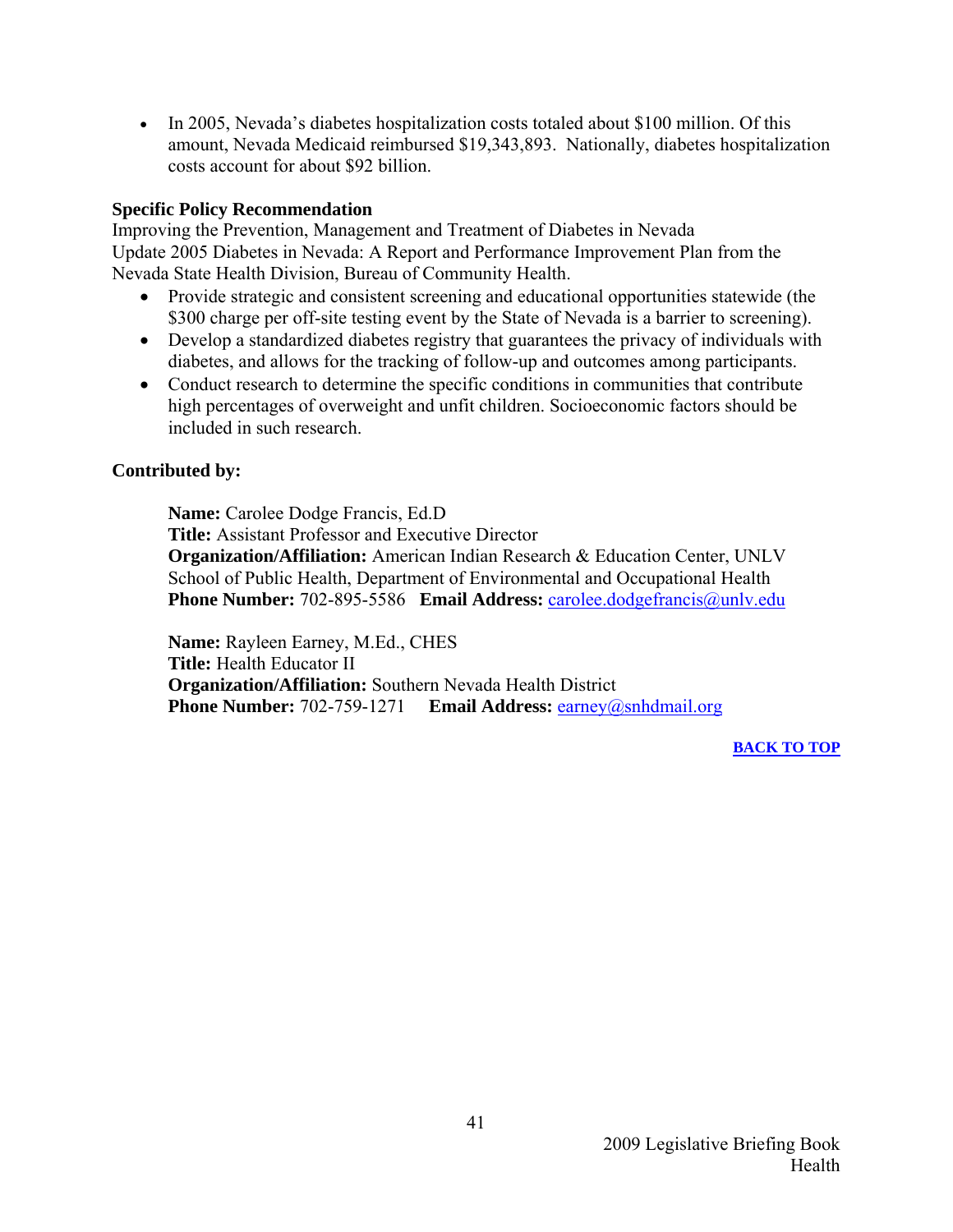## <span id="page-43-0"></span>**SAFETY AND SECURITY**

Child Abuse and Neglect Prevention Child Welfare Kids and Cars Family Violence Missing and Exploited Children Sexually Exploited Youth Drowning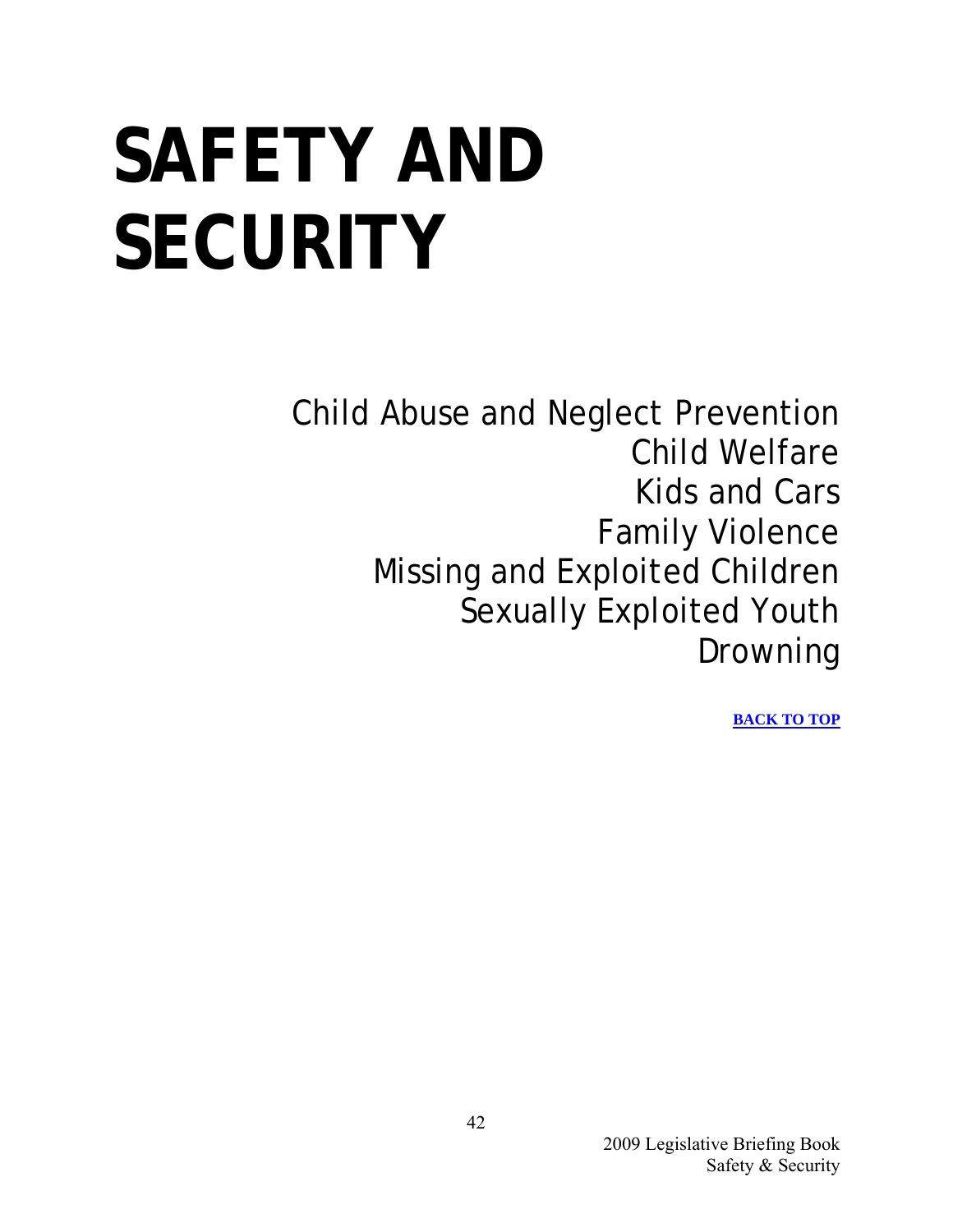#### **Child Abuse and Neglect Prevention**

#### <span id="page-44-0"></span>**Primary Policy Issue**

Shaken Baby Syndrome (SBS) is an extremely damaging, yet preventable form of child abuse. In recent years, more states in this country are taking steps to mandate and provide for the implementation of prevention efforts among the public, parents, and professionals. Nevada needs to take steps towards development, implementation and supporting of prevention education of SBS.

#### **Background on Policy Issue**

Shaken Baby Syndrome (SBS) is identified as a parent or caregiver vigorously shaking an infant or young child by the arms, legs, chest or shoulders, usually to stop an infant from crying. Caregivers who shake babies usually do so out of stress and/or when they are dealing with a fussy baby. Long term consequences can include learning disabilities, physical disabilities, partial or total blindness, hearing impairment, speech disabilities, cognitive disabilities, cerebral palsy, seizures, behavioral disorders, and death. Abusive head trauma is the leading cause of non-accidental death in children under the age of two, according to the American Academy of Pediatrics. The average age of the victims is between three and eight months, with approximately 60% being male. The cost of caring for a survivor can initially exceed \$1 million in the first three years, with an estimated cost of \$4 to \$9 million over a lifetime. Educating parents and caregivers about infant crying and fussiness, effective soothing techniques, and stress management skills have been shown to be the most effective way to stop babies from being shaken.

Legislation to declare the third week in April as Shaken Baby Awareness Week was passed by the Nevada State Legislature in the form of Assembly Bill 48 during the 2007 Legislative session. This bill passed unanimously in both the Senate and the Assembly, which bodes well as support for child welfare is bipartisan. AB 48 was developed by Mark Manendo and signed into law by Governor Jim Gibbons on May 10, 2007. Language in this bill references how the State of Nevada supports the national effort to protect children from abuse and neglect and recognizes the importance of protecting the children of this State from abuse and neglect, along with language that outlines the practices to impact the incidence of SBS, including educational and prevention programs. The next step for Nevada is to provide regulatory and financial support to implement the education and prevention programming needed by our communities.

#### **Statistics/Data/Trends**

- According to the CDC, approximately 19% of child maltreatment fatalities occurred among infants less than one year of age.
- In 2006, Clark County over half (55%) of the non-firearm homicides of children were infants under one year of age, with 33% of the victims between the ages of one and four years. *Source: 2006 Clark County Child Death Review Annual Report.*

Federal legislation has taken different forms, but the latest bill still under consideration was introduced by Senator Chris Dodd of Connecticut. Shaken Baby Syndrome Prevention Act of 2007 - Requires the Secretary of Health and Human Services, acting through various federal agencies, to develop a national Shaken Baby Syndrome public health campaign. Requires the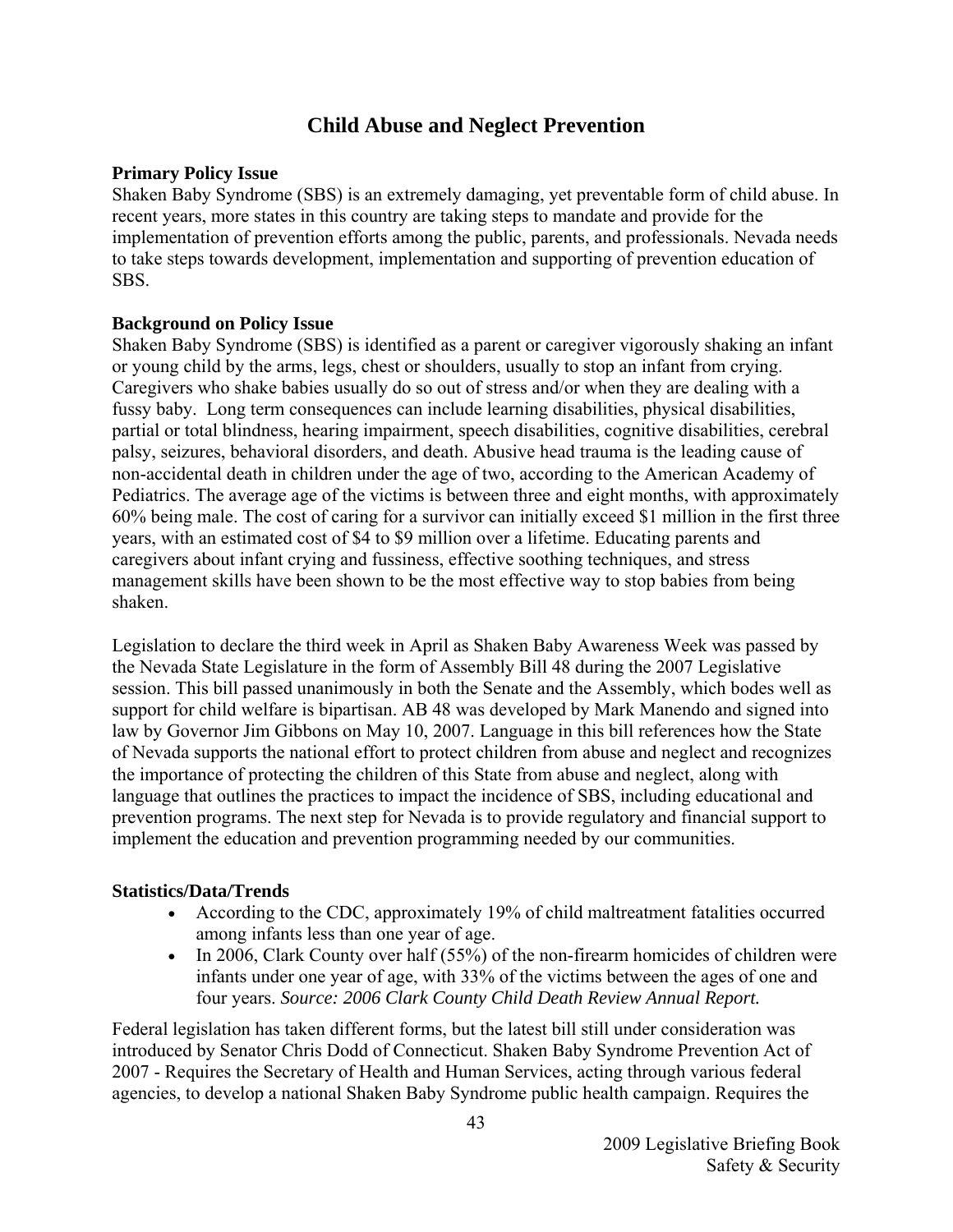Secretary to: (1) develop a National Action Plan and effective strategies to increase awareness of opportunities to prevent Shaken Baby Syndrome; and (2) coordinate the Plan and strategies with evidence-based strategies and efforts that support families with infants and other young children. Directs the Secretary to carry out communication, education, and training about Shaken Baby Syndrome prevention. Requires the Secretary to work to ensure that the parents and caregivers of children are connected to effective supports through the coordination of existing programs and networks or the establishment of new programs, including a 24-hour phone hotline and the development of an Internet website for round-the-clock support. Also establishes a Shaken Baby Awareness Advisory Council to develop recommendations: (1) regarding the National Action Plan and effective strategies; and (2) related to support services for families and caregivers of young children.

Among the states moving towards fulfilling this pending federal legislation are neighboring Utah and New York, if at least at a minimum. These states have legislated required education on SBS to child care center staff and care providers of infants. Enactment of this is an important step in the goal of prevention through education. The reasoning for this education is two fold. First, providers are continuously faced with and deal with fussy babies and inconsolable crying. These situations tend to lead to the shaking of children. Second, providers form relationships with the child and his/her parents, thereby giving them an opportunity to watch for the signs of abuse and to educate the parents they associate with about shaken baby syndrome.

The most comprehensive legislation is found in the state of Massachusetts in which education, victim support, and data collection for SBS prevention is addressed. According to this legislation, the Massachusetts Department of Public Health is mandated to collaborate with the Department of Social Services and the Massachusetts Children's Trust Fund and other private and public agencies to develop and implement a state-wide SBS prevention. The initiative includes a hospital based program for parents of newborns; education and training programs for parents, caregivers, and professionals; support for victims of shaken baby syndrome and their families; and the creation of a surveillance and data collection program to measure the incidence of SBS and traumatic brain injury in infants and children in the Commonwealth of Massachusetts. It also creates a statewide advisory group.

#### **Specific Policy Recommendations**

Legislation which provides regulations for the education and training of all involved parties including parents, other caregivers, and professionals in health, childcare, social services, mental health has to be enacted. Appropriations and the personnel to support these prevention programs also needs to be implemented. Provision of the activities of the MA legislation are the most desirable for Nevada, however provision for at the very least education for parents and the professionals with the most exposure to infants is sought at the very least.

There are already interested and involved parties to assist with the personnel to move this education forward, such as Prevent Child Abuse Nevada at the Area Health Education Center of Southern Nevada. Prevent Child Abuse Nevada is working with a statewide group of individuals known at the PREVENT SBS Team who have developed a logic model and strategy for prevention of SBS. This group is collaborating with mental health programs, early intervention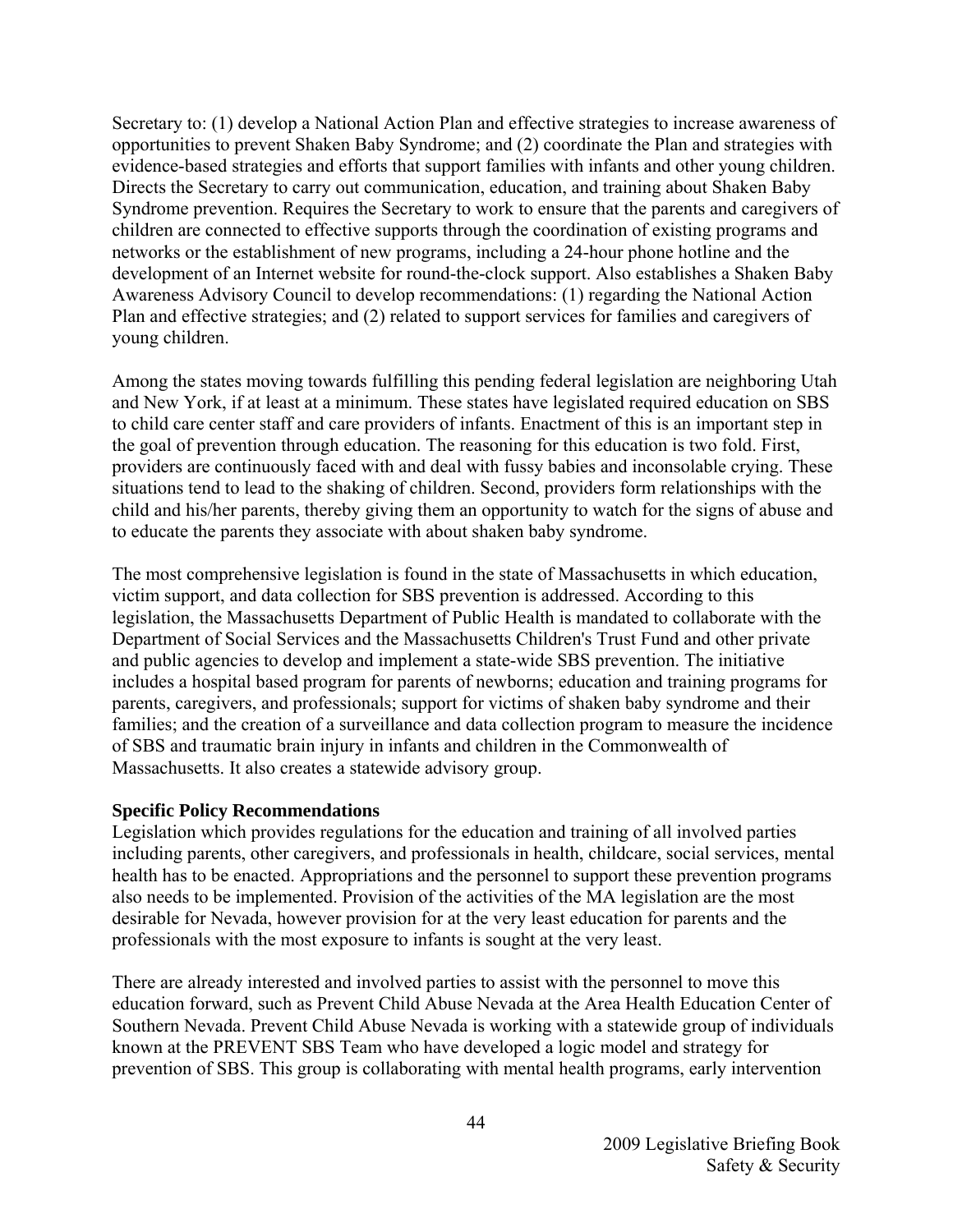programs and hospitals, among others to involve the necessary segments of our community to move to action.

#### **Contributed by:**

**Name:** Lisa Popovsky **Title:** Program Manager, Prevent Child Abuse Nevada **Organization/Affiliation:** AHEC of Southern Nevada **Phone Number:**702-318-8452 **Email Address:** [lpopovsky@snahec.org](mailto:lpopovsky@snahec.org)

#### **Primary Content Contact**

**Name:** Pamela Rowse Schmidt, RN, BS, MS **Title:** Founder **Organization/Affiliation:** Kierra Harrison Foundation for Child Safety **Phone Number:** (702) 898-6381 **Email Address:** [wownurse@aol.com](mailto:wownurse@aol.com)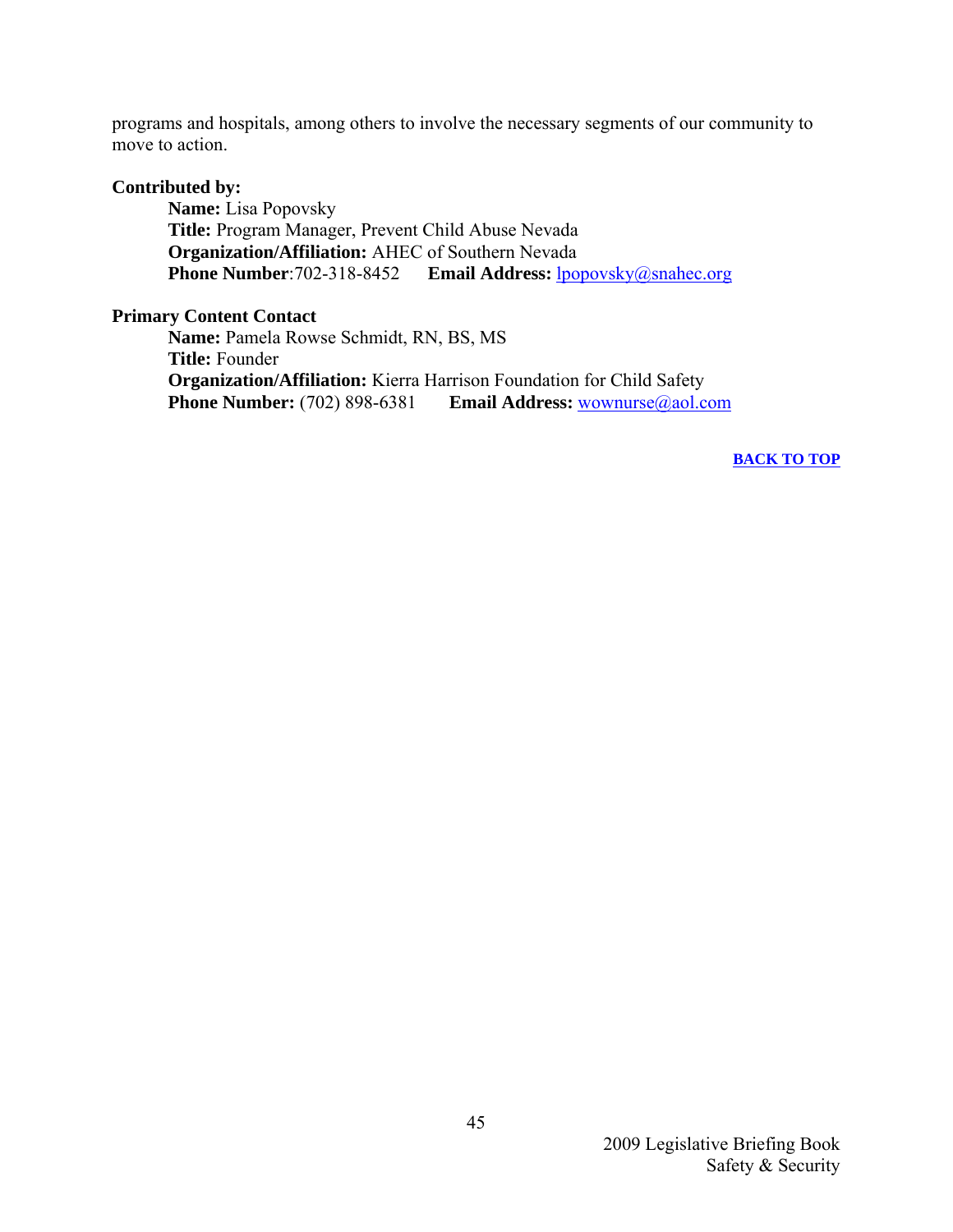#### **Child Welfare**

#### <span id="page-47-0"></span>**Primary Policy Issue**

Nevada lacks appropriate resources and services to ensure that children are safe and that vulnerable families have the supports they need to provide a safe and stable environment for their children.

#### **Background on Policy Issue**

Throughout 2008, the Child Welfare Network (CWN) convened several large group meetings of key stakeholders, including public and private child-serving agencies, advocates, philanthropists and others, to discuss legislative priorities for the 2009 Nevada legislative session. The Child Welfare Network also convened several small group discussions to focus on recommendations in four priority areas identified by the group. In developing these recommendations, CWN recognized the need for pursuing a legislative strategy that would focus not only on 2009, but future sessions as well, in order to truly affect change for children, youth and families.

Because of the vast number of critical issues facing children, youth and families, there is a need for a standing committee that can address these issues. Under the current legislative system, these issues are considered by other committees, such as Senate Human Resources and Education, or Assembly Health and Human Services. These committees are tasked with a broad array of issues, including those that relate to children, youth and families. A standing committee on children, youth and families would provide a permanent platform for these issues and would allow for an ongoing partnership between the legislature and advocacy groups like CWN.

A continuum of care is a made up of supports and services for at-risk children and their families which assist in developing family stabilization in order to reduce the need for child welfare involvement and out-of-home placement. These services can help ensure that families receive the assistance they need to provide a safe and loving home for children. Continuum of care services which address the basic needs of the family, such as substance abuse and mental health treatment, utility assistance, transportation and housing, can help mitigate sources of stress and instability that may contribute to child abuse and neglect. Services aimed at family stabilization and preservation are not only beneficial to the overall well-being of the child and the family, but are likely to help reduce costs and improve child outcomes over the long term. Nevada currently lacks a well-balanced, collaborative system of broad based services to meet even the most basic needs of at-risk families. Cross-system collaboration of service providers, both public and private, are virtually non-existent; creating even greater strain on the family to get the needed services in a timely manner. Existing services are over-burdened and cumbersome with a lack of appropriate resources to meet the current need.

The lack of availability and accessibility to appropriate levels of mental health and substance abuse treatment have been identified for quite some time in Nevada as a significant barrier to providing children and families with the skills needed to maintain and preserve the well-being of the child and family. Even more evident is the need for cost-effective, evidence-based programs aimed at treating co-occurring disorders for at risk children and their families involved in the child welfare and juvenile justice systems. Systems of care are currently lacking an integrated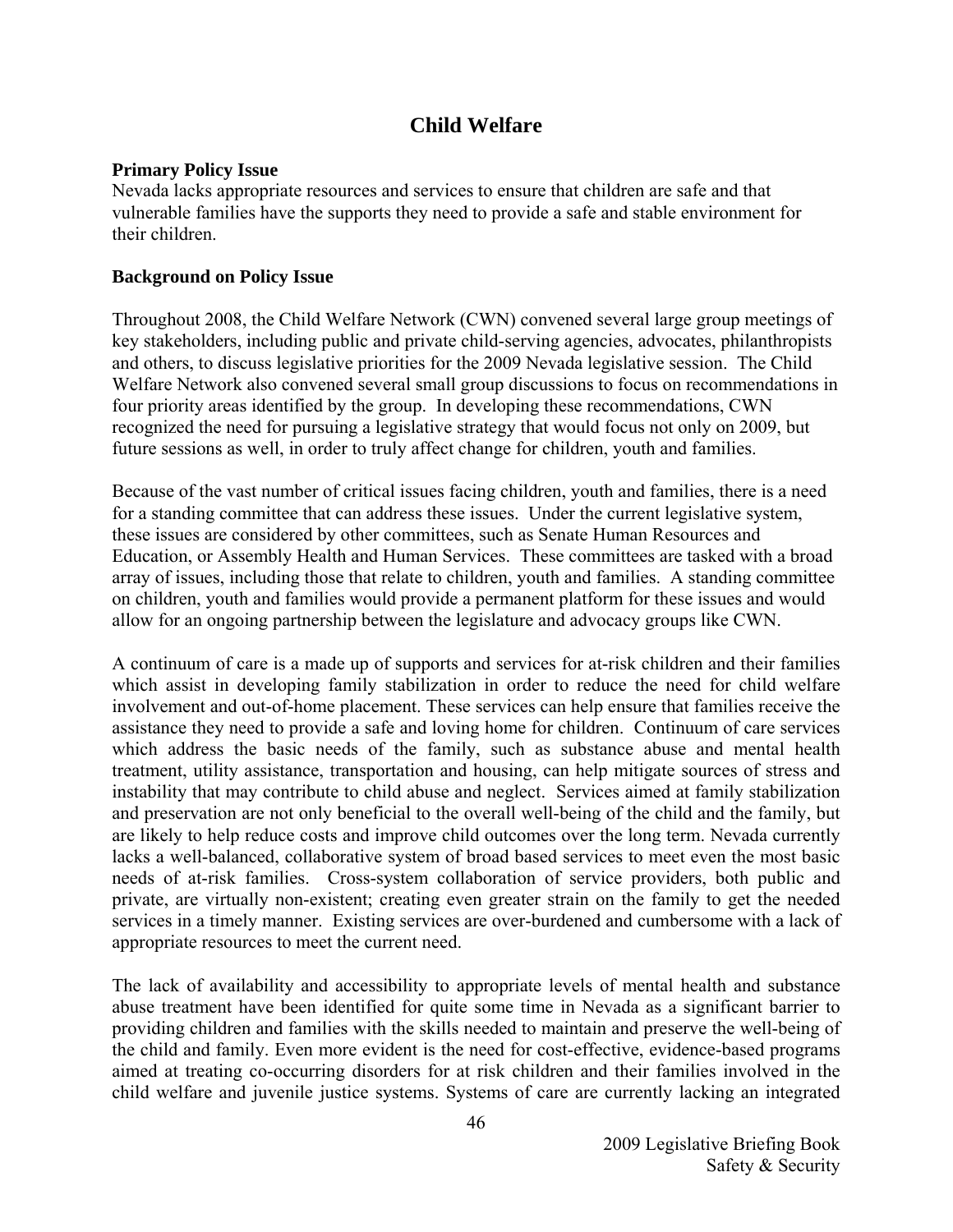approach that is designed to most appropriately meet the mental health and substance abuse treatment needs of our most vulnerable populations for the period of time necessary to produce desired outcomes for infants through adolescence.

Lack of insurance and underinsurance, as well as a limited number of providers, leave families without the age, gender, culture and language-appropriate level of care. Some families have even resorted to relinquishing their children to the system in a desperate attempt to access scarce services. Reforms in our state, and within our communities, are needed to insure that these children, and their families, receive the mental health and substance abuse treatment necessary to address their needs and reduce the need for out-of-home placements.

Youth who are provided the appropriate resources, guidance and support for transitioning and aging out of the foster care system are more likely to be prepared for success outside of the child welfare and/or juvenile justice systems. In 2001, community stakeholders saw a dire need for policy change in this area and, as a result, there was a renewed focus on aging out and transitional services for youth. While there have been positive strides towards progress in this area, there is work to be done. Community stakeholders must partner with youth in order to build sound policy, utilizing existing community resources and evidence-based best practices. Currently, there is insufficient funding to provide for case management and mentoring services to assist youth in the transition process. Additionally, there is insufficient infrastructure to support youth who are aging out; there must be a system in place that can help caseworkers and others who care for youth to identify community supports and resources available to youth. Finally, youth involved in any aspect of children's services need to have a seat at the table and be actively engaged in decisions regarding their lives.

#### **Specific Policy Recommendation(s)**

Establish a standing committee on children, youth and families in the Nevada State Legislature.

• Provide adequate resources for the standing committee to address legislative priorities for children, youth and families, with particular emphasis on the needs of the child welfare and juvenile justice systems.

Expand the availability and accessibility of family support services for at-risk children and families to provide family stability and preserve the child within the home.

- Invest and reinvest in high-quality, evidence-based prevention and family preservation and family support to reduce the number of families who enter or re-enter the child welfare and/or juvenile justice systems.
- Allow for flexible use of child welfare funds in order to provide necessary front-end services for families (such as food, shelter, transportation, employment assistance, child care, utility assistance, etc.) to prevent and/or reduce the need for out-of-home placements and improve the rate of timely reunion.
- Develop a collaborative system to identify and refer community-based services to at-risk families.
- Establishing statutory authority for child welfare agencies to implement voluntary services programs to prevent the unnecessary removal of children determined to be in low-risk situations.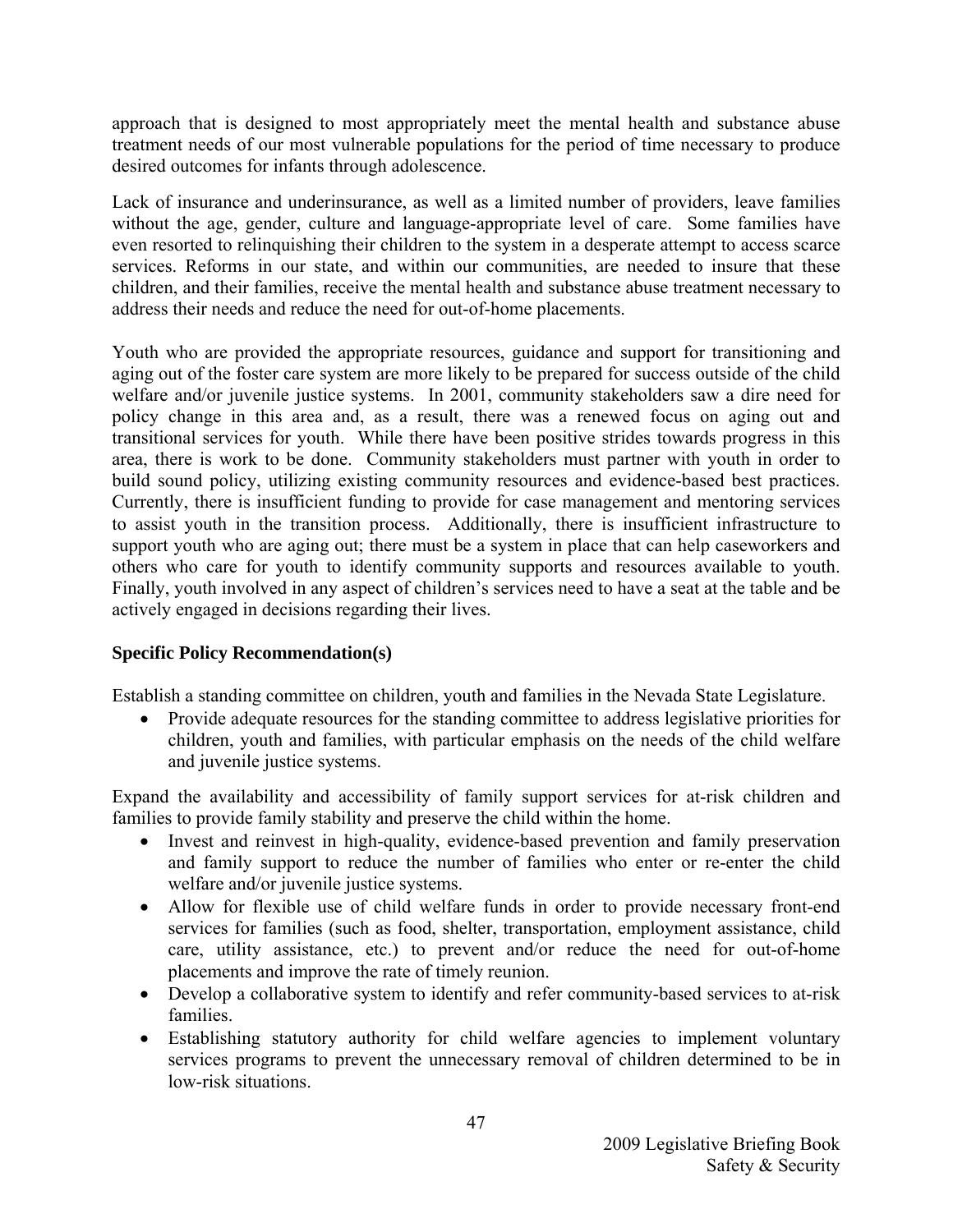Improve the availability and accessibility of mental health and substance abuse treatment services for at-risk children and families who are involved with, or are at risk of being involved with, the child welfare or juvenile justice systems.

- Comprehensive investments that lead to the development and implementation of evidence-based, community-based treatment programs which allow priority access for atrisk families to prevent or reduce out-of-home placement of children.
- Provide reciprocity to all mental health providers to allow out-of-state professionals to practice in Nevada, improving our provider ratios and the availability of needed services.
- Facilitate an infrastructure to support collaboration between mental health and substance abuse treatment providers to address the need for co-occurring treatment among children and their families.
- Develop and/or expand a current database of service providers to assist families and family support workers in identifying and arranging for appropriate treatment for at-risk families in need of services.
- Ensure that Medicaid is sufficiently funded and structured to meet the mental health and substance abuse treatment needs of at-risk children and their families in their homes and communities.
- Establish a system of transitional care which allows children and their families to receive continuous treatment, without interruption, when transitioning out of the child welfare, juvenile justice systems and/or children's mental health into adult systems of care, or when transitioning from out-of-home care. There are specific models of treatment currently available for infants, toddlers, children, early adolescents and later adolescents.
- Establish a system of outcome measurement for all mental health and substance abuse interventions and programs.

Provide appropriate transitional services to youth who are aging out of the child welfare and juvenile justice systems to ensure that they have the youth have the resources and knowledge needed to succeed outside of the system.

- Provide funding for case management and mentoring services to youth who are aging out of the system so that youth can be taught how to properly manage resources.
- Establish a comprehensive system between child-serving systems and adult systems to identify services and subsidies available to youth who are aging out. Ensure that case workers and responsible parties (ie: foster parents) provide youth with the information and assistance needed to access services (ie: transportation).
- Develop a Foster Child Bill of Rights in collaboration with foster youth and foster parents.

#### **Contributed by:**

 **Name:** Denise Tanata Ashby for the Child Welfare Network  **Title:** Executive Director  **Organization/Affiliation:** Nevada Institute for Children's Research & Policy, UNLV  **Phone Number:** 702-895-1040 **Email Address:** [nicrp@unlv.edu](mailto:nicrp@unlv.edu)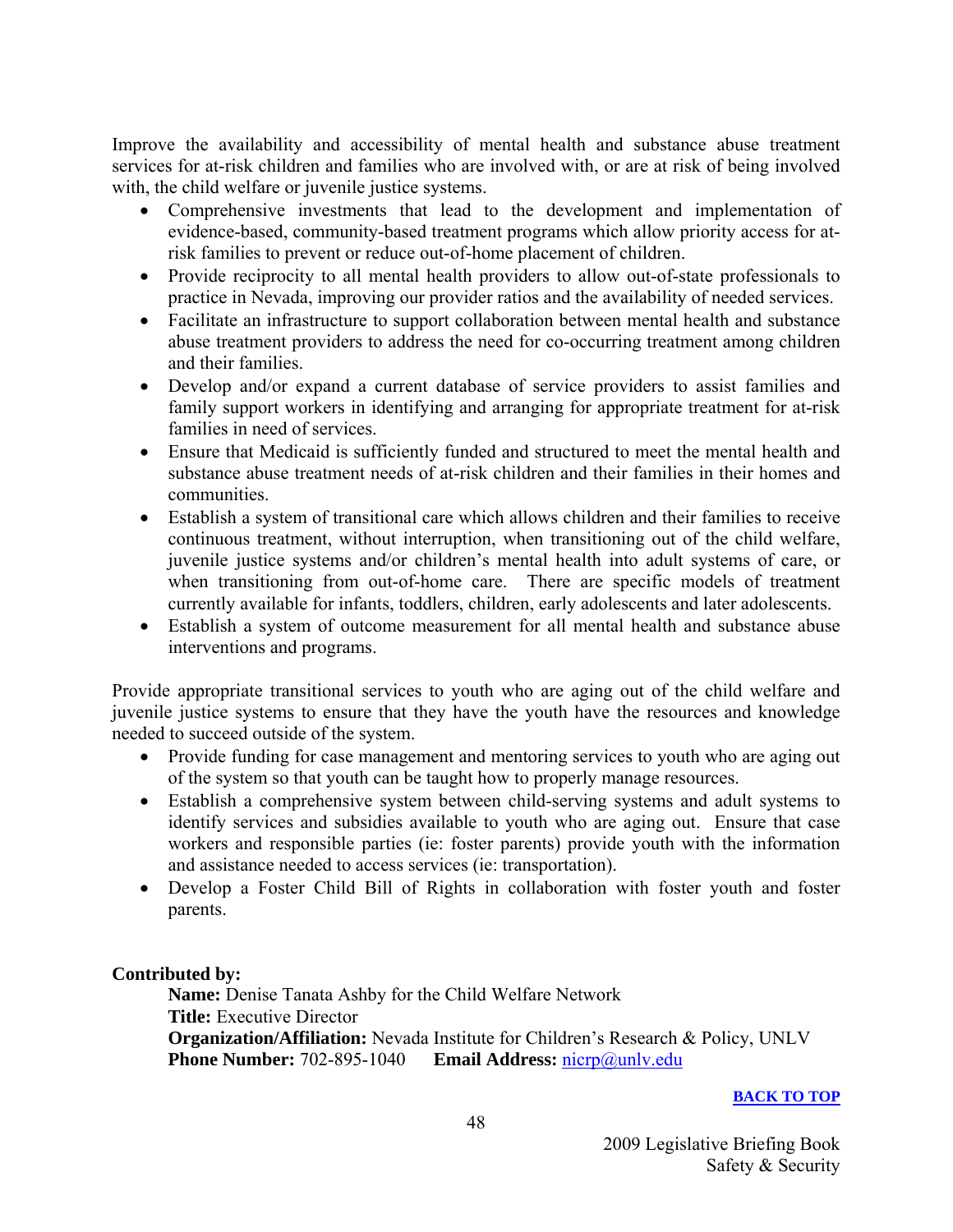#### **Kids and Cars Seatbelt Law Enforcement**

#### <span id="page-50-0"></span>**Primary Policy Issue**

Seat belt laws are not enforced adequately in Nevada. The legislature should adopt standard enforcement of the current seat belt law in Nevada, allowing police to stop a motorist for not being restrained or not having others in the vehicle restrained, and cite them accordingly.

#### **Background on Policy Issue**

Eighty-seven percent of the children under age 16 killed on Nevada roadways in 2006, died without the simple benefit of a proper restraint. At least 11 of the 22 children who died would have survived if they had been belted. Continuing the trend, 73 percent of the 16 to 20 year olds who perished were also unrestrained.

Young drivers are the most receptive to education. Adopting standard or "primary" enforcement of the current seat belt law affords the most benefit in the education realm. There simply are not enough officers to be out looking for those unbelted on the street, but the education campaigns that would be possible with this law will enable injury prevention agencies and law enforcement to adopt new education strategies with real consequences to driving unrestrained.

#### **Statistics/Data/Trends**

- States who have adopted standardized enforcement have increased their restraint use by an average of ten percent.
- In Nevada that translates to saving a minimum of 15 lives the first year of implementation.
- The revenue saved by the state is staggering: just in lives saved the first year Nevada would save close to twenty million dollars (\$19.8 million.)
- UMC Trauma data from motor vehicle crash victims indicates the average Medicaid cost of an unrestrained person was \$214K compared to \$98K for a restrained victim (2006 & 2007 data)
- Motor vehicle fatality rates are 20% higher in states with secondary seat belt laws. Nevada's daytime observed seat belt usage rate is reported at 92 percent, yet 48 percent of the fatalities on Nevada roads in 2007 were unrestrained.
- When it comes to teen passengers buckling up, children ages 13 to 15 are more than twice as likely to ride unbuckled in a secondary enforcement state than are their peers in a standard enforcement state
- Thirty-seven Nevada teens age 16-20 died from car crashes in 2007; 24 of them, or 2/3 were not buckled up.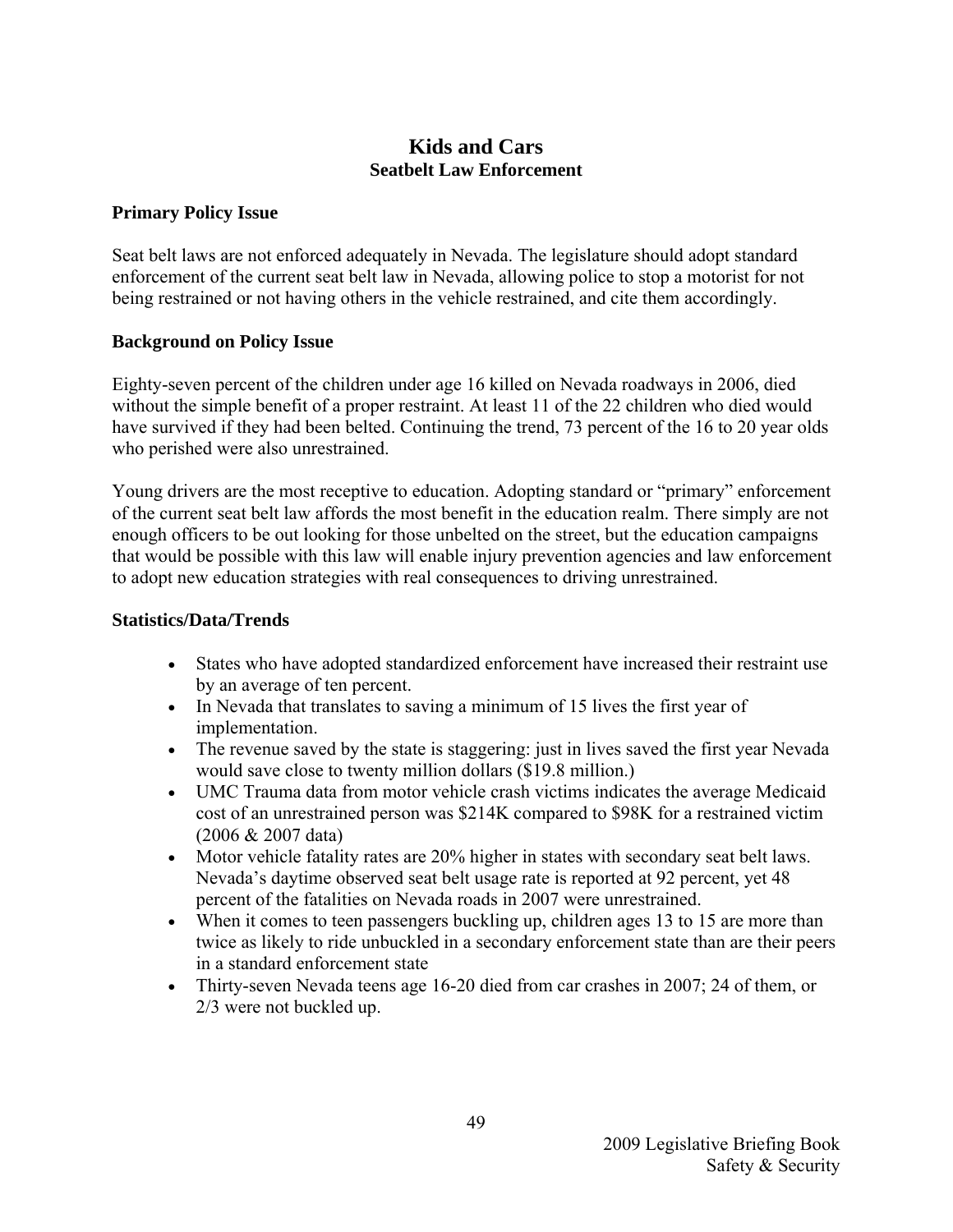#### **Specific Policy Recommendation**

The Nevada legislature should support the Nevada Seat Belt Coalition's efforts to upgrade the current seat belt law in Nevada to standard enforcement. Currently, the seat belt law is the only traffic law that is not afforded standardized enforcement. There must be open support of this effort by legislators. We ask legislators to openly support this effort by speaking out about the importance of passing this law.

#### **Contributed by:**

**Name:** Erin Breen **Title:** Director **Organization/Affiliation:** Safe Community Partnership **Phone:** 702-895-2015 **Email:**  $\frac{\text{c}{\text{c}}}{\text{c}}$ 

**Name:** Kelly Thomas-Boyers **Title:** Director **Organization/Affiliation:** Adam Thomas Health and Safety Foundation **Phone:** 702-581-8150 **Email:** [kreneetb@aol.com](mailto:kreneetb@aol.com)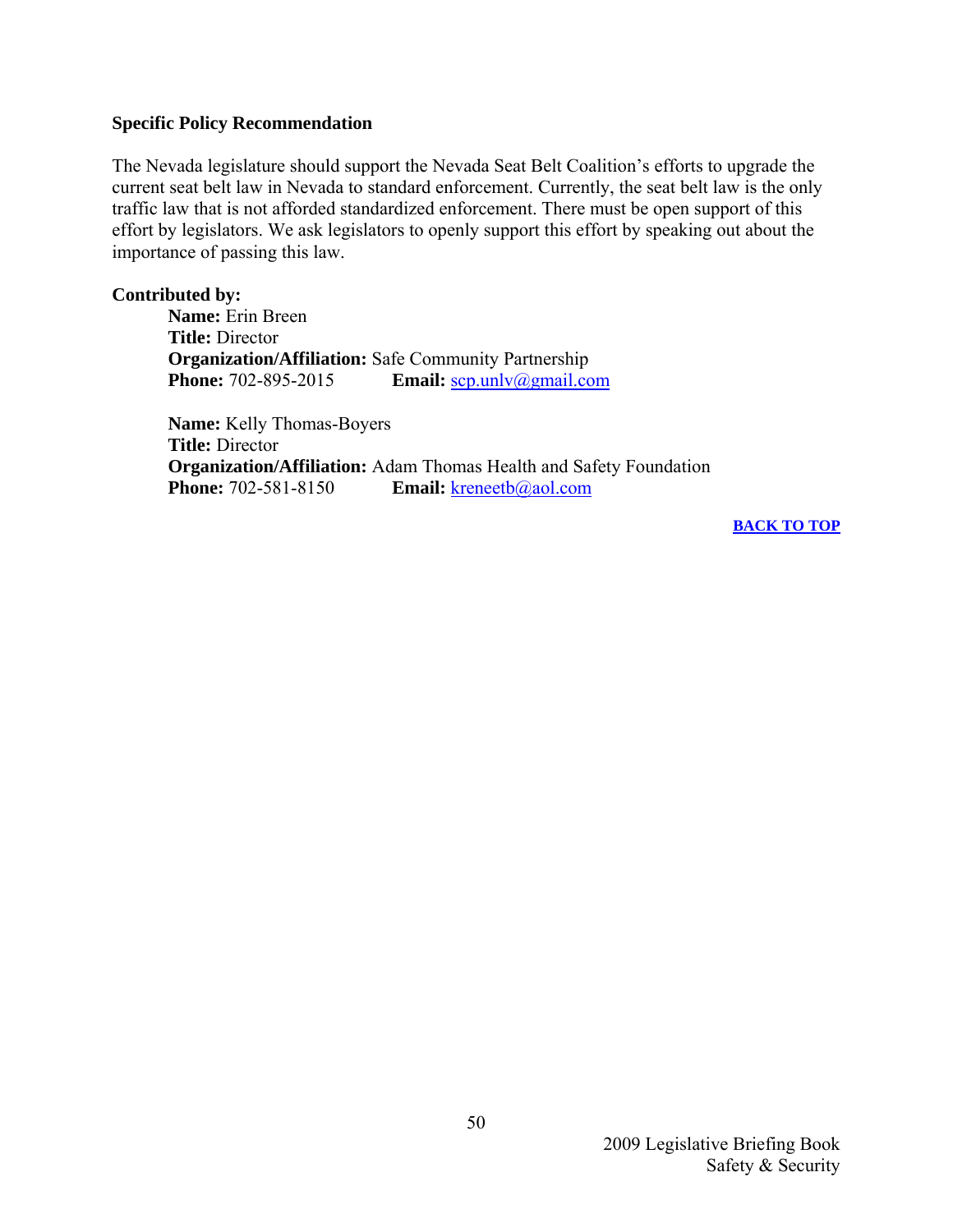#### **Kids and Cars Child Safety Seat Use**

#### <span id="page-52-0"></span>**Primary Policy Issue(s):**

Requirements for child safety seat use in Nevada do not account for children whose weight and age allow for them to use an adult seat belt, but due to their height the adult seatbelt may not adequately restrain them in the event of an accident. Currently NRS §484.474 mandates that children be restrained in a child restraint system until they are 6 years of age or 60 lbs. This law should be changed to account for a child's height.

#### **Background on Policy Issue:**

According to www.boosterseat.gov children should use a booster seat until a seatbelt fits properly. Since there is a large variation in children's sizes between 4 to 8 years old, smaller children would be appropriately restrained in child safety seats with internal harnesses while larger children would be appropriately restrained in booster seats. There is also some variation in upper weight limits for forward-facing child safety seats with internal harnesses (e.g., from 40 to 80 pounds), so a child 40 pounds or over may still be appropriately restrained in a CSS. Proper fitting lap belts lay across the thighs and the shoulder straps fit comfortably across the chest. This typically happens when the child is around 4'9" tall, typically around 8 years old. On June 1, 2006, Wisconsin enacted a child passenger safety law requiring children between 4 and 8 years old or who weigh between 40 and 79 pounds and are no taller than 4 feet 9 inches to be restrained in booster seats. During an evaluation study, results showed that the number of children in child safety seats and booster seats increased, and the number of children in seat belts decreased.

#### **Statistics/Data/Trends:**

From 2006 to 2007 49 children died in motor vehicle accidents in Clark County alone. In 2007, 100% of decedents aged birth through four years were not properly restrained in an ageappropriate child seat, and approximately 85% of children aged 5-17 were not wearing a seatbelt.

#### **Specific Policy Recommendation(s):**

Legislation should be passed to amend the existing laws surrounding child safety seats. At minimum, NRS §484.474 should be amended to match existing national standards of 8 years and 80 pounds. Ideally, NRS §484.474 should be amended to stipulate not only age and weight, but also a height requirement so that when the child transitions to seatbelts, they fit properly and will work as expected.

#### **Contributed by:**

 **Name:** Tara Phebus, M.A.  **Title:** Research Analyst  **Organization/Affiliation:** Nevada Institute for Children's Research & Policy, UNLV  **Phone Number:** 702-895-5016 **Email Address:** [tara.phebus@unlv.edu](mailto:tara.phebus@unlv.edu)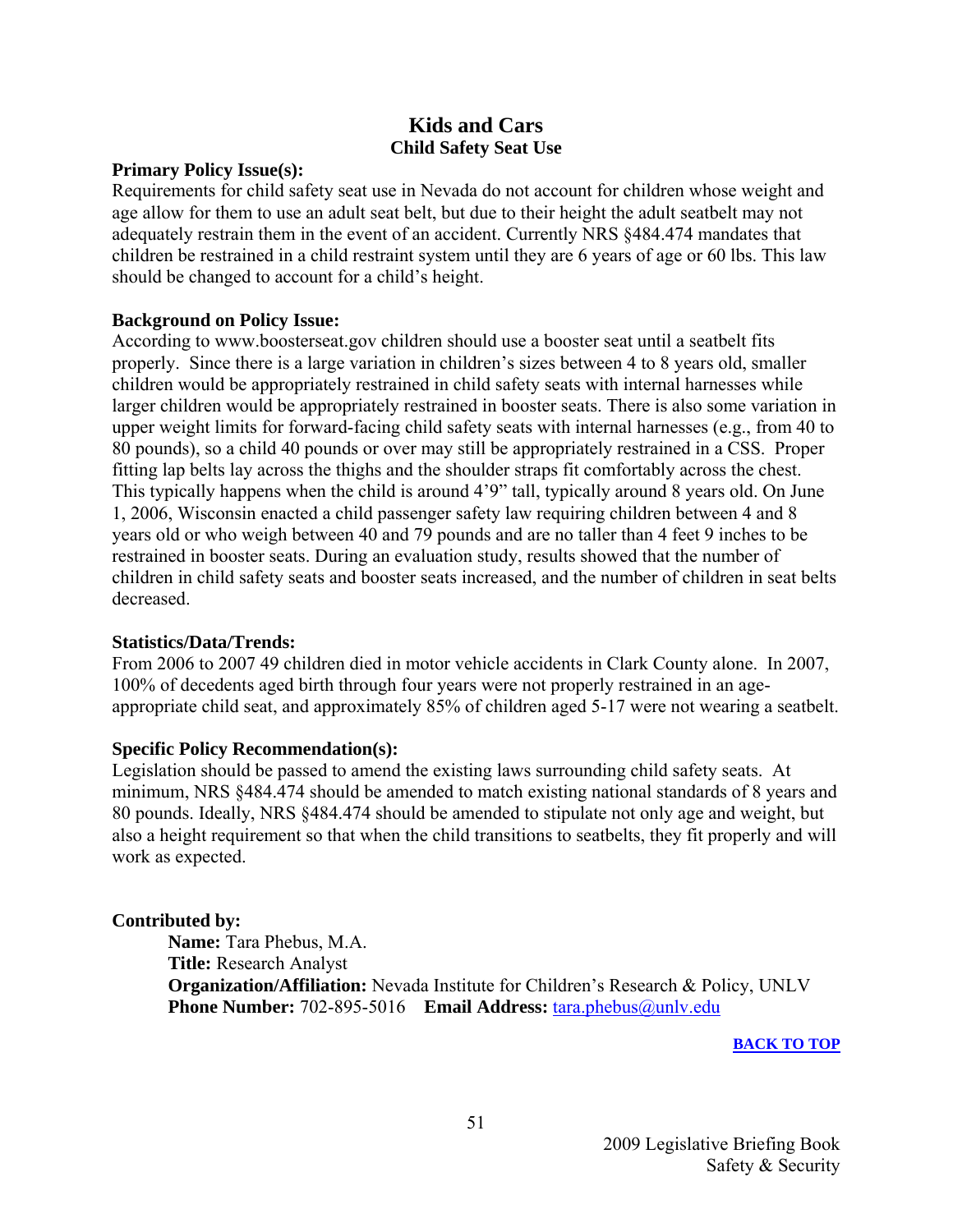#### **Family Violence**

#### <span id="page-53-0"></span>**Primary Policy Issue**

The primary policy issue we will be addressing in the 2009 Legislative Session is to address funding cuts for domestic violence programs. Reduction in emergency domestic violence services will have a negative effect on children.

#### **Background on Policy Issue**

Fiscal year 2009 funding from the State Domestic Violence Fund for domestic violence programs have been cut by almost 30%. These cuts will impact our ability to provide emergency services for victims of domestic violence and their children. Access to emergency shelter may be a risk and our ability to provide specialized services for children impacted by domestic violence will be reduced. We will be asking the Legislature to increase the surcharge on Marriage Licenses, the revenue for the fund.

#### **Statistics/Data/Trends**

- During FY 2007 domestic violence programs provided services for 12,466 children either directly or as part of a family unit.
- 1,629 children resided in shelter for a total of 36,163 bednights.
- 657 Children's Groups were held to help children in shelter.
- The U.S. Advisory Board on Child Abuse and Neglect suggests that domestic violence may be the single major precursor to child abuse and neglect fatalities in this country.
- Children who are exposed to domestic violence are more likely to exhibit behavioral and physical health problems including depression, anxiety and violence towards peers.
- They are also more likely to attempt suicide, abuse drugs and alcohol, run away from home, engage in teenage prostitution and commit sexual assault crimes.

#### **Specific Policy Recommendations**

The Legislature needs to approve funding to at a minimum bring funding back to previous levels as well as identifying additional funding to specifically address the needs of children in domestic violence situations that will support the non-offending parent and provide resources for children to deal with the effects of witnessing abuse.

#### **Contributed by:**

**Name:** Susan Meuschke **Title:** Executive Director **Organization/Affiliation:** Nevada Network Against Domestic Violence **Phone Number:** 775-828-1115 **Email Address:** [suem@nnadv.org](mailto:suem@nnadv.org)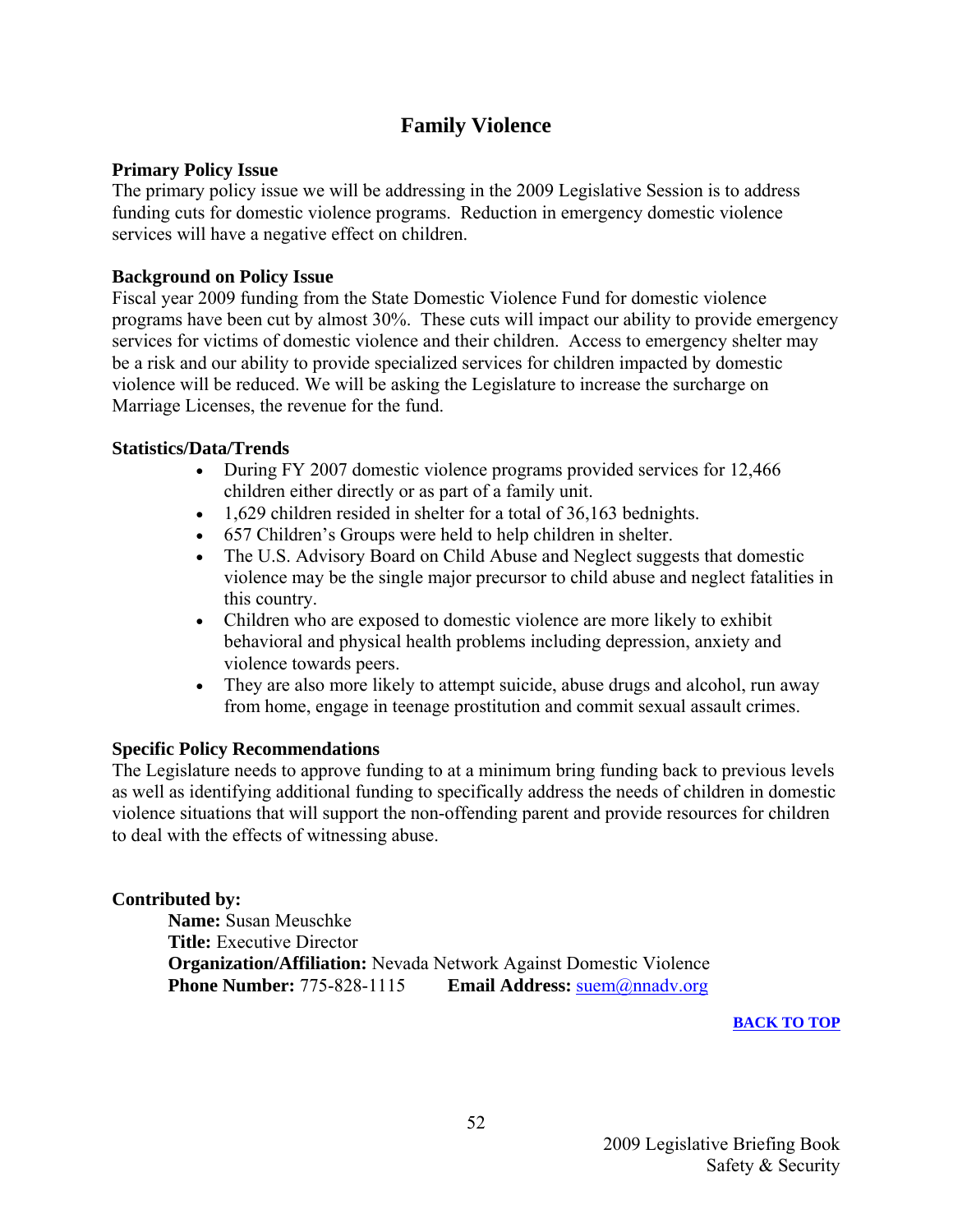#### **Missing and Exploited Children**

#### <span id="page-54-0"></span>**Primary Policy Issue**

According to the Missing Children's Clearinghouse with the Nevada Office of the Attorney General there are over 8,000 children reported missing each year in Nevada. Approximately 200 of the children are considered by law enforcement to be "endangered" and more than 100 are missing involuntarily.

#### **Background on Policy Issue**

Historically runaway children who have been considered unruly and at times delinquent they are often not seen as endangered however, we continue to see incidents in which children such as Michael Rainey, categorized as a runaway however never made it home alive. We have identified many Nevada children lured online to the streets into prostitution. In some cases we have identified cases in which we felt children left home either because of an unsafe environment or there was lack of communication and parenting skills. Although we wholeheartedly support the "right to shelter" laws passed a couple of sessions ago, the laws do not adequately provide for the proper assessment of recovered juveniles to determine services needed for the child and/or the family.

There is a need for a secured facility that will allow for the safety of the child and assessment of the family to determine appropriate recommendations. This has been done in other states successfully and allows or in some cases forces parental involvement. Unfortunately by the time a child receives this type of assistance they or the family unit has gone untreated for so long, the child is determined to be a delinquent.

#### **Statistics/Data/Trends**

- According to the Nevada Office of the Attorney General over 200 children are determined by law enforcement to be "endangered".
- The Las Vegas Metropolitan Police Department tracked incidences with minors from April 1, 2008-May 8, 2008 and there were 30 incidents that included lewdness with a minor and attempted abductions.
- Eight of the incidents involved attempted abductions.

#### **Specific Policy Recommendations**

The legislature should provide funding for and mandate, at minimum, a secured facility in Washoe County, Carson City and Clark County. This would include providing appropriate staff to process assessments on the children and make recommendations on family preservation and to the family court judges. This should be a process for repeat runaways and those children with risk "high-risk" factors only.

Judge Voy has an initiative dealing with this issue as well as Lt. Steiber with Anti-Trafficking League Against Slavery (ATLAS) Desk (702) 828-3266 or e-mail: [R3542S@LVMPD.COM](mailto:R3542S@LVMPD.COM) 

#### **[BACK TO TOP](#page-4-0)**

**Name:** Stephanie L. Parker

**Organization/Affiliation:** Nevada Child Seekers **Phone Number:** (702) 458-7009 **Email Address:** [Stephanie@nevadachildseekers.org](mailto:Stephanie@nevadachildseekers.org)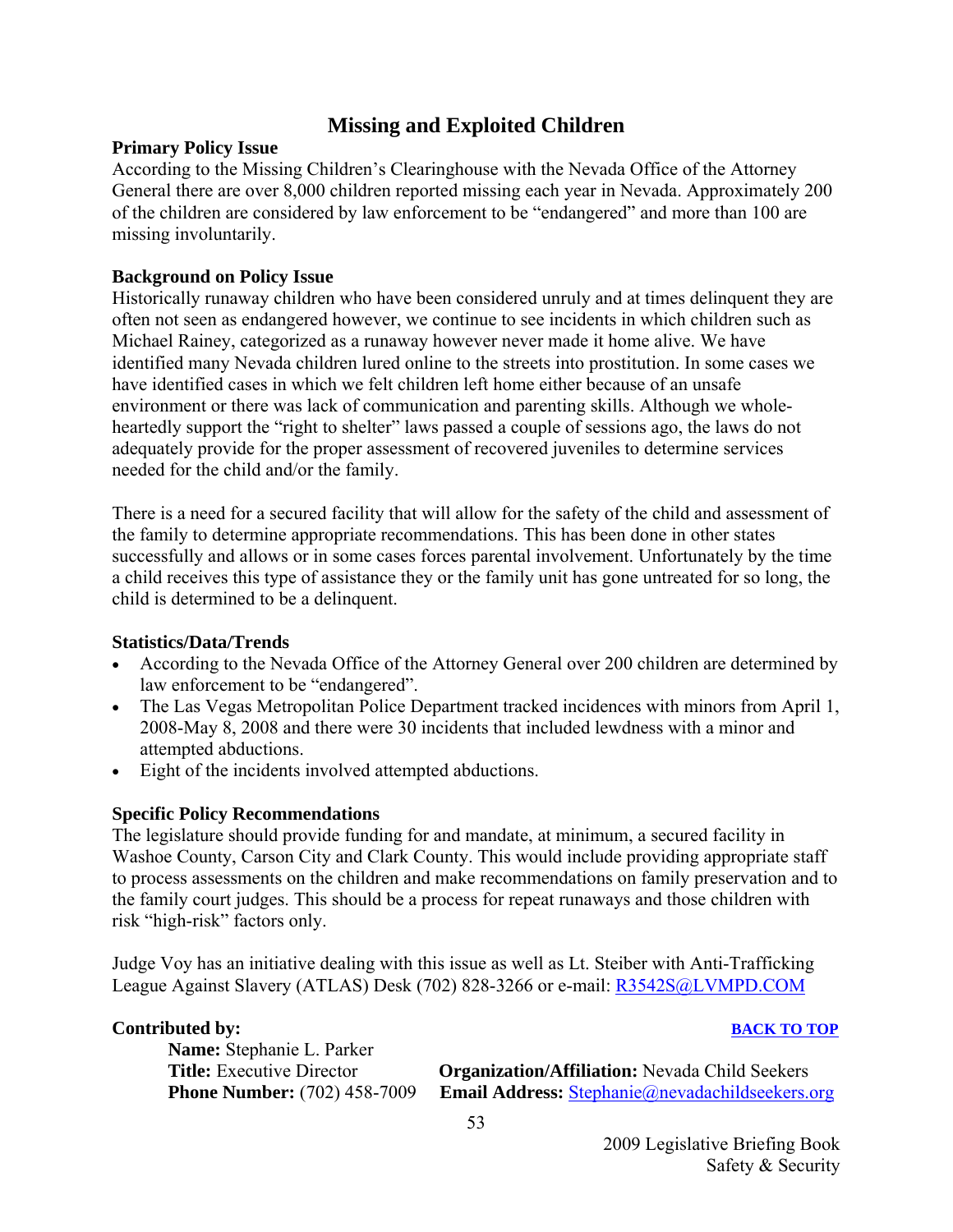#### **Sexually Exploited Youth**

#### <span id="page-55-0"></span>**Primary Policy Issues**

#### *Treatment and Services for Sexually Exploited Children*

Las Vegas is a major destination for juvenile prostitution but there are no services available to treat the children who are sexually exploited by the consumers of the sex trade. The 2009 Legislative Session should address the critical need for services for these children.

#### *Criminalization of Victims*

Under the federal Trafficking Victims Protection Act 2000 (TVPA) all persons under the age of 18 involved in prostitution are federally designated as victims. Currently, under Nevada law these victims are arrested, detained and adjudicated as juvenile delinquents.

#### *Stronger Prosecution of Consumers*

Nearly a fifth of the children detained for prostitution are under 16 and not yet legally old enough to consent to any sexual activity in Nevada. There needs to be a new focus on enforcement of this serious crime being committed by the tens of thousands of men purchasing sexual services from children each year. The legislature should recognize that purchasing sexual services from children is a more serious crime than purchasing sex from adults and warrants a different charge.

#### **Background on Policy Issue**

In the summer of 2007, a rapid assessment of domestic minor sex trafficking in Las Vegas was conducted for the Department of Justice by Shared Hope International. Las Vegas is a major destination for children being trafficked domestically in the United States. Some of the key findings from that report were: there is a complete lack of prevention programs for at-risk children in the sexualized environment of Las Vegas; prostituted children are being identified as victims but are treated as delinquents; there are inadequate prosecutions of the men purchasing sexual services from these children; and, there is a critical lack of safe and appropriate services or programs for prostituted children.

The most urgent need is treatment and appropriate placements for these sexually exploited children. The report identified that a primary reason these victims are being held in juvenile detention longer than other delinquents is the lack of alternative secure placements. In addition, there is a lack of programming for sexually exploited children. Treatment that can address the multiple traumatic needs of these children is lacking both in detention and in the community at large. Children sexually exploited through prostitution have unique needs. For example, these children often require intensive intervention to break the traumatic bond that they have with their pimps. These children have a variety of urgent care needs including medical care and trauma counseling that are best addressed in a therapeutic environment that is safe and secure. Intermediate needs may include housing placement, educational assessment, continued counseling, mentoring and other wrap-around services.

The recent collaboration between different Clark County entities such as the Juvenile Courts, District Attorneys, and Public Defenders to develop a safe house for sexually exploited children has led to the development of PSEC Nevada (www.nevadachild.com). This non-profit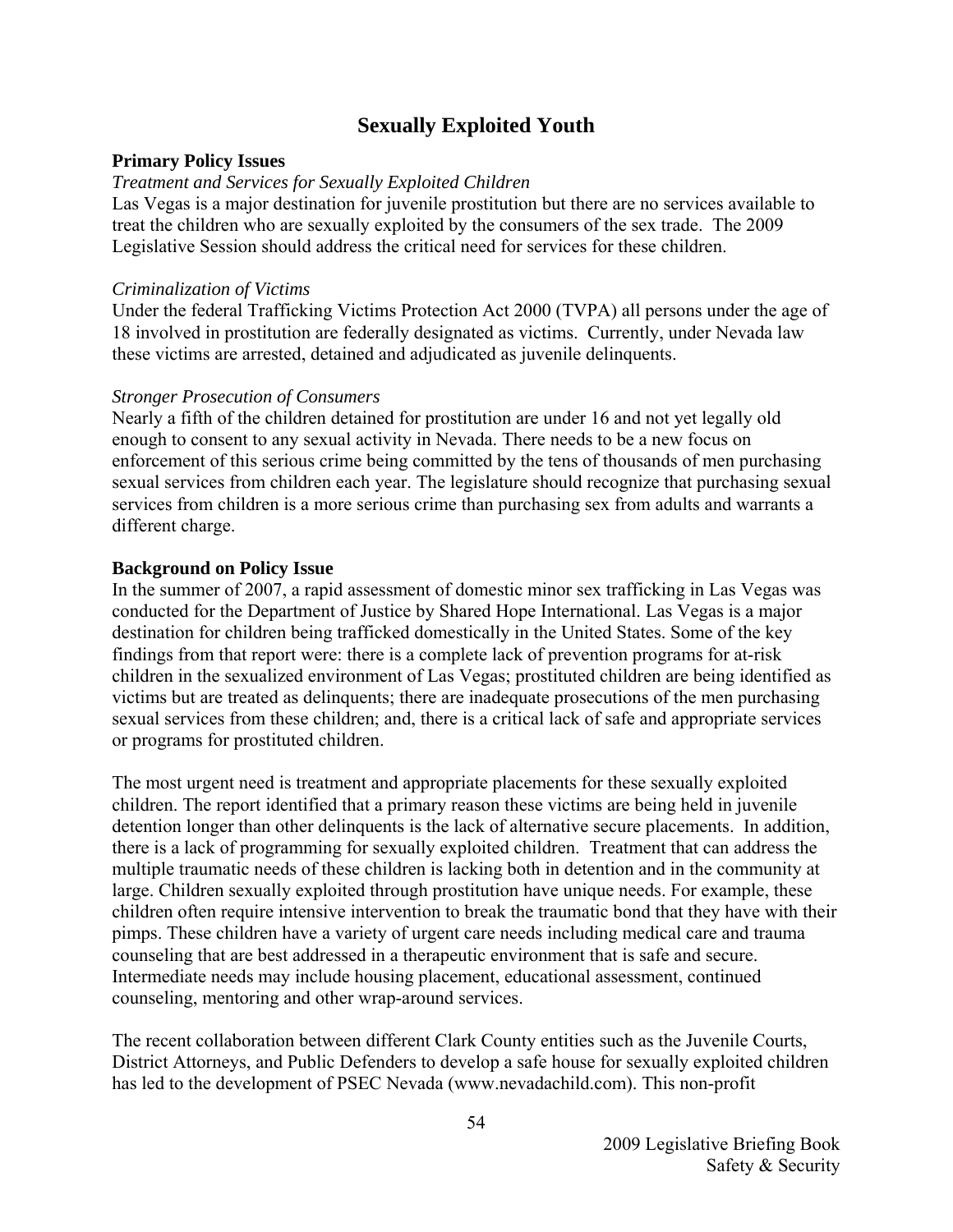organization is hoping to partner with government to create a safe house and programs that will support these sexually exploited children in transitioning out of prostitution and into healthy adulthood.

#### **Statistics/Data/Trends**

- In Las Vegas between August 2005 and May 2007 more than 226 children were prosecuted for prostitution or prostitution-related offenses through Judge W. Voy's courtroom. Although, these children are now federally defined as victims they are still treated as delinquents.
- Over 1,500 children have been adjudicated in Clark County for prostitution related offenses, since 1994(STOP Program).
- National estimates are that over 150,000 children are prostituted every year (NISMART).
- Far fewer men have been prosecuted for abusing them as pimps or as consumers (Shared Hope).

#### **Specific Policy Recommendations**

There is a critical need for both prevention and services for victims. The State Legislature should fund these important and necessary services.

Contrary to the federal designation (TVPA) of children who are sexually exploited through prostitution as victims, Nevada is adjudicating these victims as juvenile delinquents. This disparity must be addressed by the State Legislature.

The demand for prostitution fuels the trafficking of sexually exploited children. In order to reduce the demand for children, consumers must be prosecuted. The State Legislature needs to highlight the seriousness of this offence.

#### **Contributed by:**

 **Name:** M. Alexis Kennedy  **Title:** Assistant Professor **Organization/Affiliation:** Department of Criminal Justice, University of Nevada, Las Vegas  **Phone Number:** 702.895.5122 **Email Address:** [alexis.kennedy@unlv.edu](mailto:alexis.kennedy@unlv.edu)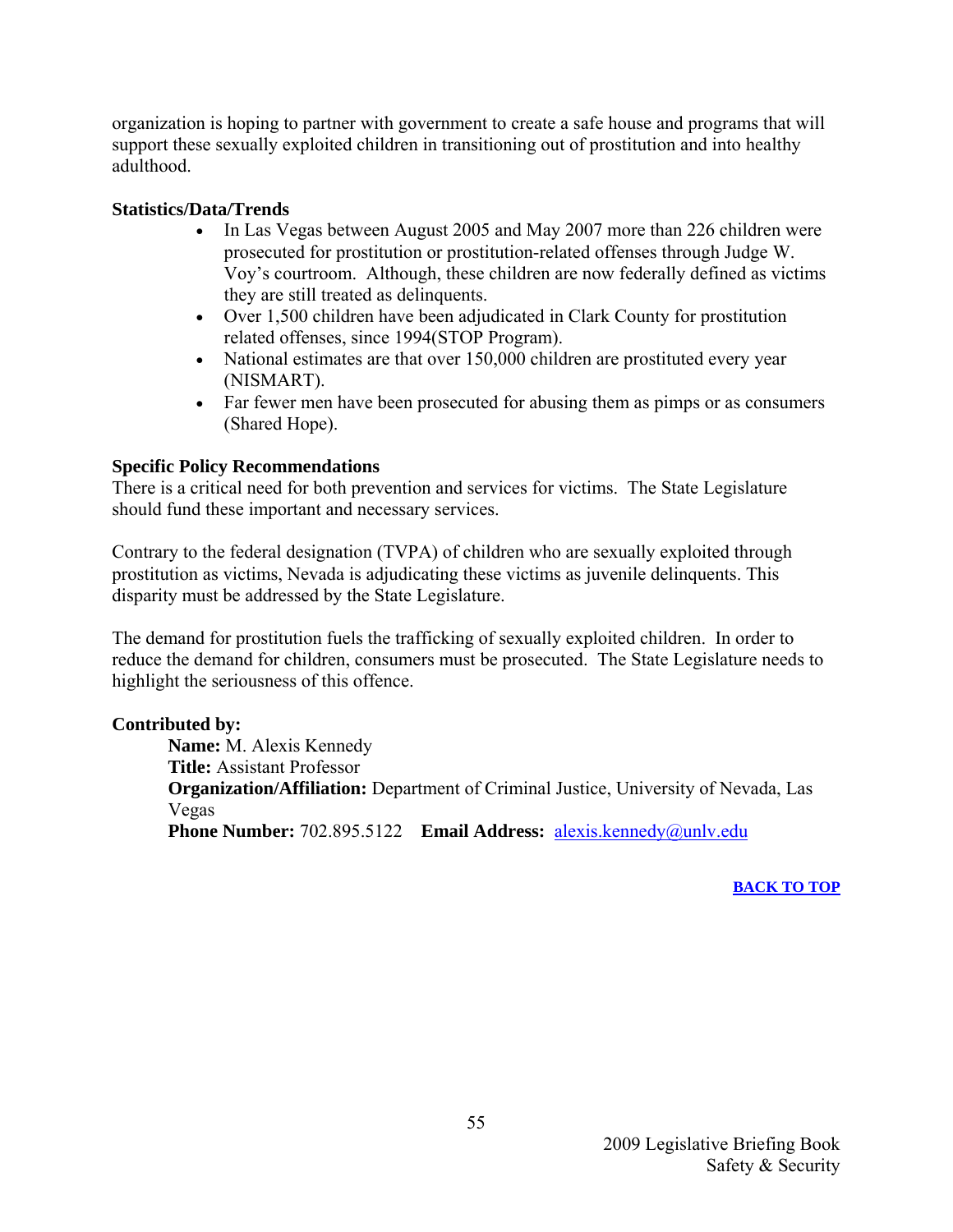#### **Childhood Drowning Prevention**

#### <span id="page-57-0"></span>**Primary Policy Issue(s)**

Drowning is consistently one of the leading causes of death to children under 4 years of age in Southern Nevada. Children 4 and under have a drowning death rate more than three times greater than other age groups and account for nearly 80% of residential drownings. These tragedies often occur while a caregiver is at home and there is a brief lapse in supervision.

Additionally, the Virginia Graeme Baker Pool Safety Act was signed into law by the President in December 2007. All public pools in the nation must comply with the anti-entrapment drain requirements by December 2008.

Therefore comprehensive pool safety legislation should be introduced for Nevada at the 2009 session.

#### **Background on Policy Issue**

The original emphasis on the first pool code established in Southern Nevada and supported by State law was on primary/property perimeter (trespass) barriers. In 1994 the Southern Nevada Health District began collecting drowning and near-drowning data through the EMS system for Clark County. In 1998 the data showed an alarmingly high rate of drowning for children under 4 years of age. The District, with additional community partners began their yearly Drowning Prevention Public Information Campaign. Additionally, a provision requiring secondary residential pool and spa barriers (door alarms, pool covers, fences separating the pool from the home, etc.) was added to the local pool code in 2003. These measures have resulted in bringing down the death rate from drowning for children 4 years of age and younger but too many children continue to drown. The problem lies in the secondary barriers- as currently enforced they have not been as effective as desired in preventing these preventable incidents.

States that pass pool safety legislation that complies with the Virginia Graeme Baker Act will be eligible to apply for grant funding through the Consumer Product Safety Commission to support pool safety education and enforcement. The current Southern Nevada Pool Code meets those requirements currently.

#### **Statistics/Data/Trends**

- From 1994 through 1999 an average of 9.2/100,000 population of children 4 years of age and younger drowned each year in Clark County compared to a national rate of 3.0/100,000.
- The combination of public information campaigns and a more stringent pool code has cut that rate to an average of 4.4/100,000 from 2000-2007.
- Through July 2008, 7 children under 4 have died from drowning this year.
- Eighty percent of child drownings in Clark County since 1994 involve children 4 years and younger.
- Over 60% of those drownings occur in residential pools.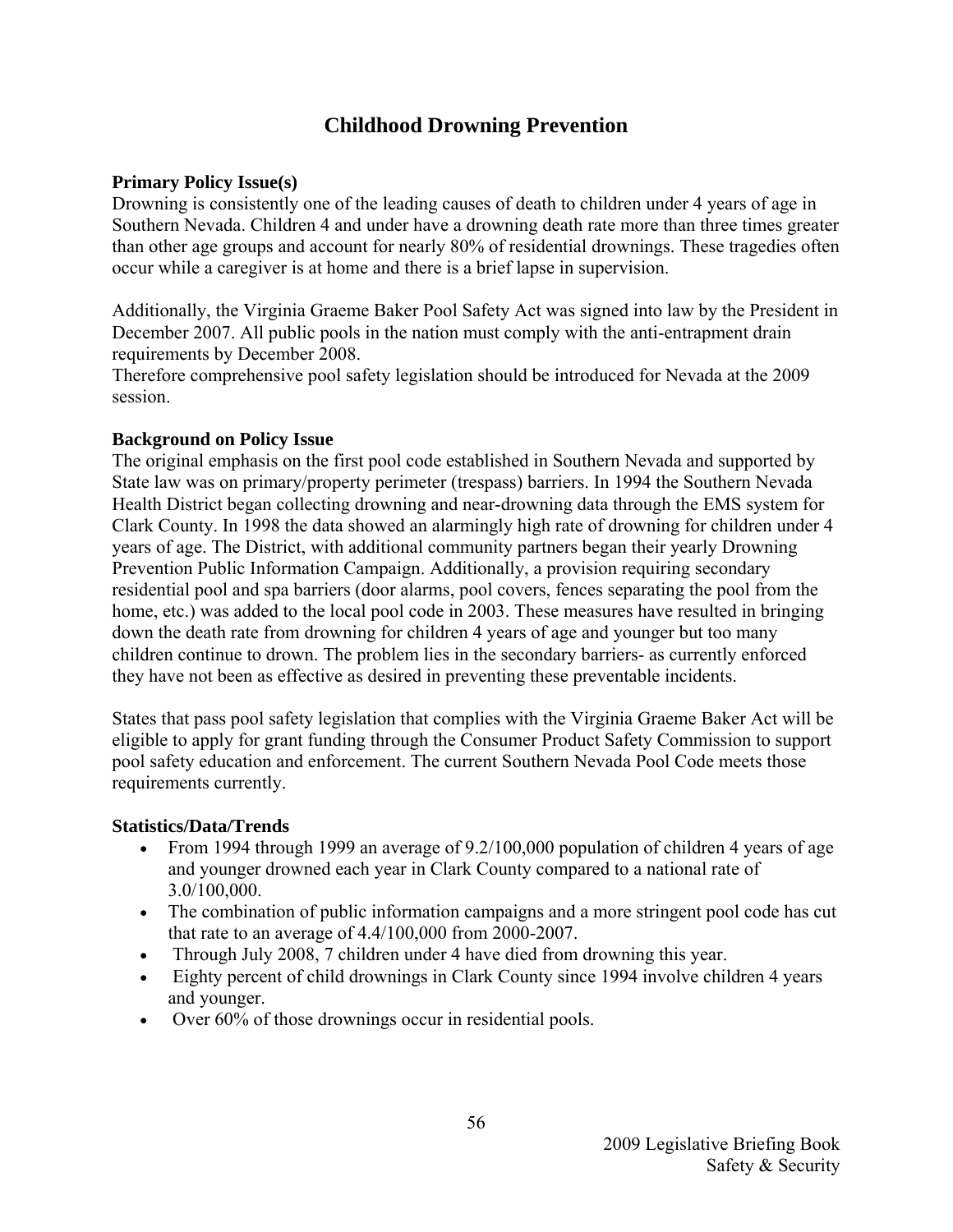#### **Specific Policy Recommendations**

With over 100,000 pools in Southern Nevada, many are not covered by the 2003 Pool Code and have no required secondary barriers in place at all. Pools in other segments of Nevada are only required to have perimeter/property barriers by law. All public pools in the state are now required to adhere to anti-entrapment drain requirements specified in the Virginia Graeme Baker Act by December 2008. The Nevada Association of Building Officials supports the drafting and passage of pool safety legislation in Nevada. Under the leadership of Ron Lynn, Director of the Clark County Building Division, a Pool Barrier Steering Committee has been formed to get a comprehensive pool safety bill drafted, introduced and passed during the 2009 legislative session. The plan is to create a Nevada Pool Code based on the current Southern Nevada Pool Code to cover newly built pools and to have homeowners bring older pools up to code at the point of sale or major renovations requiring a building permit.

#### **Contributed by:**

 **Name:** Ron Lynn  **Title:** Director, Building Division/Chair of Pool Barrier Steering Committee  **Organization/Affiliation:** Clark County Department of Developmental Services **Phone Number:** Contact Dawn Rivard – (702) 455-8367 Email Address: [mdawn@co.clark.nv.us](mailto:mdawn@co.clark.nv.us)

 **Name:** Michael Bernstein, M.Ed.  **Title:** Health Educator II/Injury Prevention  **Organization/Affiliation:** Southern Nevada Health District **Phone Number:** 702-759-1268 Email Address: [bernstein@snhdmail.org](mailto:bernstein@snhdmail.org)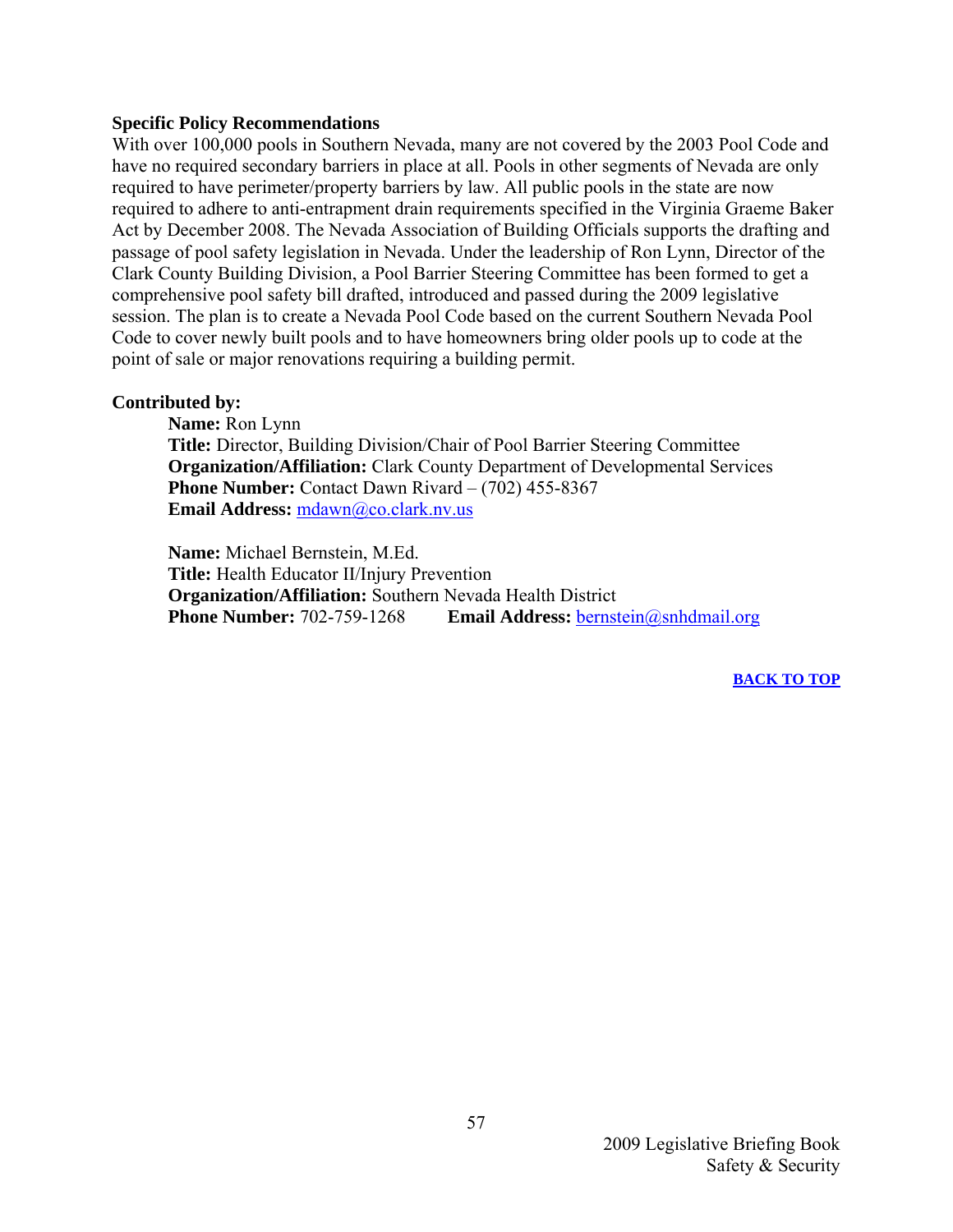# <span id="page-59-0"></span>**JUVENILE JUSTICE**

Youth Violence Mental Health of Juvenile Offenders Girls in the Juvenile Justice System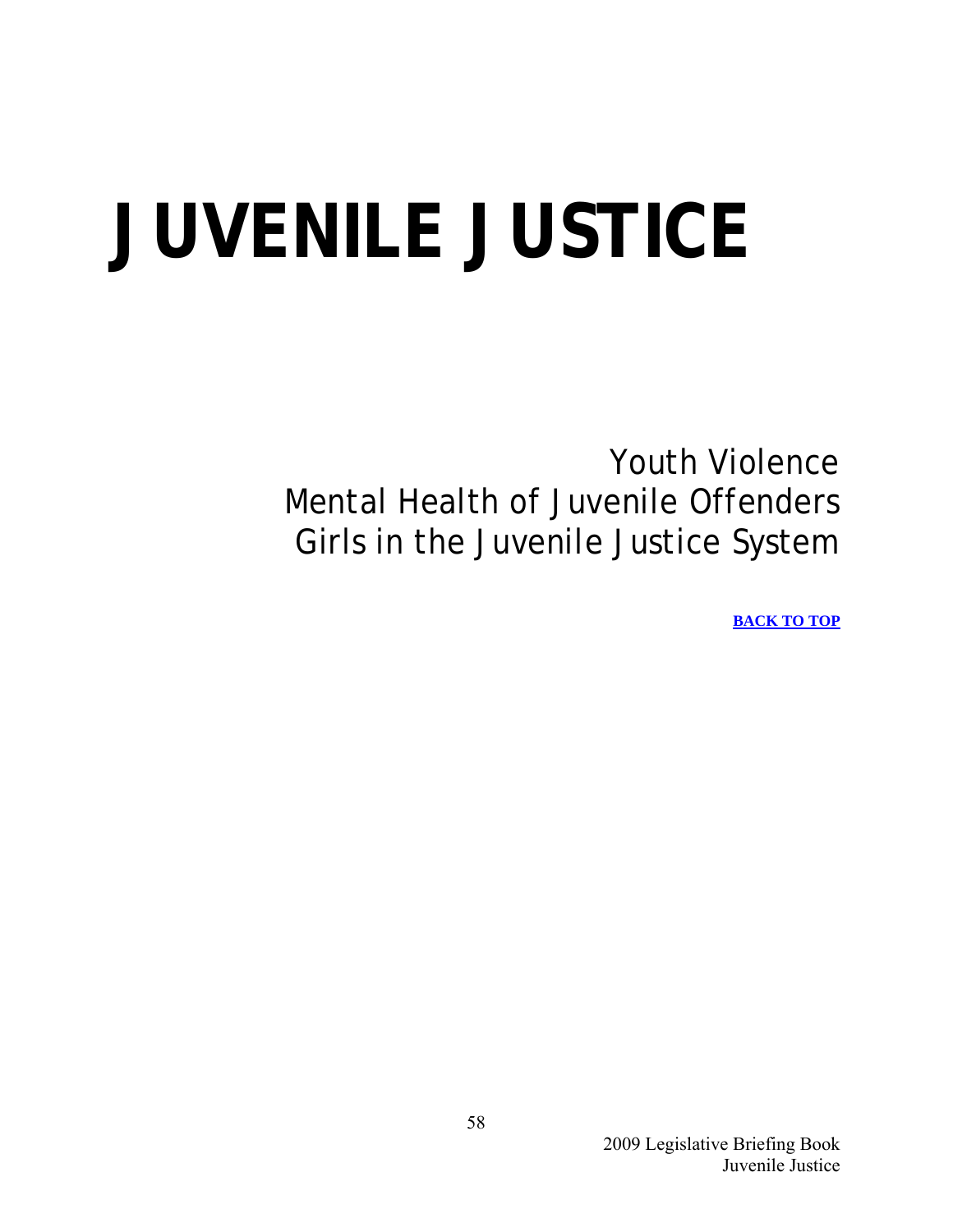#### **Youth Violence Teen Domestic/Dating Violence**

#### <span id="page-60-0"></span>**Primary Policy Issue**

Nevada's existing laws (NRS §33.018) regarding domestic violence do a poor job protecting teenagers from domestic and dating violence. There is no existing legal mechanism through which an abused teen girl (under age 18) can get a restraining order, and there is no provision in the law identifying an alternative person who can file for the victim. In addition, in Nevada, victims are not allowed to obtain restraining orders against anyone who is a minor. While research and anecdotal evidence suggest that protective orders are not always the optimal choice for resolving situations where domestic or dating violence is occurring, it is important to give teenage victims the opportunity for the level of protection afforded by a protective order.

#### **Background on Policy Issue**

Dating violence, "the perpetration or threat of an act of violence by at least one member of an unmarried couple on the other member within the context of dating or courtship," encompasses sexual assault, physical violence, and verbal or emotional abuse. A 2001 study by the Harvard School of Public Health found that female adolescent victims of dating violence are significantly more likely to engage in other behaviors that pose serious risks to their health. These victims are significantly likely to engage in substance abuse including binge drinking, cocaine use, heavy smoking, and risky sexual behaviors such as sexual intercourse before age 15 and having multiple recent sexual partners. Victims in high school were four to six times more likely than their non-abused peers to have been pregnant and eight to nine times more likely to have attempted suicide during the previous year.

#### **Statistics/Data/Trends**

- In a study of eighth and ninth graders, 25 percent indicated that they had been victims of dating violence.
- More than one in four teenage girls in a relationship  $(26\%)$  report enduring repeated verbal abuse.
- Thirty-three percent of teenage girls report having experienced physical violence at the hands of a dating partner
- Thirteen percent of teenage girls who said they have been in a relationship report being physically hurt or hit.
- One in three teenagers report knowing a friend or peer who has been hit, punched, kicked, slapped, choked or physically hurt by their partner.
- About 80% of girls who have been physically abused in their intimate relationships continue to date their abuser.
- In a survey of 232 high school girls, 17.8 % of the subjects indicated that they had been forced to engage in sexual activity against their will by a dating partner.
- Twenty-five percent of teenage girls who have been in relationships reveal they have been pressured to perform oral sex or engage in intercourse.
- Thirty-eight percent of date rape victims are between 14 and 17 years old.
- Twenty-four percent of 14 to 17-year-olds know at least one student who has been the victim of dating violence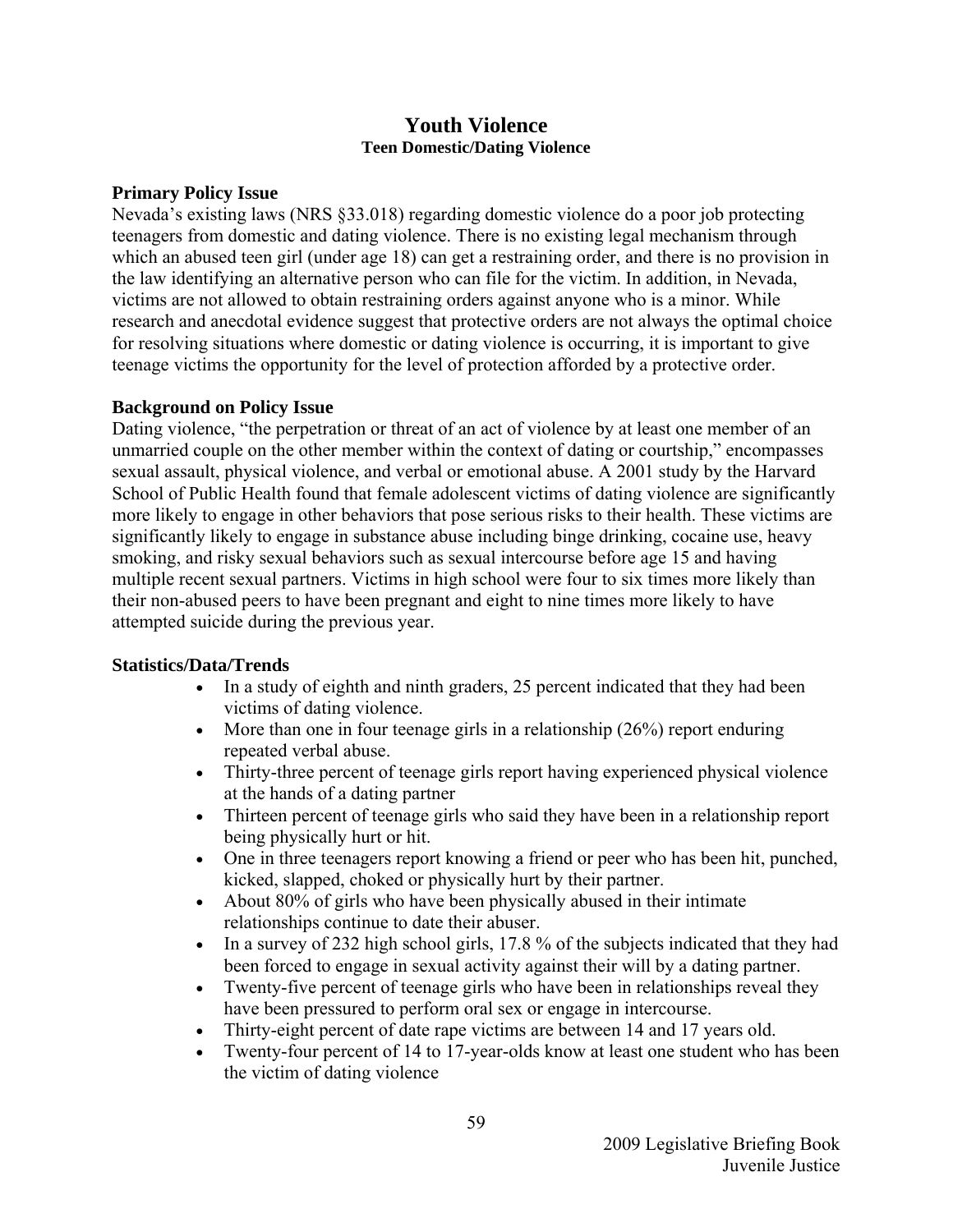- In one study, 75% of parents were unaware that their teen had been physically hurt or bruised by their partner, 58% of parents were unaware that their teen had been hit, slapped, pushed, punched, kicked or choked by their partner, and 69% of parents were unaware that their teen was pressured by their partner to perform oral sex.
- Between 1993 and 1999, 22 percent of all homicides against females ages 16 to 19 were committed by an intimate partner. Of the women between the ages 15-19 murdered each year, 30% are killed by their husband or boyfriend.

#### **Specific Policy Recommendations**

The Legislators must revise Nevada's existing laws (NRS §33.018) to allow girls under the age of 18 to apply for and be granted protective orders without parental permission. In addition, for those cases where the abuser is also under age 18, there must be a provision where the protective order can be granted against a minor.

#### **Contributed by:**

 **Name:** Alicia Crowther  **Title:** Owner/Researcher  **Organization:** Crowther Research Services  **Phone Number:** 702) 595-9816 **Email Address:** [acrowther@crowtherresearch.com](mailto:acrowther@crowtherresearch.com)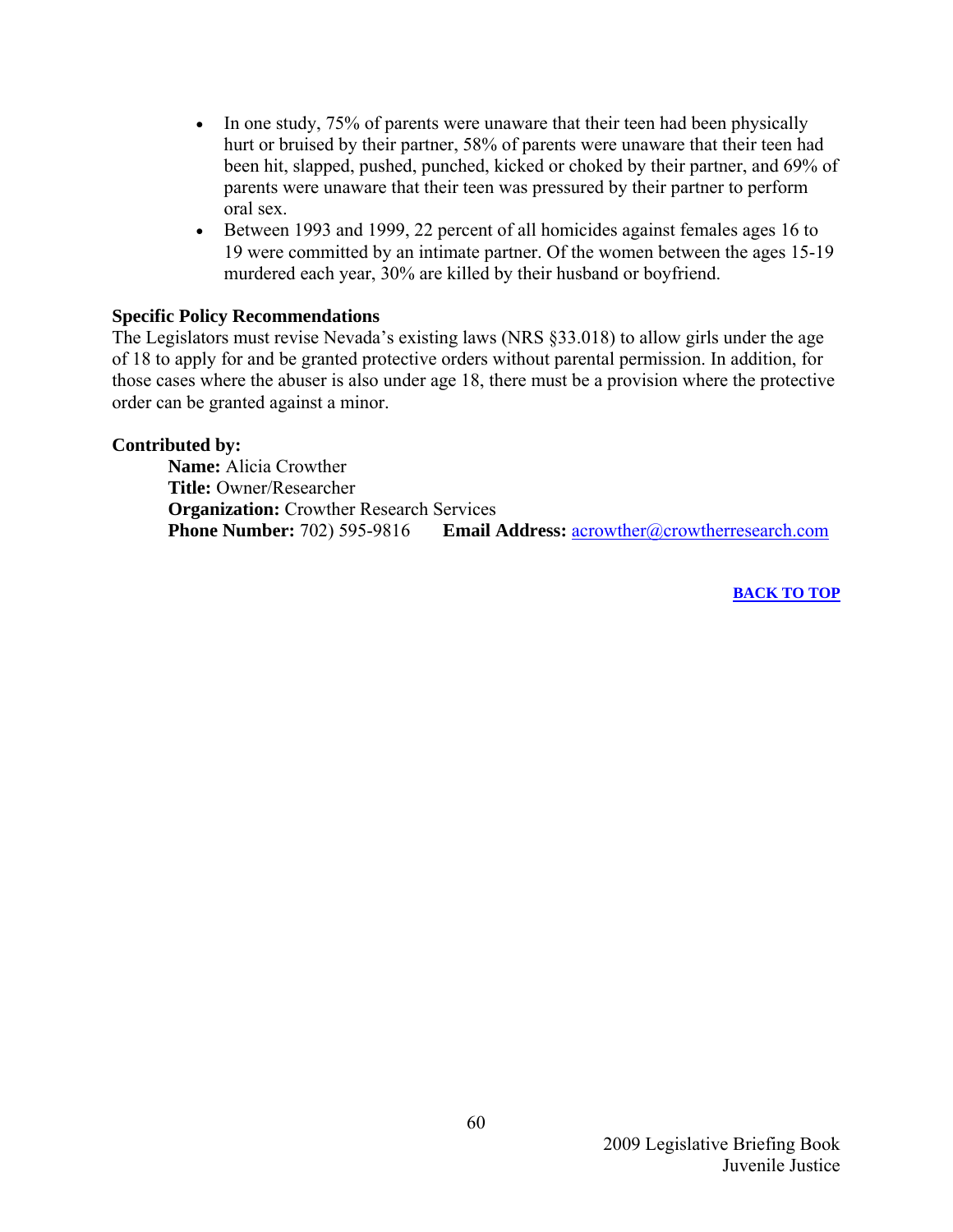#### **Mental Health of Juvenile Offenders**

#### <span id="page-62-0"></span>**WRAPAROUND SERVICES FOR YOUTHS WITH SERIOUS BEHAVIORAL HEALTH PROBLEMS**

#### **INVOLVED IN JUVENILE JUSTICE**

**Primary Policy Issue(s):** There are inadequate community-based services for youths with serious behavioral health problems in the Clark County juvenile justice system.

**Background on Policy Issue:** Since 2002, the Clark County Children's Mental Health Consortium has been studying the needs of youths involved in the county's juvenile justice system and have made recommendations to increase community-based services for this population. In 2008, youths and their families continue to have difficulty accessing the behavioral health services they need to remain at home. Of greatest concern are those youths with serious emotional disturbance who need intensive community supports. Across the nation, a wraparound approach with these youths has been found to relieve the symptoms of serious emotional disturbance, reduce recidivism, and improve academic performance for such youths.

**Statistics/Data/Trends:** There were over 25,000 youths referred to the Clark County Juvenile Justice System in 2007. Fifty-four percent of these juvenile offenders in Clark County are estimated to have serious behavioral health problems. Due to increasing referrals to the juvenile justice system in 2007 , there were 1000 *more* youths with serious behavioral health problems who entered the system, with no increases in the capacity to provide services for these youths. Most of the youths identified with problems have never had treatment before entering the system. They are just as likely to be charged with serious crimes as other youths, but often do not get the treatment needed before re-entering the community. In 2008, there were more Clark County Juvenile Justice Youth in out-of-community and out-of-state placements than in any previous year.

**Specific Policy Recommendation(s):** Funding is recommended to develop a wraparound program for at least 100 youths with serious emotional disturbance in the Clark County Juvenile Justice System.

Such a program will improve outcomes for these youths and reduce the high costs of out-ofcommunity residential care.

#### **Contributed by:**

**Name:** Karen Taycher **Title:** Chair, CCCMHC Workgroup on Infrastructure **Organization/Affiliation:** Clark County Children's Mental Health Consortium **Phone Number:** (702)388-8899 **Email Address:** [ktaycher@nvpep.org](mailto:ktaycher@nvpep.org)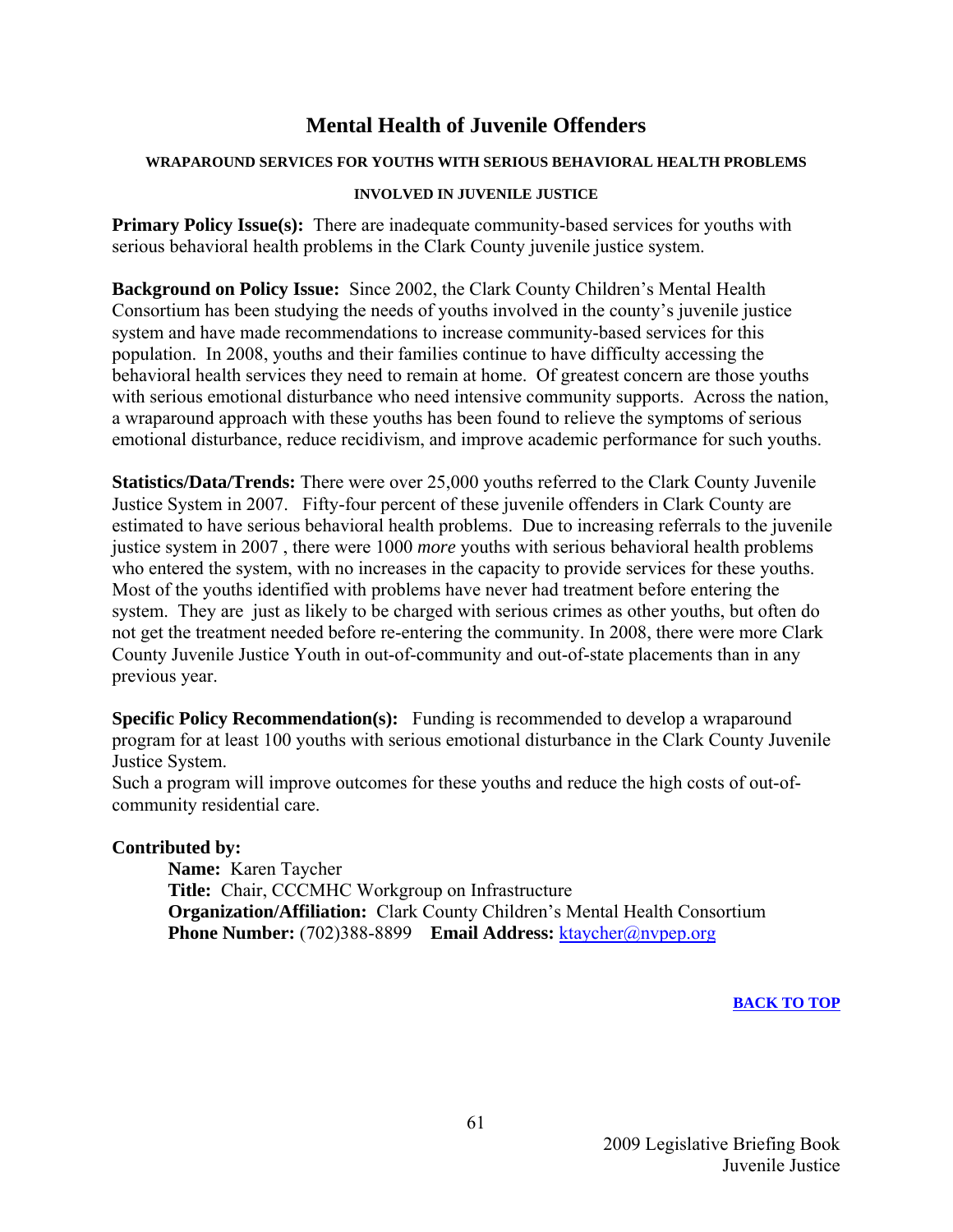#### **Girls in the Juvenile Justice System**

#### <span id="page-63-0"></span>**Primary Policy Issue**

The primary policy issue regarding girls in juvenile justice is that many girls from out of state who are arrested in Nevada remain in local detention centers for long periods of time and are then sent to Nevada correctional facilities, rather than expediting their return to their home jurisdiction for detention and services.

#### **Background on Policy Issue**

The costs associated with providing care for the out of state girls is particularly prohibitive since wraparound services are unable to be provided upon her release from the correctional agency as she will at that time be returned home to a different location. It would be more appropriate to for those girls to be sent back to their home jurisdiction where their local system could address their problems and provide necessary services and programs.

#### **Statistics/Data/Trends**

- Since 2003, rates of OJ female detainments have remained relatively stable at an average of 131 OJ girls per year.
- The average length of stay at the Clark County Juvenile Detention Center for the OJ girls is 16 days, compared to a 14 day stay for Clark County girls.
- The daily cost to house a girl at the juvenile detention center is \$225, so for each OJ girl, Clark County is paying an additional \$450 dollars to keep that girl for 16 days.
- According to Department of Juvenile Justice Services (DJJS), there are an average of five OJ girls housed at the juvenile detention center each day. On any given day, Clark County is paying \$1125 to house youth that are not Nevada's.
- In one year, Clark County pays \$410,625 to house the OJ girls (accounting for the average number of OJ girls per day). In addition, Clark County is paying approximately \$58,950 extra each year to house the 131 OJ girls for those additional two day stays.
- The average length of stay at Caliente Youth Center (CYC), the only state facility to house girls, is six months, and the average cost per day to house a girl at CYC is \$156, meaning that the cost of a six month stay at CYC is \$28,080. Since Nevada does not accept girls into CYC from out-of-state agencies, those girls must have come through Nevada courts. The fact that there are four girls staying at least six months at CYC costs the state \$112,320, and means that there are four spaces unavailable to Nevada girls.
- Streamlining the process for returning them to their home jurisdiction will save the state of Nevada \$410,625 which can be spent on prevention or early intervention services for Clark County's girls.

#### **Specific Policy Recommendations**

The Legislature should implement a statewide law/regulation requiring local juvenile justice agencies to streamline the process for returning girls from out of state to their home jurisdiction for detention and wraparound post-release services, and prohibit their sentencing to Nevada state correctional facilities.

**Contributed by:** The Clark County Juvenile Justice Administration